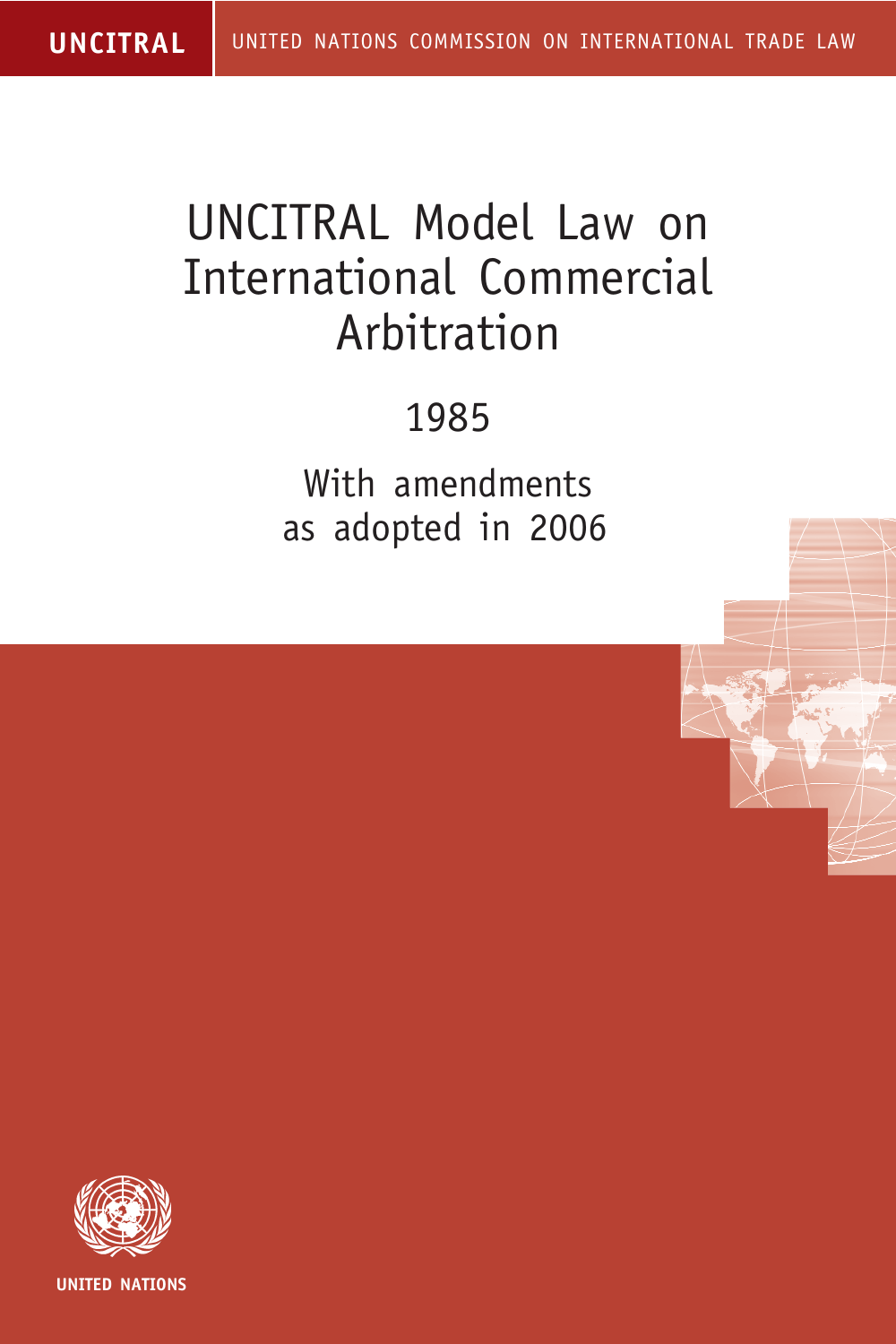The United Nations Commission on International Trade Law (UNCITRAL) is a subsidiary body of the General Assembly. It plays an important role in improving the legal framework for international trade by preparing international legislative texts for use by States in modernizing the law of international trade and non-legislative texts for use by commercial parties in negotiating transactions. UNCITRAL legislative texts address international sale of goods; international commercial dispute resolution, including both arbitration and conciliation; electronic commerce; insolvency, including cross-border insolvency; international transport of goods; international payments; procurement and infrastructure development; and security interests. Non-legislative texts include rules for conduct of arbitration and conciliation proceedings; notes on organizing and conducting arbitral proceedings; and legal guides on industrial construction contracts and countertrade.

*Further information may be obtained from:*

UNCITRAL secretariat, Vienna International Centre, P.O. Box 500, 1400 Vienna, Austria

Internet: http//www.uncitral.org E-mail: uncitral@uncitral.org

Telephone: (+43-1) 26060-4060 Telefax: (+43-1) 26060-5813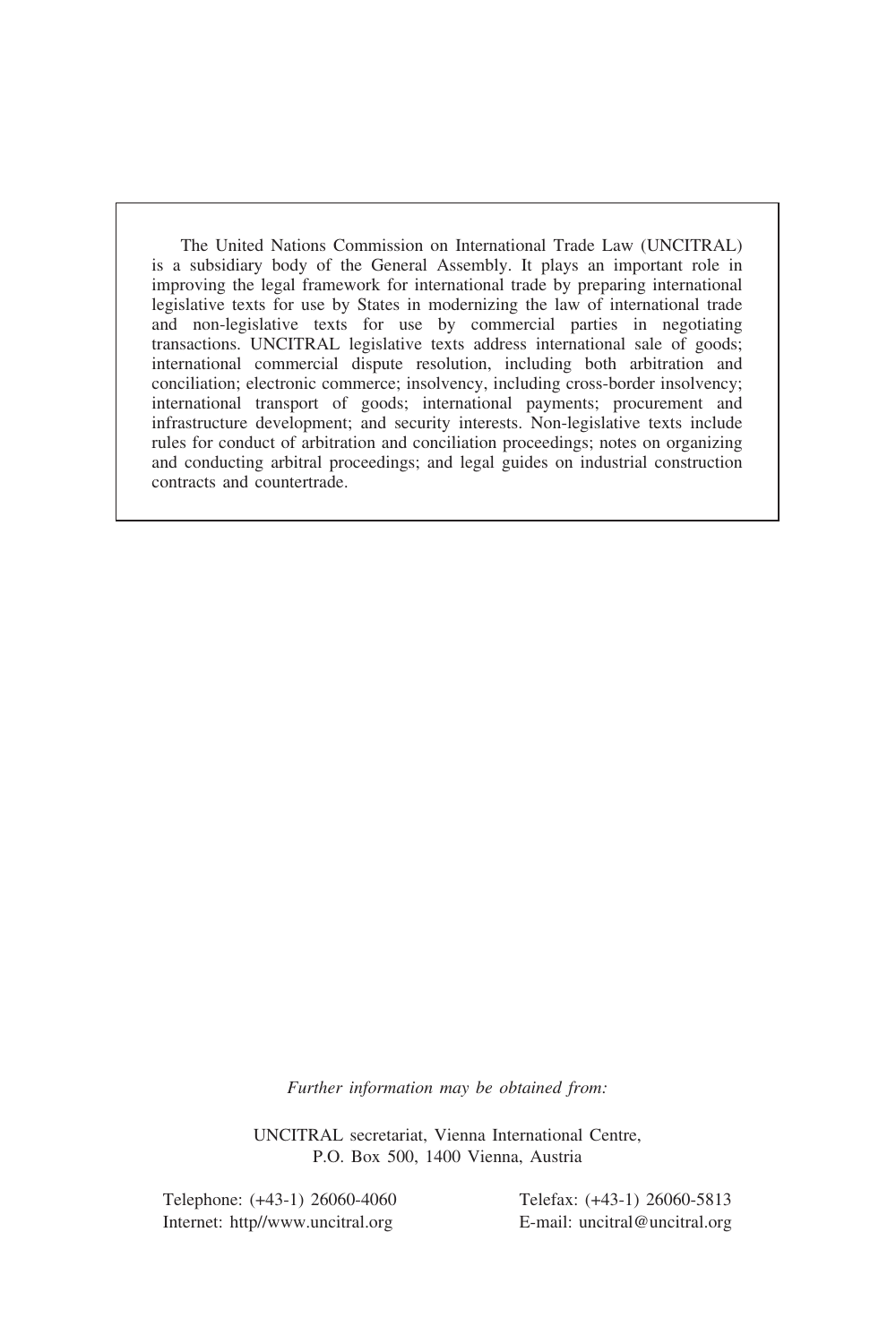# UNCITRAL Model Law on International Commercial Arbitration

1985

With amendments as adopted in 2006



UNITED NATIONS Vienna, 2008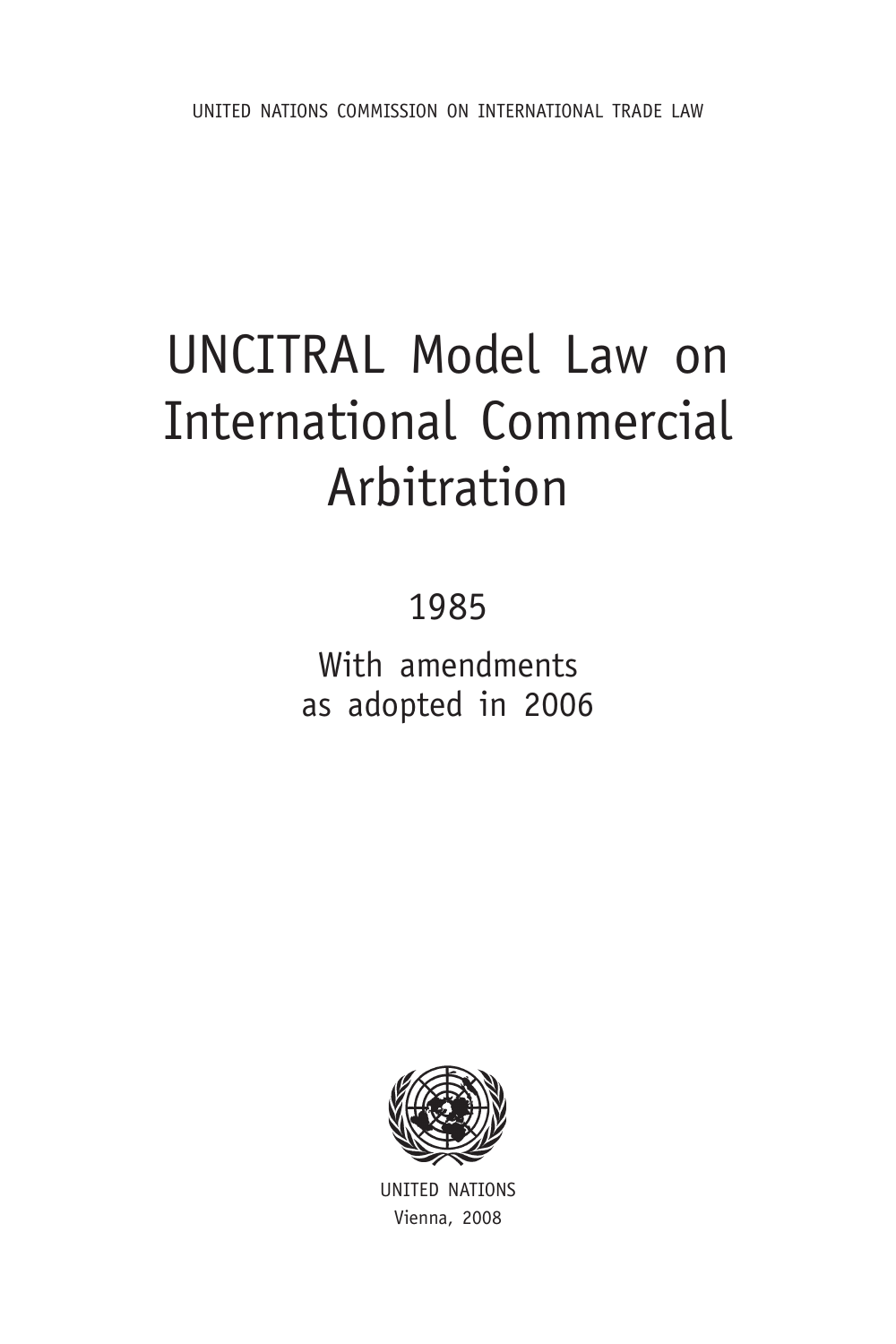#### **NOTE**

 Symbols of United Nations documents are composed of capital letters combined with figures. Mention of such a symbol indicates a reference to a United Nations document.

# UNITED NATIONS PUBLICATION Sales No. E.08.V.4 ISBN 978-92-1-133773-0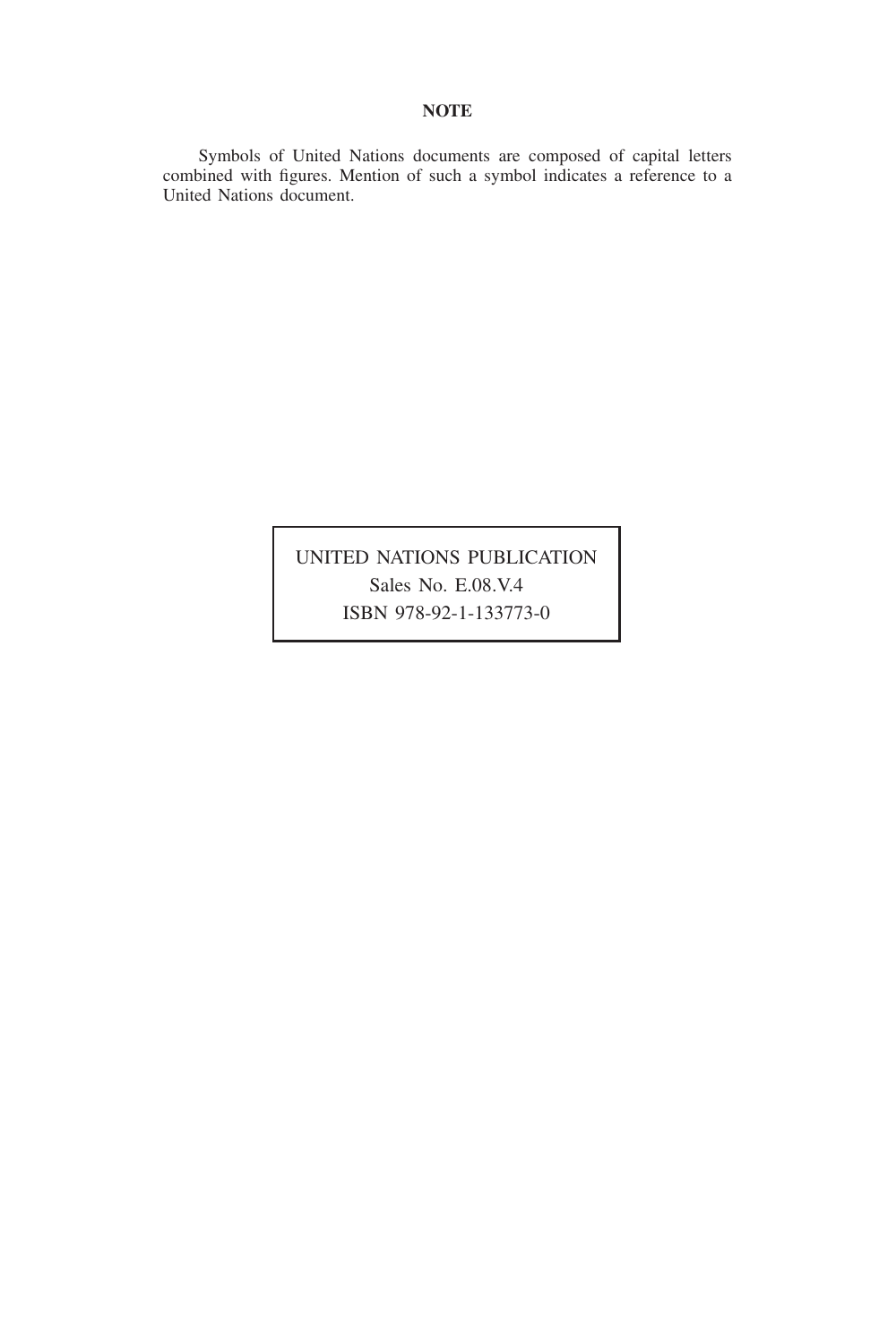# **Contents**

## *Part One*

|             | UNCITRAL MODEL LAW ON INTERNATIONAL COMMERCIAL                                                                                                                                                                                    |
|-------------|-----------------------------------------------------------------------------------------------------------------------------------------------------------------------------------------------------------------------------------|
| Chapter I.  |                                                                                                                                                                                                                                   |
| Article 1.  |                                                                                                                                                                                                                                   |
| Article 2.  |                                                                                                                                                                                                                                   |
| Article 2A. |                                                                                                                                                                                                                                   |
| Article 3.  |                                                                                                                                                                                                                                   |
| Article 4.  |                                                                                                                                                                                                                                   |
| Article 5.  |                                                                                                                                                                                                                                   |
| Article 6.  | Court or other authority for certain functions of arbitration                                                                                                                                                                     |
|             |                                                                                                                                                                                                                                   |
| Chapter II. |                                                                                                                                                                                                                                   |
| Article 7.  | <i>Option I</i> Definition and form of arbitration agreement 4                                                                                                                                                                    |
| Article 8.  | Arbitration agreement and substantive claim before court  5                                                                                                                                                                       |
| Article 9.  | Arbitration agreement and interim measures by court $\dots \dots 5$                                                                                                                                                               |
|             |                                                                                                                                                                                                                                   |
| Article 10. |                                                                                                                                                                                                                                   |
| Article 11. |                                                                                                                                                                                                                                   |
| Article 12. |                                                                                                                                                                                                                                   |
| Article 13. |                                                                                                                                                                                                                                   |
| Article 14. |                                                                                                                                                                                                                                   |
| Article 15. |                                                                                                                                                                                                                                   |
|             |                                                                                                                                                                                                                                   |
|             | $\alpha$ is a contract of the contract of the contract of the contract of the contract of the contract of the contract of the contract of the contract of the contract of the contract of the contract of the contract of the con |

Article 16. Competence of arbitral tribunal to rule on its jurisdiction ... 8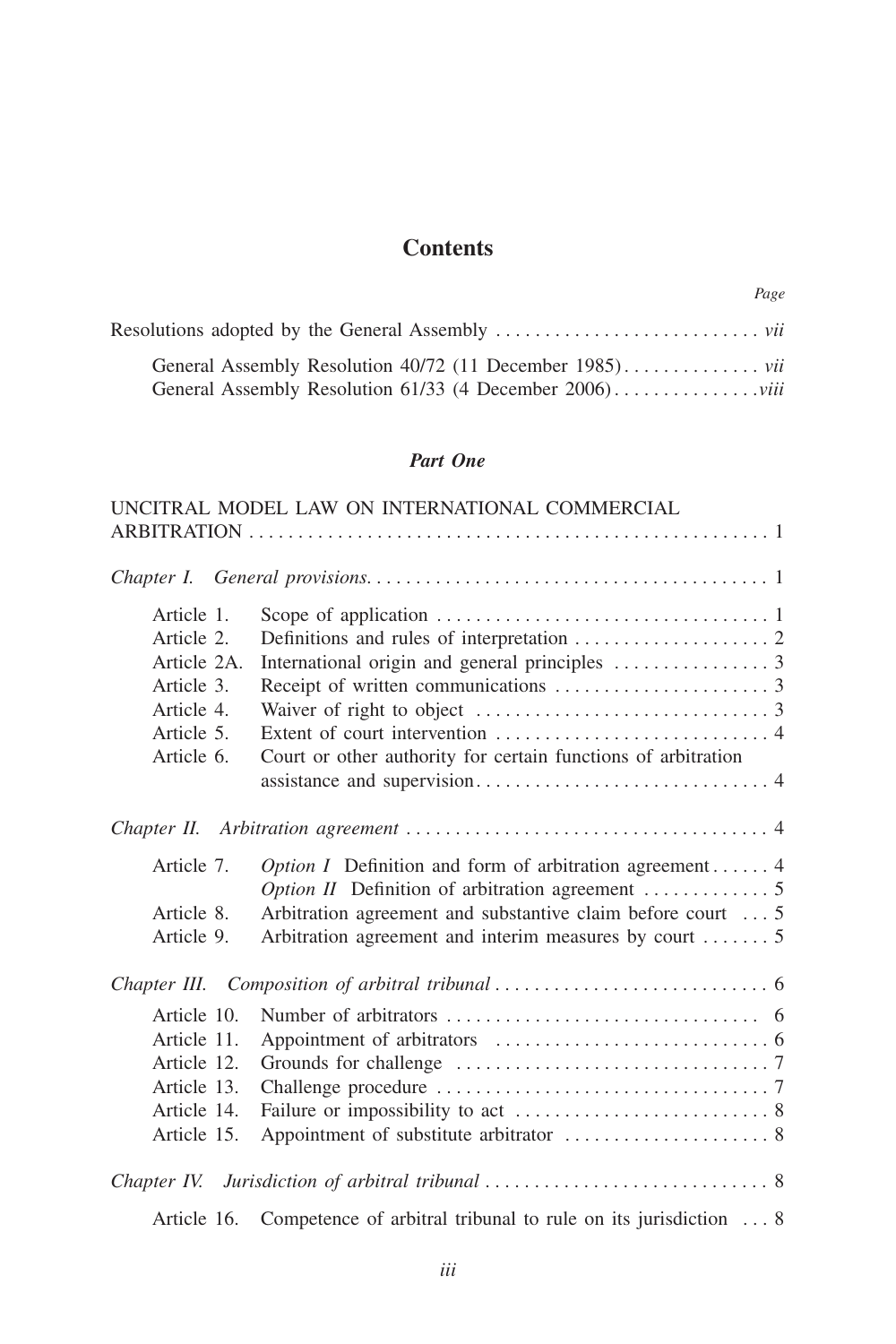|  | Article 17. Power of arbitral tribunal to order interim measures 9 |
|--|--------------------------------------------------------------------|
|  |                                                                    |
|  | Section 2 Preliminary orders<br>10                                 |

|               |        | Article 17 B. Applications for preliminary orders and conditions     |    |
|---------------|--------|----------------------------------------------------------------------|----|
|               |        |                                                                      |    |
|               |        |                                                                      |    |
|               |        | Section 3. Provisions applicable to interim measures and preliminary |    |
|               | orders |                                                                      |    |
|               |        |                                                                      |    |
|               |        |                                                                      |    |
|               |        |                                                                      |    |
| Article 17 G. |        |                                                                      |    |
|               |        | Section $\Delta$ Recognition and enforcement of interim measures     | 12 |

|  | Article 17 I. Grounds for refusing recognition or enforcement  13 |  |
|--|-------------------------------------------------------------------|--|
|  |                                                                   |  |
|  |                                                                   |  |
|  |                                                                   |  |
|  |                                                                   |  |

|  | Chapter V. Conduct of arbitral proceedings $\ldots \ldots \ldots \ldots \ldots \ldots \ldots \ldots$ |
|--|------------------------------------------------------------------------------------------------------|
|  |                                                                                                      |
|  |                                                                                                      |
|  |                                                                                                      |
|  | Article 21. Commencement of arbitral proceedings 14                                                  |
|  |                                                                                                      |
|  |                                                                                                      |
|  |                                                                                                      |
|  |                                                                                                      |
|  |                                                                                                      |
|  |                                                                                                      |
|  |                                                                                                      |

|  | Chapter VI. Making of award and termination of proceedings $\ldots \ldots \ldots \ldots$ 17 |  |
|--|---------------------------------------------------------------------------------------------|--|
|  |                                                                                             |  |
|  |                                                                                             |  |

| Article 33. Correction and interpretation of award; additional award  18 |  |
|--------------------------------------------------------------------------|--|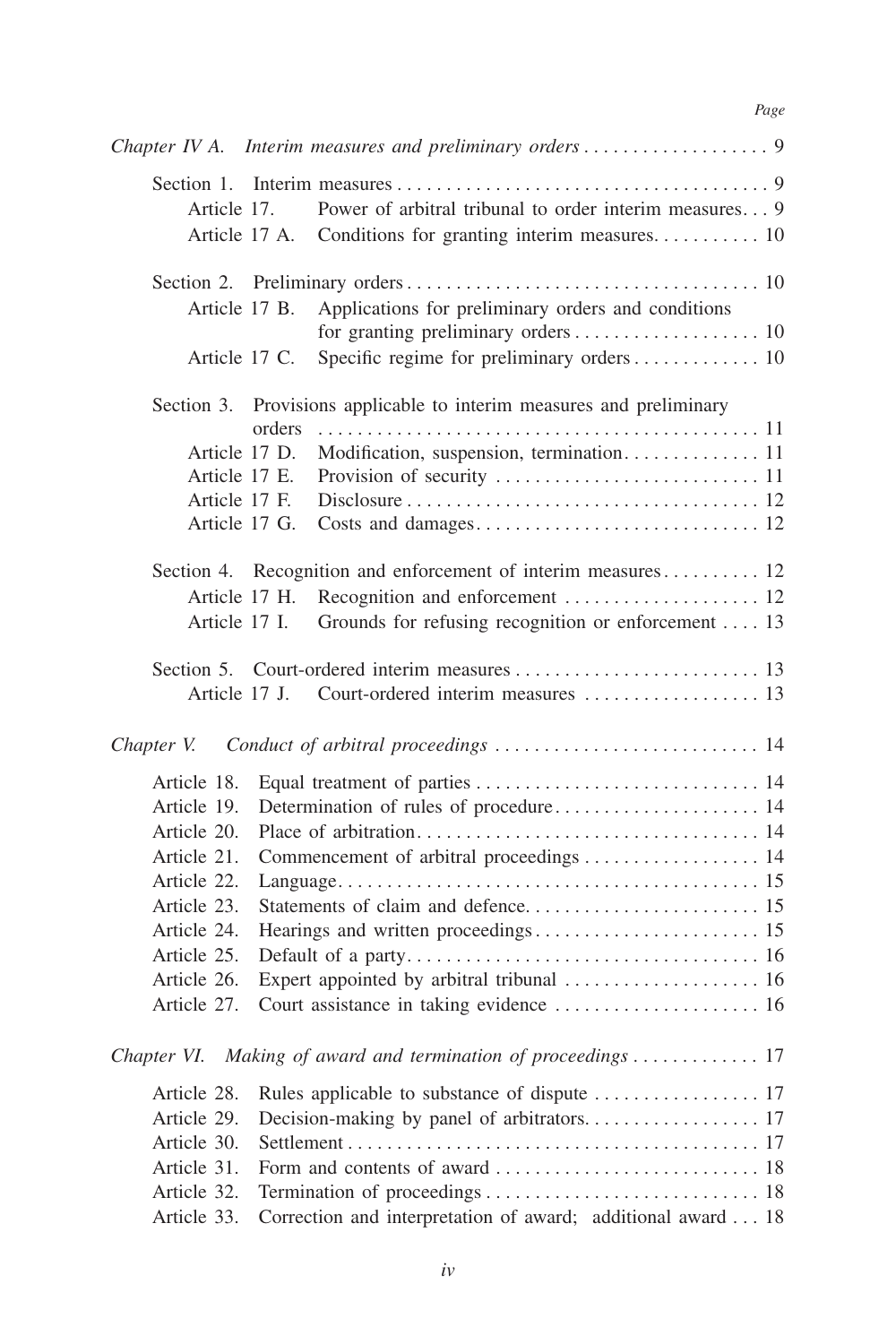| Article 34. Application for setting aside as exclusive recourse against |  |
|-------------------------------------------------------------------------|--|
|                                                                         |  |
| Article 36. Grounds for refusing recognition or enforcement  21         |  |

*Page* 

## *Part Two*

# EXPLANATORY NOTE BY THE UNCITRAL SECRETARIAT ON THE MODEL LAW ON INTERNATIONAL COMMERCIAL ARBITRATION..... 23

| А. | 1.<br>2.    |                                                        |  |
|----|-------------|--------------------------------------------------------|--|
| В. |             |                                                        |  |
|    |             | Special procedural regime for international commercial |  |
|    |             |                                                        |  |
|    | $2_{1}$     |                                                        |  |
|    | 3.          |                                                        |  |
|    | $4_{\cdot}$ |                                                        |  |
|    | .5.         |                                                        |  |
|    | 6.          | Making of award and termination of proceedings 33      |  |
|    | 7.          |                                                        |  |
|    | 8.          |                                                        |  |

#### *Part Three*

"Recommendation regarding the interpretation of article II, paragraph 2, and article VII, paragraph 1, of the Convention on the Recognition and Enforcement of Foreign Arbitral Awards, done in New York, 10 June 1958", adopted by the United Nations Commission on International Trade Law on 7 July 2006 at its thirty-ninth session . . . . . . . . . . . . . . . . . . 39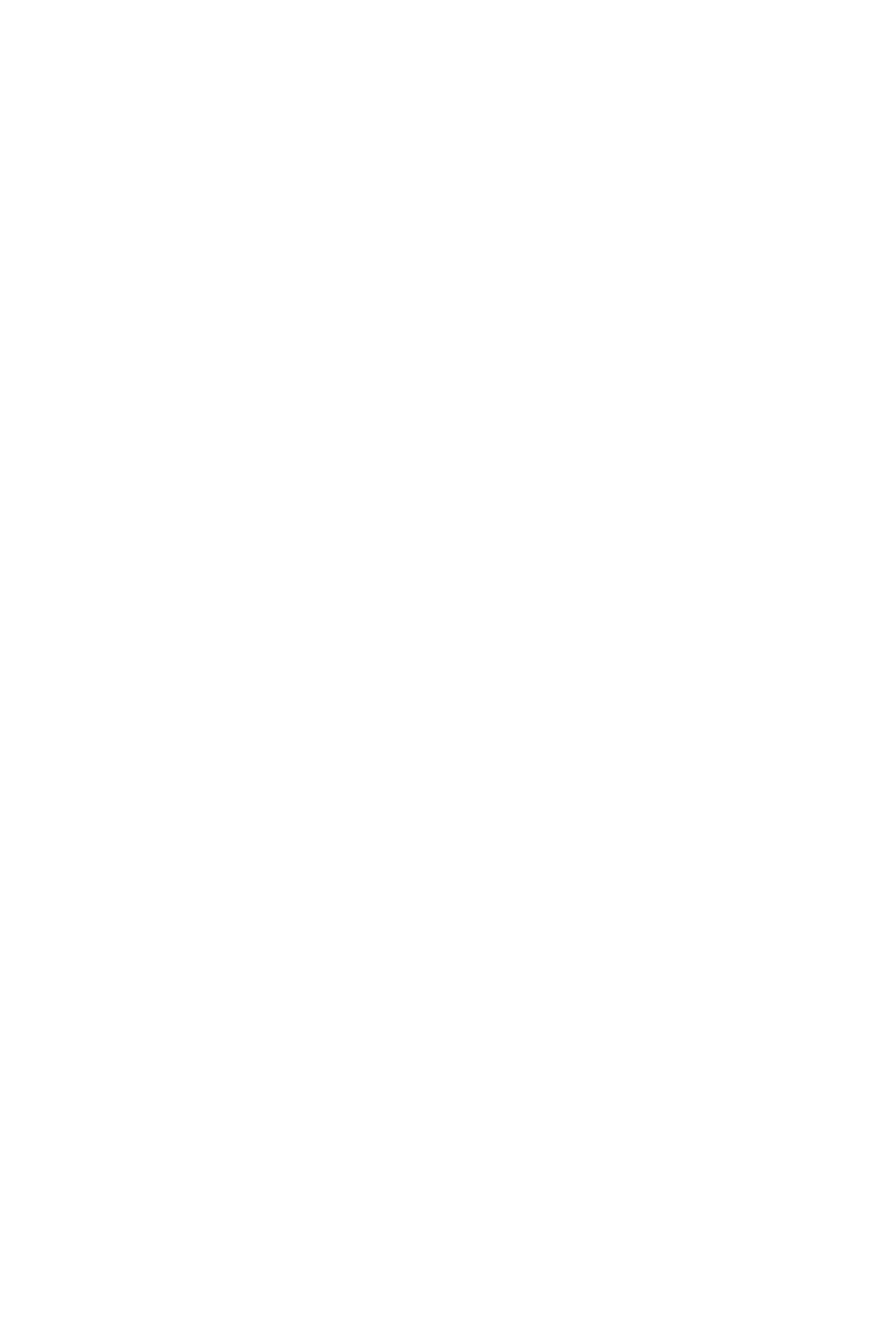#### **Resolutions adopted by the General Assembly**

*40/72. Model Law on International Commercial Arbitration of the United Nations Commission on International Trade Law*

*The General Assembly,* 

*Recognizing* the value of arbitration as a method of settling disputes arising in international commercial relations,

*Convinced* that the establishment of a model law on arbitration that is acceptable to States with different legal, social and economic systems contributes to the development of harmonious international economic relations,

*Noting* that the Model Law on International Commercial Arbitration<sup>1</sup> was adopted by the United Nations Commission on International Trade Law at its eighteenth session, after due deliberation and extensive consultation with arbitral institutions and individual experts on international commercial arbitration,

*Convinced* that the Model Law, together with the Convention on the Recognition and Enforcement of Foreign Arbitral Awards<sup>2</sup> and the Arbitration Rules of the United Nations Commission on International Trade Law<sup>3</sup> recommended by the General Assembly in its resolution 31/98 of 15 December 1976, significantly contributes to the establishment of a unified legal framework for the fair and efficient settlement of disputes arising in international commercial relations,

 1. *Requests* the Secretary-General to transmit the text of the Model Law on International Commercial Arbitration of the United Nations Commission on International Trade Law, together with the *travaux préparatoires* from the eighteenth session of the Commission, to Governments and to arbitral institutions and other interested bodies, such as chambers of commerce;

 2. *Recommends* that all States give due consideration to the Model Law on International Commercial Arbitration, in view of the desirability of uniformity of the law of arbitral procedures and the specific needs of international commercial arbitration practice.

> *112th plenary meeting 11 December 1985*

<sup>&</sup>lt;sup>1</sup>Official Records of the General Assembly, Fortieth Session, Supplement No. 17 (A/40/17), annex I. 2United Nations, *Treaty Series*, vol. 330, No. 4739, p. 38.

 <sup>3</sup>United Nations publication, Sales No. E.77.V.6.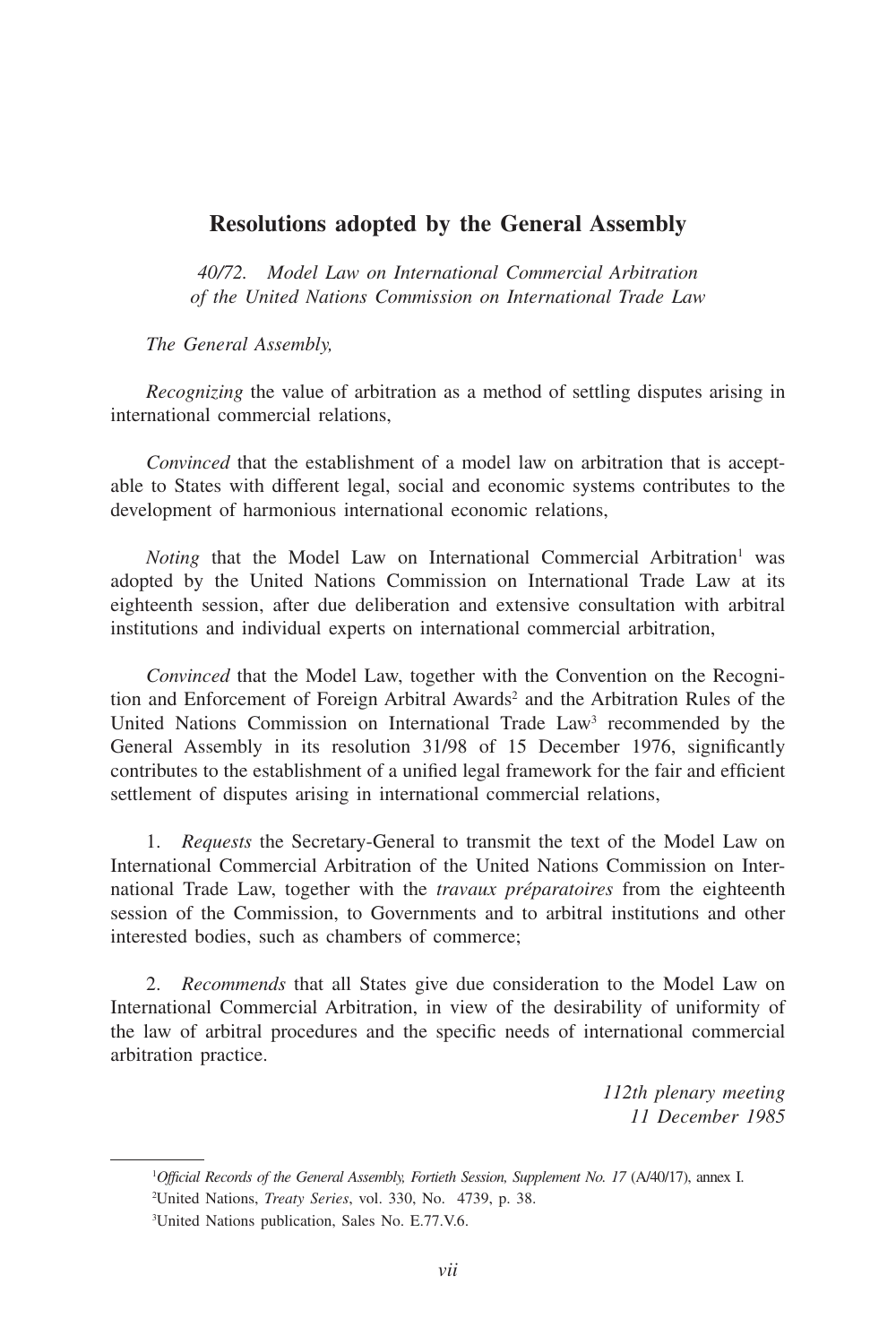[*on the report of the Sixth Committee (A/61/453)*]

*61/33. Revised articles of the Model Law on International Commercial Arbitration of the United Nations Commission on International Trade Law, and the recommendation regarding the interpretation of article II, paragraph 2, and article VII, paragraph 1, of the Convention on the Recognition and Enforcement of Foreign Arbitral Awards, done at New York, 10 June 1958*

*The General Assembly,*

*Recognizing* the value of arbitration as a method of settling disputes arising in the context of international commercial relations,

*Recalling* its resolution 40/72 of 11 December 1985 regarding the Model Law on International Commercial Arbitration.<sup>1</sup>

*Recognizing* the need for provisions in the Model Law to conform to current practices in international trade and modern means of contracting with regard to the form of the arbitration agreement and the granting of interim measures,

*Believing* that revised articles of the Model Law on the form of the arbitration agreement and interim measures reflecting those current practices will significantly enhance the operation of the Model Law,

*Noting* that the preparation of the revised articles of the Model Law on the form of the arbitration agreement and interim measures was the subject of due deliberation and extensive consultations with Governments and interested circles and would contribute significantly to the establishment of a harmonized legal framework for a fair and efficient settlement of international commercial disputes,

*Believing* that, in connection with the modernization of articles of the Model Law, the promotion of a uniform interpretation and application of the Convention on the Recognition and Enforcement of Foreign Arbitral Awards, done at New York, 10 June  $1958$ ,<sup>2</sup> is particularly timely,

 1. *Expresses its appreciation* to the United Nations Commission on International Trade Law for formulating and adopting the revised articles of its Model Law on International Commercial Arbitration on the form of the arbitration agreement and interim measures, the text of which is contained in annex I to the report of the United Nations Commission on International Trade Law on the work of its thirtyninth session,<sup>3</sup> and recommends that all States give favourable consideration to the enactment of the revised articles of the Model Law, or the revised Model Law on International Commercial Arbitration of the United Nations Commission on

<sup>&</sup>lt;sup>1</sup>Official Records of the General Assembly, Fortieth Session, Supplement No. 17 (A/40/17), annex I.<br><sup>2</sup>United Nations, *Treaty Series*, vol. 330, No. 4739.

<sup>&</sup>lt;sup>3</sup>Official Records of the General Assembly, Sixty-first Session, Supplement No. 17 (A/61/17).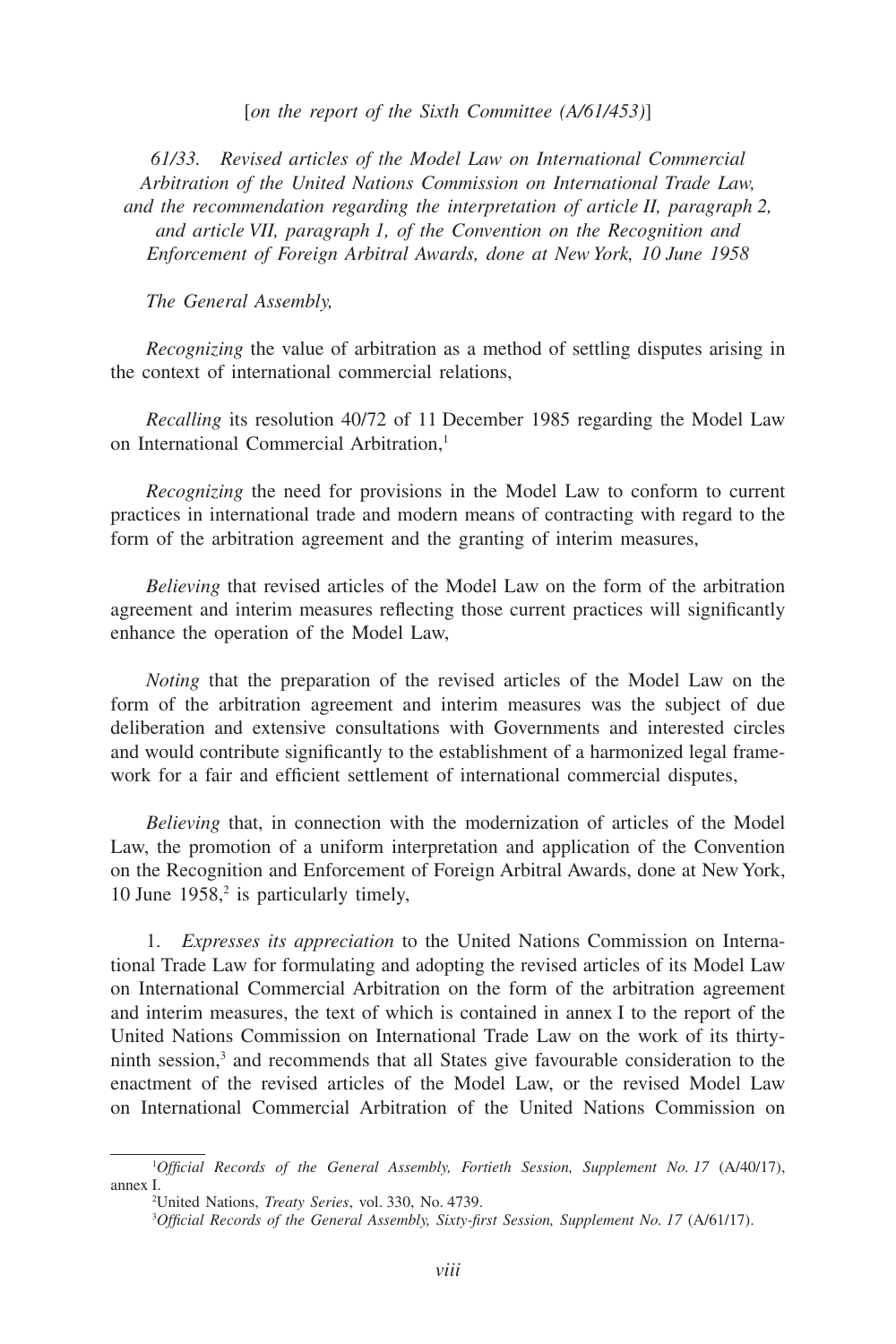International Trade Law, when they enact or revise their laws, in view of the desirability of uniformity of the law of arbitral procedures and the specific needs of international commercial arbitration practice;

 2. *Also expresses its appreciation* to the United Nations Commission on International Trade Law for formulating and adopting the recommendation regarding the interpretation of article II, paragraph 2, and article VII, paragraph 1, of the Convention on the Recognition and Enforcement of Foreign Arbitral Awards, done at New York, 10 June  $1958$ , the text of which is contained in annex II to the report of the United Nations Commission on International Trade Law on the work of its thirty-ninth session;3

 3. *Requests* the Secretary-General to make all efforts to ensure that the revised articles of the Model Law and the recommendation become generally known and available.

> *64th plenary meeting 4 December 2006*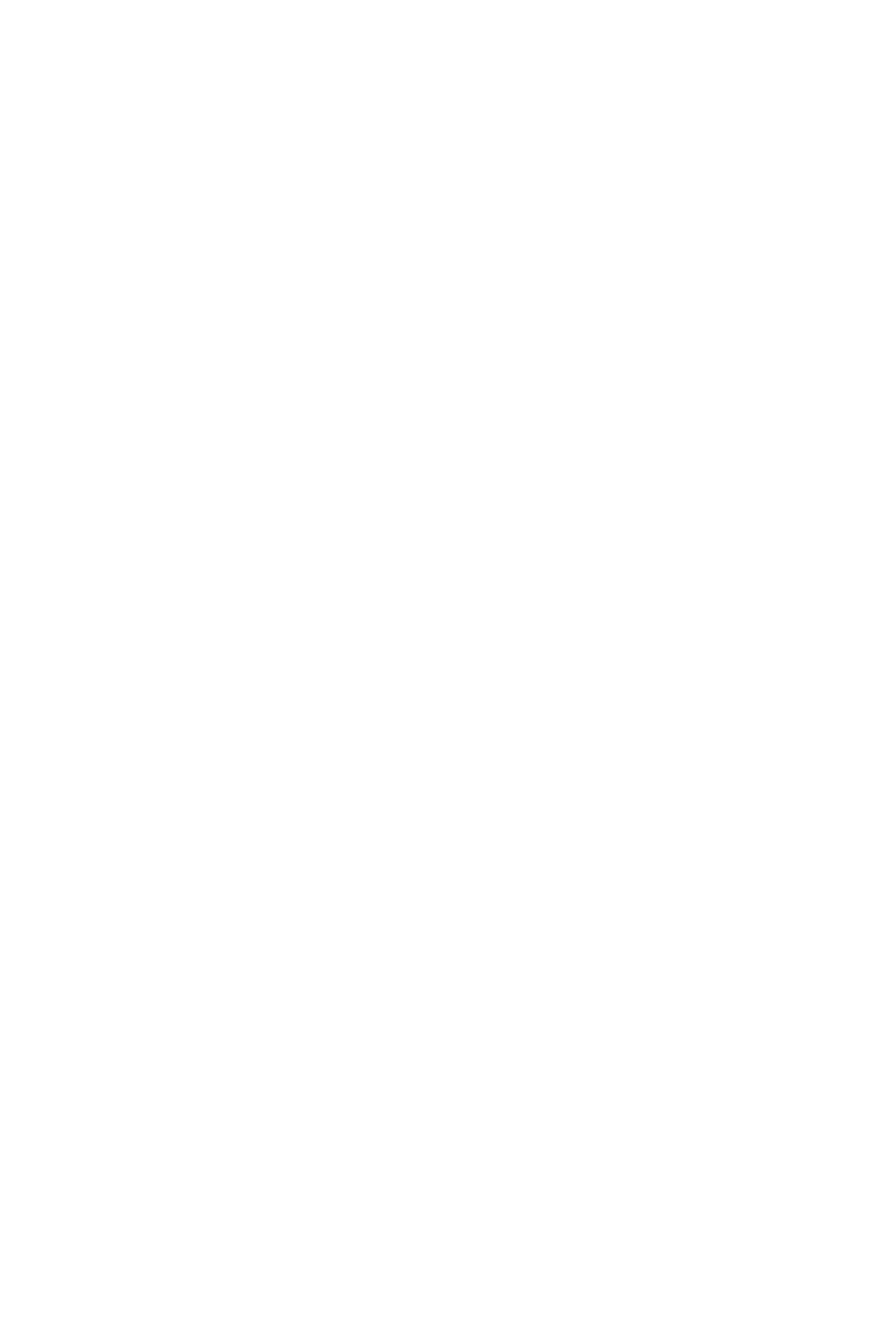# *Part One*

# **UNCITRAL Model Law on International Commercial Arbitration**

(United Nations documents A/40/17, annex I and A/61/17, annex I)

# **(As adopted by the United Nations Commission on International Trade Law on 21 June 1985, and as amended by the United Nations Commission on International Trade Law on 7 July 2006)**

## CHAPTER I. GENERAL PROVISIONS

*Article 1. Scope of application*<sup>1</sup>

 $(1)$  This Law applies to international commercial<sup>2</sup> arbitration, subject to any agreement in force between this State and any other State or States.

(2) The provisions of this Law, except articles 8, 9, 17 H, 17 I, 17 J, 35 and 36, apply only if the place of arbitration is in the territory of this State.

*(Article 1(2) has been amended by the Commission at its thirty-ninth session, in 2006)*

(3) An arbitration is international if:

*(a)* the parties to an arbitration agreement have, at the time of the conclusion of that agreement, their places of business in different States; or

 <sup>1</sup>Article headings are for reference purposes only and are not to be used for purposes of interpretation.

 <sup>2</sup>The term "commercial" should be given a wide interpretation so as to cover matters arising from all relationships of a commercial nature, whether contractual or not. Relationships of a commercial nature include, but are not limited to, the following transactions: any trade transaction for the supply or exchange of goods or services; distribution agreement; commercial representation or agency; factoring; leasing; construction of works; consulting; engineering; licensing; investment; financing; banking; insurance; exploitation agreement or concession; joint venture and other forms of industrial or business cooperation; carriage of goods or passengers by air, sea, rail or road.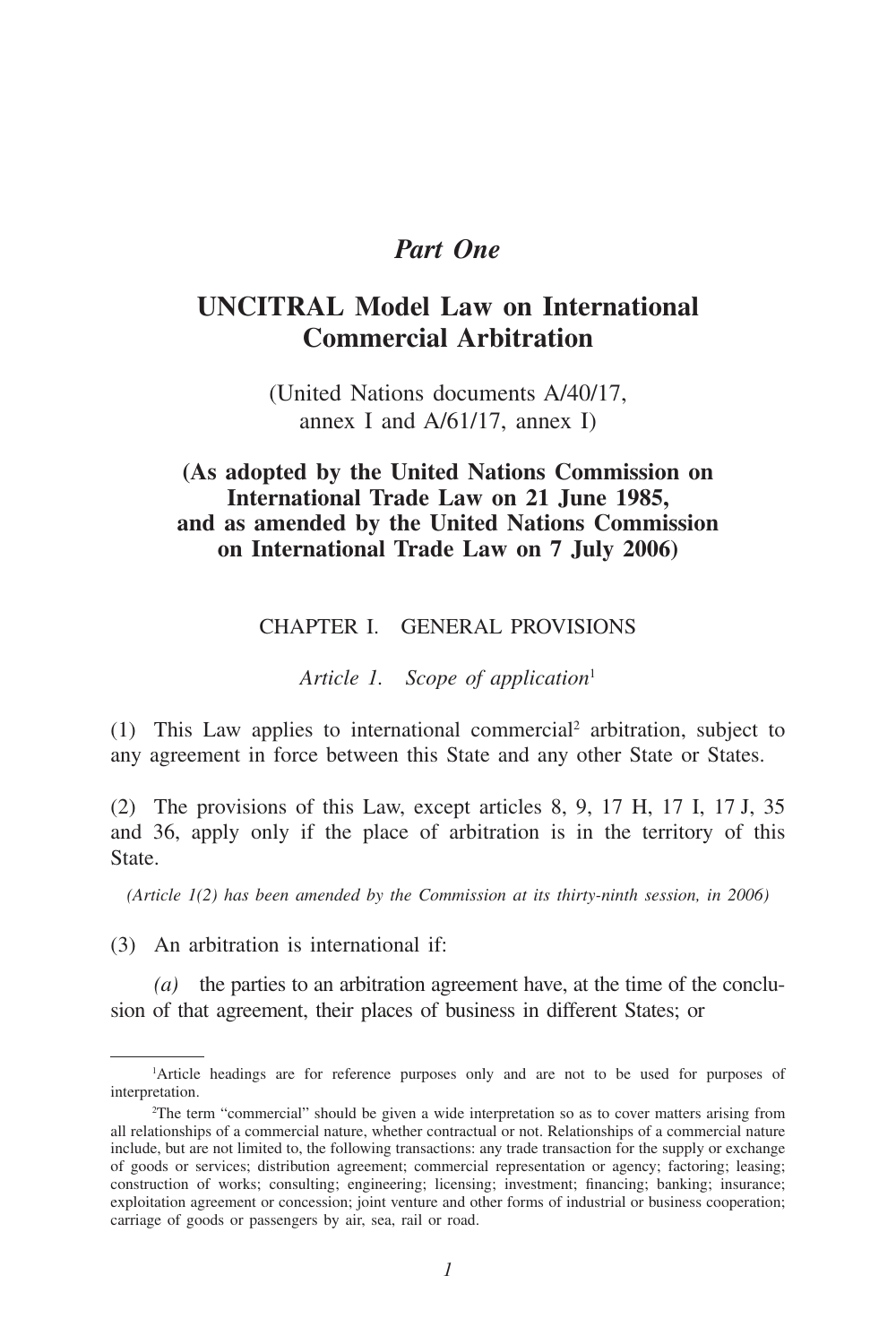*(b)* one of the following places is situated outside the State in which the parties have their places of business:

- (i) the place of arbitration if determined in, or pursuant to, the arbitration agreement;
- (ii) any place where a substantial part of the obligations of the commercial relationship is to be performed or the place with which the subject-matter of the dispute is most closely connected; or

*(c)* the parties have expressly agreed that the subject matter of the arbitration agreement relates to more than one country.

(4) For the purposes of paragraph (3) of this article:

*(a)* if a party has more than one place of business, the place of business is that which has the closest relationship to the arbitration agreement;

*(b)* if a party does not have a place of business, reference is to be made to his habitual residence.

(5) This Law shall not affect any other law of this State by virtue of which certain disputes may not be submitted to arbitration or may be submitted to arbitration only according to provisions other than those of this Law.

*Article 2. Definitions and rules of interpretation* 

For the purposes of this Law:

*(a)* "arbitration" means any arbitration whether or not administered by a permanent arbitral institution;

*(b)* "arbitral tribunal" means a sole arbitrator or a panel of arbitrators;

*(c)* "court" means a body or organ of the judicial system of a State;

*(d)* where a provision of this Law, except article 28, leaves the parties free to determine a certain issue, such freedom includes the right of the parties to authorize a third party, including an institution, to make that determination;

*(e)* where a provision of this Law refers to the fact that the parties have agreed or that they may agree or in any other way refers to an agreement of the parties, such agreement includes any arbitration rules referred to in that agreement;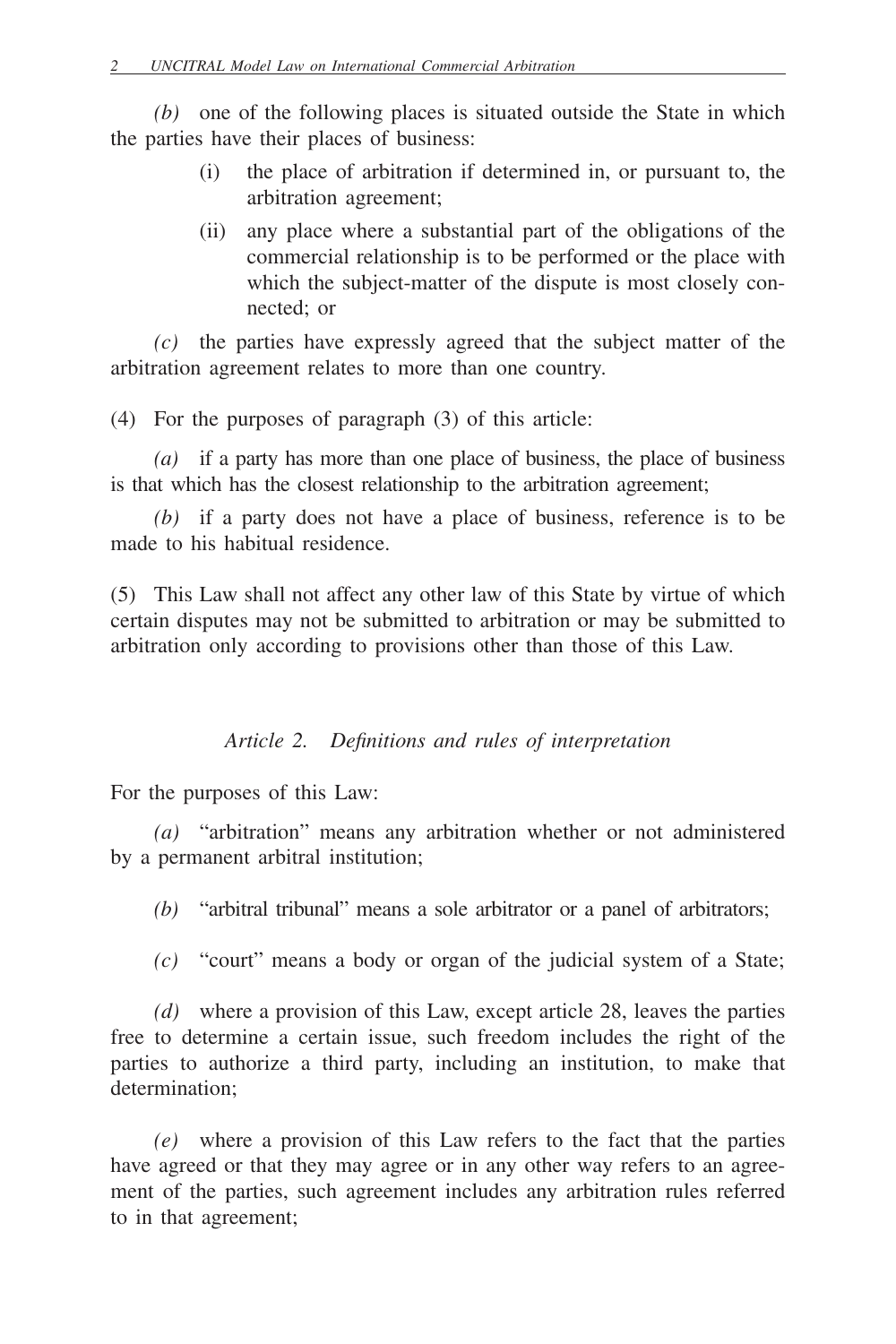*(f)* where a provision of this Law, other than in articles 25*(a)* and 32(2) *(a)*, refers to a claim, it also applies to a counter-claim, and where it refers to a defence, it also applies to a defence to such counter-claim.

> *Article 2 A. International origin and general principles (As adopted by the Commission at its thirty-ninth session, in 2006)*

(1) In the interpretation of this Law, regard is to be had to its international origin and to the need to promote uniformity in its application and the observance of good faith.

(2) Questions concerning matters governed by this Law which are not expressly settled in it are to be settled in conformity with the general principles on which this Law is based.

#### *Article 3. Receipt of written communications*

(1) Unless otherwise agreed by the parties:

*(a)* any written communication is deemed to have been received if it is delivered to the addressee personally or if it is delivered at his place of business, habitual residence or mailing address; if none of these can be found after making a reasonable inquiry, a written communication is deemed to have been received if it is sent to the addressee's last-known place of business, habitual residence or mailing address by registered letter or any other means which provides a record of the attempt to deliver it;

*(b)* the communication is deemed to have been received on the day it is so delivered.

(2) The provisions of this article do not apply to communications in court proceedings.

#### *Article 4. Waiver of right to object*

A party who knows that any provision of this Law from which the parties may derogate or any requirement under the arbitration agreement has not been complied with and yet proceeds with the arbitration without stating his objection to such non-compliance without undue delay or, if a time-limit is provided therefor, within such period of time, shall be deemed to have waived his right to object.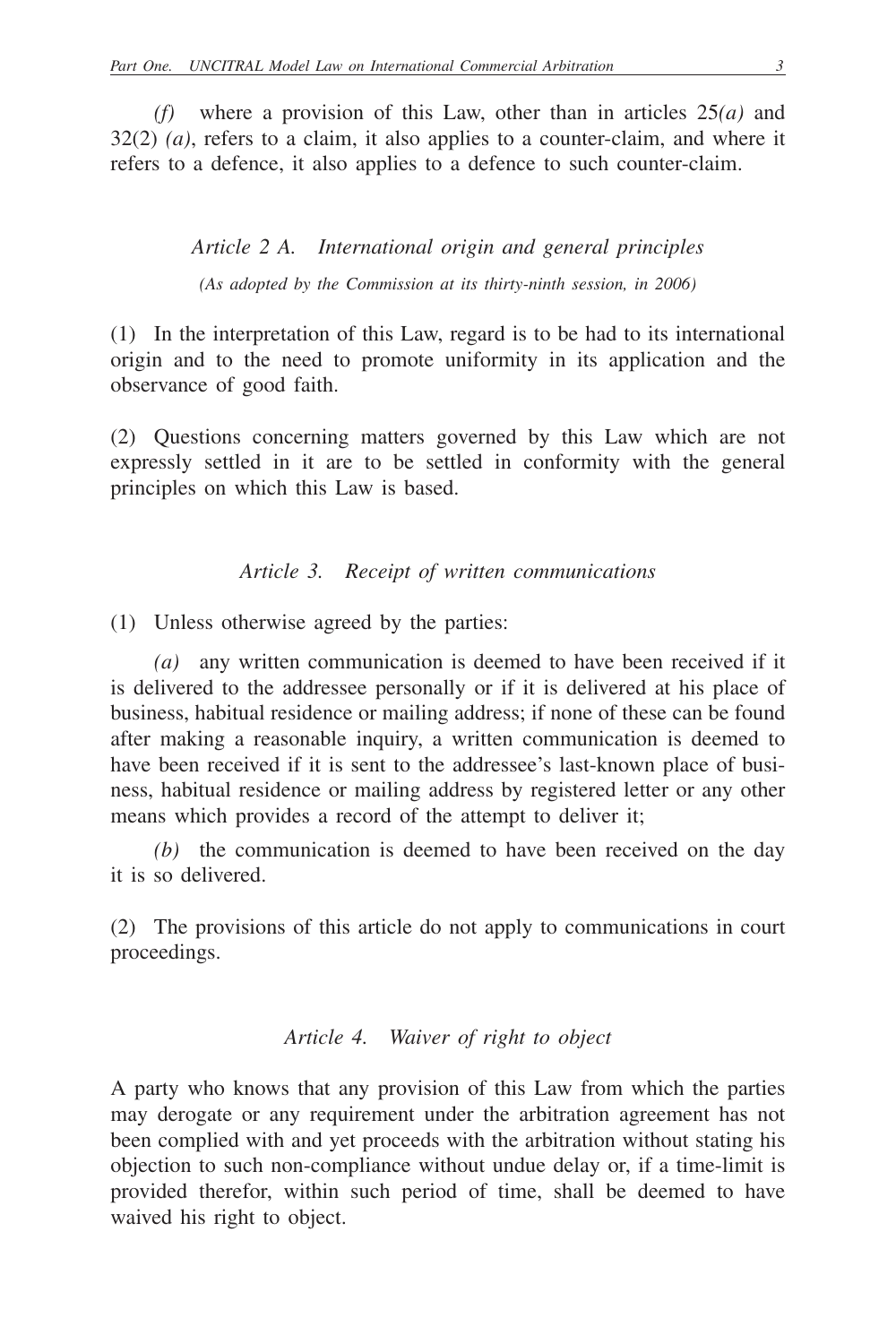*Article 5. Extent of court intervention*

In matters governed by this Law, no court shall intervene except where so provided in this Law.

## *Article 6. Court or other authority for certain functions of arbitration assistance and supervision*

The functions referred to in articles 11(3), 11(4), 13(3), 14, 16(3) and 34(2) shall be performed by ... [Each State enacting this model law specifies the court, courts or, where referred to therein, other authority competent to perform these functions.]

## CHAPTER II. ARBITRATION AGREEMENT

*Option I*

# *Article 7. Definition and form of arbitration agreement (As adopted by the Commission at its thirty-ninth session, in 2006)*

(1) "Arbitration agreement" is an agreement by the parties to submit to arbitration all or certain disputes which have arisen or which may arise between them in respect of a defined legal relationship, whether contractual or not. An arbitration agreement may be in the form of an arbitration clause in a contract or in the form of a separate agreement.

(2) The arbitration agreement shall be in writing.

(3) An arbitration agreement is in writing if its content is recorded in any form, whether or not the arbitration agreement or contract has been concluded orally, by conduct, or by other means.

(4) The requirement that an arbitration agreement be in writing is met by an electronic communication if the information contained therein is accessible so as to be useable for subsequent reference; "electronic communication" means any communication that the parties make by means of data messages; "data message" means information generated, sent, received or stored by electronic, magnetic, optical or similar means, including, but not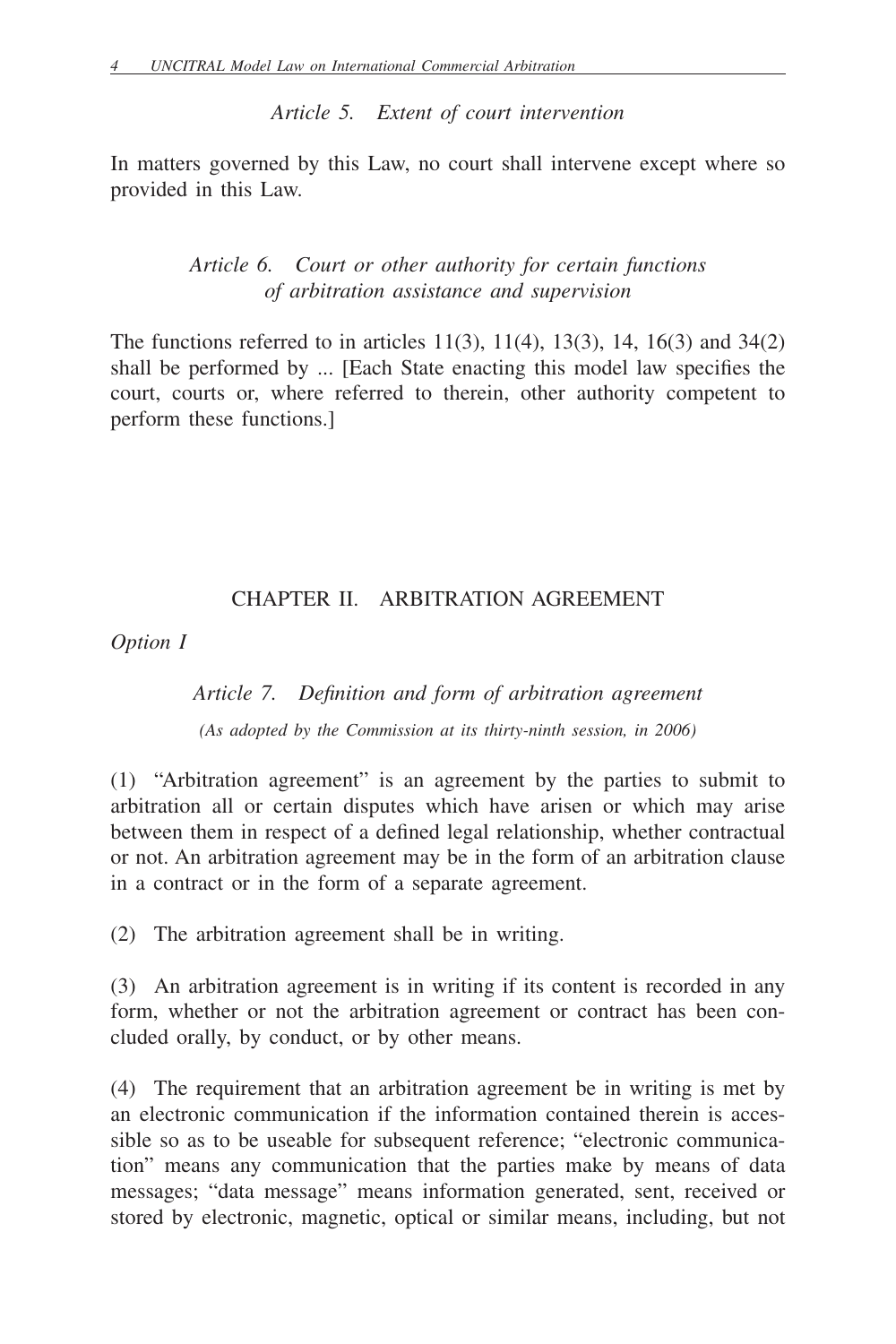limited to, electronic data interchange (EDI), electronic mail, telegram, telex or telecopy.

(5) Furthermore, an arbitration agreement is in writing if it is contained in an exchange of statements of claim and defence in which the existence of an agreement is alleged by one party and not denied by the other.

(6) The reference in a contract to any document containing an arbitration clause constitutes an arbitration agreement in writing, provided that the reference is such as to make that clause part of the contract.

*Option II*

# *Article 7. Definition of arbitration agreement*

*(As adopted by the Commission at its thirty-ninth session, in 2006)*

"Arbitration agreement" is an agreement by the parties to submit to arbitration all or certain disputes which have arisen or which may arise between them in respect of a defined legal relationship, whether contractual or not.

## *Article 8. Arbitration agreement and substantive claim before court*

(1) A court before which an action is brought in a matter which is the subject of an arbitration agreement shall, if a party so requests not later than when submitting his first statement on the substance of the dispute, refer the parties to arbitration unless it finds that the agreement is null and void, inoperative or incapable of being performed.

(2) Where an action referred to in paragraph (1) of this article has been brought, arbitral proceedings may nevertheless be commenced or continued, and an award may be made, while the issue is pending before the court.

## *Article 9. Arbitration agreement and interim measures by court*

It is not incompatible with an arbitration agreement for a party to request, before or during arbitral proceedings, from a court an interim measure of protection and for a court to grant such measure.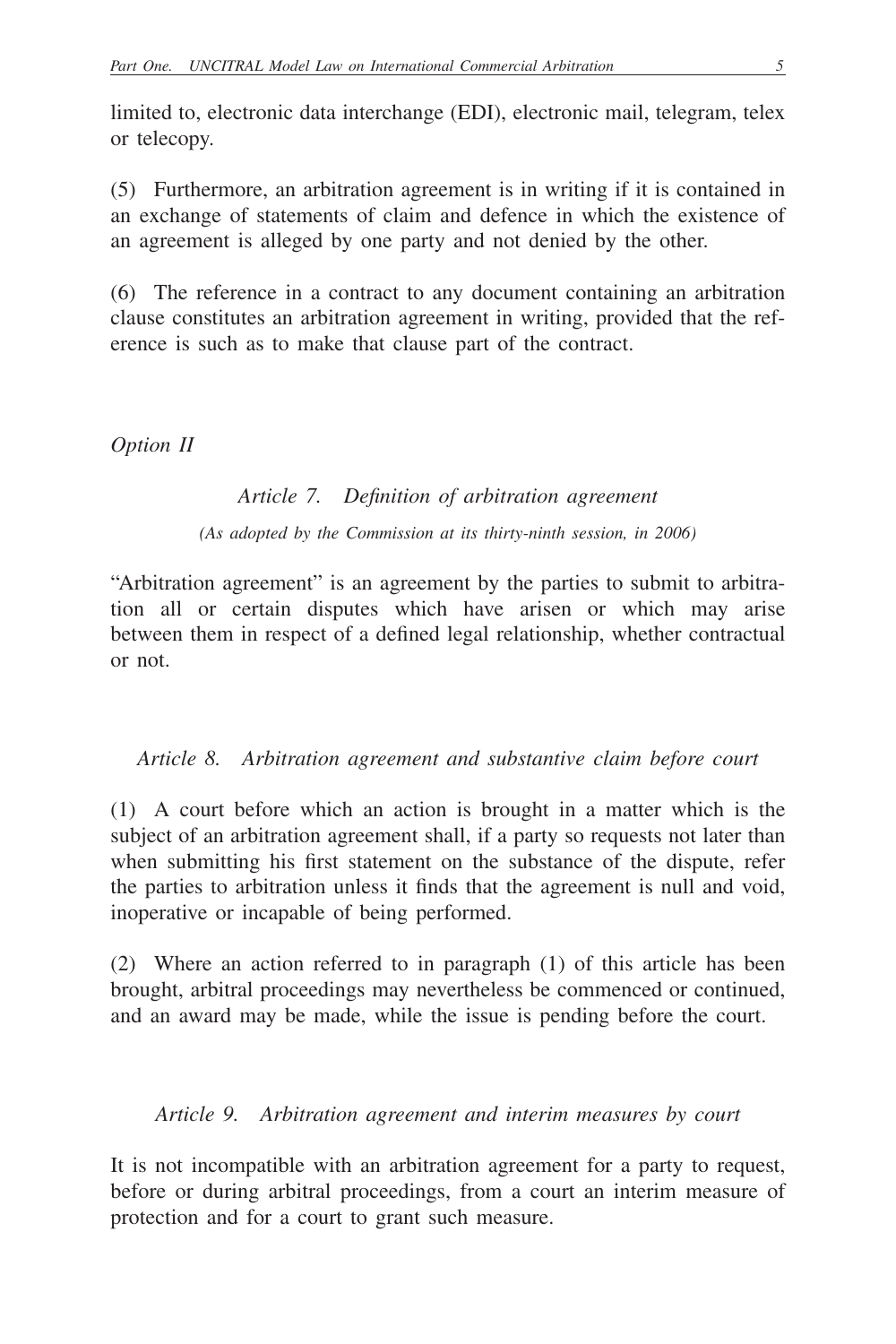#### CHAPTER III. COMPOSITION OF ARBITRAL TRIBUNAL

#### *Article 10. Number of arbitrators*

(1) The parties are free to determine the number of arbitrators.

(2) Failing such determination, the number of arbitrators shall be three.

# *Article 11. Appointment of arbitrators*

(1) No person shall be precluded by reason of his nationality from acting as an arbitrator, unless otherwise agreed by the parties.

(2) The parties are free to agree on a procedure of appointing the arbitrator or arbitrators, subject to the provisions of paragraphs (4) and (5) of this article.

(3) Failing such agreement,

*(a)* in an arbitration with three arbitrators, each party shall appoint one arbitrator, and the two arbitrators thus appointed shall appoint the third arbitrator; if a party fails to appoint the arbitrator within thirty days of receipt of a request to do so from the other party, or if the two arbitrators fail to agree on the third arbitrator within thirty days of their appointment, the appointment shall be made, upon request of a party, by the court or other authority specified in article 6;

*(b)* in an arbitration with a sole arbitrator, if the parties are unable to agree on the arbitrator, he shall be appointed, upon request of a party, by the court or other authority specified in article  $\overline{6}$ .

(4) Where, under an appointment procedure agreed upon by the parties,

*(a)* a party fails to act as required under such procedure, or

*(b)* the parties, or two arbitrators, are unable to reach an agreement expected of them under such procedure, or

*(c)* a third party, including an institution, fails to perform any function entrusted to it under such procedure,

any party may request the court or other authority specified in article 6 to take the necessary measure, unless the agreement on the appointment procedure provides other means for securing the appointment.

(5) A decision on a matter entrusted by paragraph (3) or (4) of this article to the court or other authority specified in article 6 shall be subject to no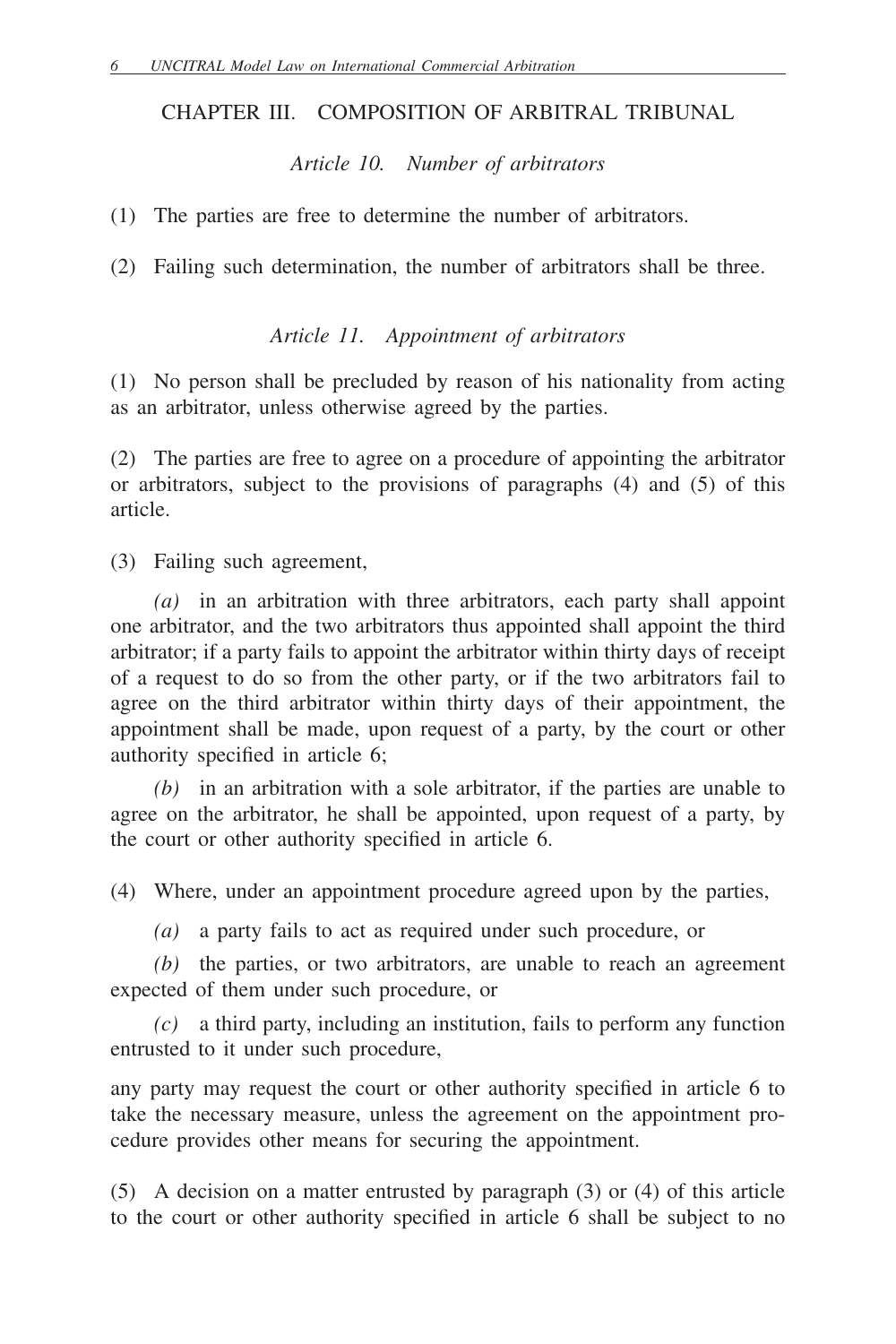appeal. The court or other authority, in appointing an arbitrator, shall have due regard to any qualifications required of the arbitrator by the agreement of the parties and to such considerations as are likely to secure the appointment of an independent and impartial arbitrator and, in the case of a sole or third arbitrator, shall take into account as well the advisability of appointing an arbitrator of a nationality other than those of the parties.

## *Article 12. Grounds for challenge*

(1) When a person is approached in connection with his possible appointment as an arbitrator, he shall disclose any circumstances likely to give rise to justifi able doubts as to his impartiality or independence. An arbitrator, from the time of his appointment and throughout the arbitral proceedings, shall without delay disclose any such circumstances to the parties unless they have already been informed of them by him.

(2) An arbitrator may be challenged only if circumstances exist that give rise to justifiable doubts as to his impartiality or independence, or if he does not possess qualifications agreed to by the parties. A party may challenge an arbitrator appointed by him, or in whose appointment he has participated, only for reasons of which he becomes aware after the appointment has been made.

## *Article 13. Challenge procedure*

(1) The parties are free to agree on a procedure for challenging an arbitrator, subject to the provisions of paragraph (3) of this article.

(2) Failing such agreement, a party who intends to challenge an arbitrator shall, within fifteen days after becoming aware of the constitution of the arbitral tribunal or after becoming aware of any circumstance referred to in article 12(2), send a written statement of the reasons for the challenge to the arbitral tribunal. Unless the challenged arbitrator withdraws from his office or the other party agrees to the challenge, the arbitral tribunal shall decide on the challenge.

(3) If a challenge under any procedure agreed upon by the parties or under the procedure of paragraph (2) of this article is not successful, the challenging party may request, within thirty days after having received notice of the decision rejecting the challenge, the court or other authority specified in article 6 to decide on the challenge, which decision shall be subject to no appeal; while such a request is pending, the arbitral tribunal, including the challenged arbitrator, may continue the arbitral proceedings and make an award.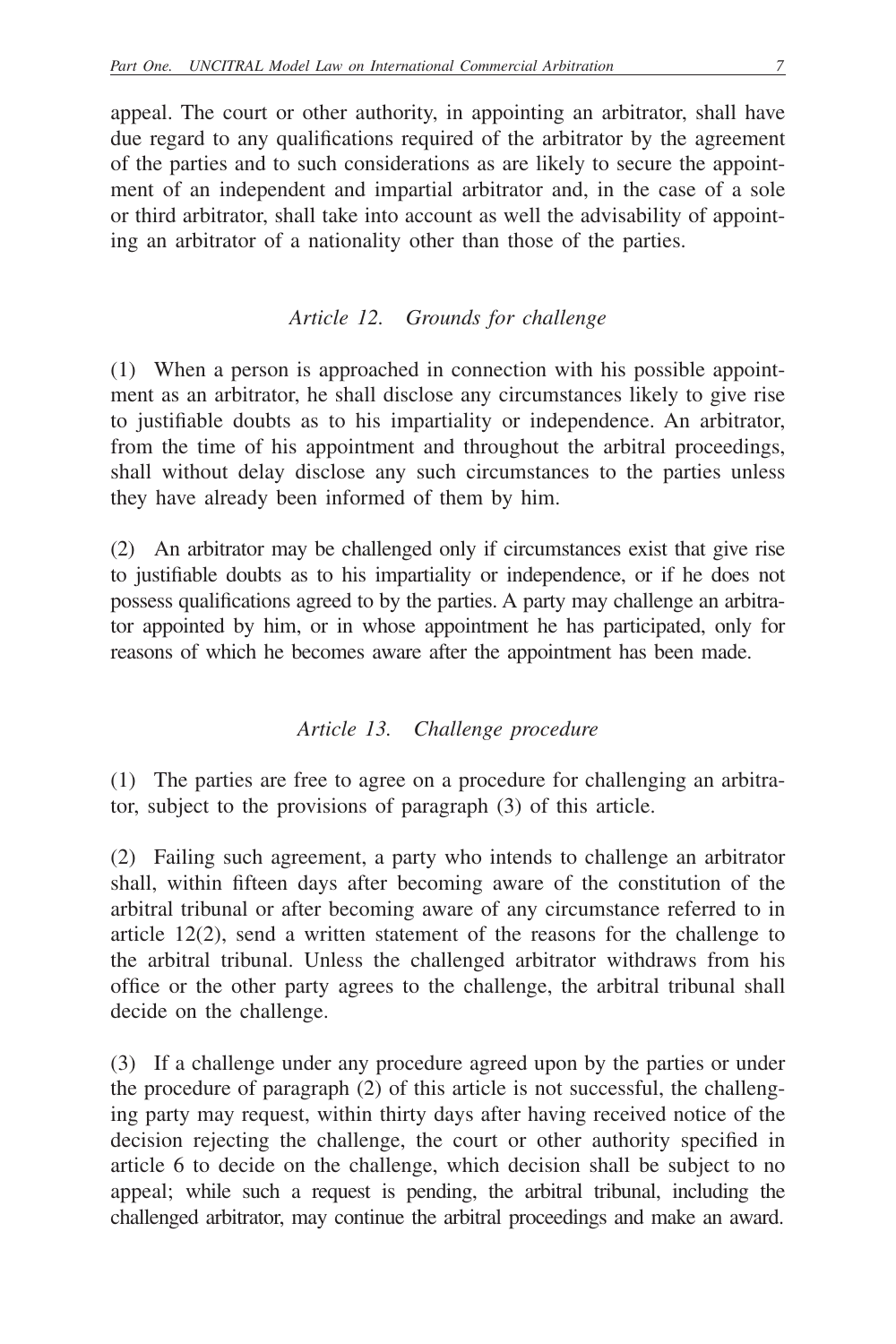#### *Article 14. Failure or impossibility to act*

(1) If an arbitrator becomes *de jure* or *de facto* unable to perform his functions or for other reasons fails to act without undue delay, his mandate terminates if he withdraws from his office or if the parties agree on the termination. Otherwise, if a controversy remains concerning any of these grounds, any party may request the court or other authority specified in article 6 to decide on the termination of the mandate, which decision shall be subject to no appeal.

(2) If, under this article or article 13(2), an arbitrator withdraws from his office or a party agrees to the termination of the mandate of an arbitrator, this does not imply acceptance of the validity of any ground referred to in this article or article 12(2).

#### *Article 15. Appointment of substitute arbitrator*

Where the mandate of an arbitrator terminates under article 13 or 14 or because of his withdrawal from office for any other reason or because of the revocation of his mandate by agreement of the parties or in any other case of termination of his mandate, a substitute arbitrator shall be appointed according to the rules that were applicable to the appointment of the arbitrator being replaced.

## CHAPTER IV. JURISDICTION OF ARBITRAL TRIBUNAL

*Article 16. Competence of arbitral tribunal to rule on its jurisdiction*

(1) The arbitral tribunal may rule on its own jurisdiction, including any objections with respect to the existence or validity of the arbitration agreement. For that purpose, an arbitration clause which forms part of a contract shall be treated as an agreement independent of the other terms of the contract. A decision by the arbitral tribunal that the contract is null and void shall not entail *ipso jure* the invalidity of the arbitration clause.

(2) A plea that the arbitral tribunal does not have jurisdiction shall be raised not later than the submission of the statement of defence. A party is not precluded from raising such a plea by the fact that he has appointed, or participated in the appointment of, an arbitrator. A plea that the arbitral tribunal is exceeding the scope of its authority shall be raised as soon as the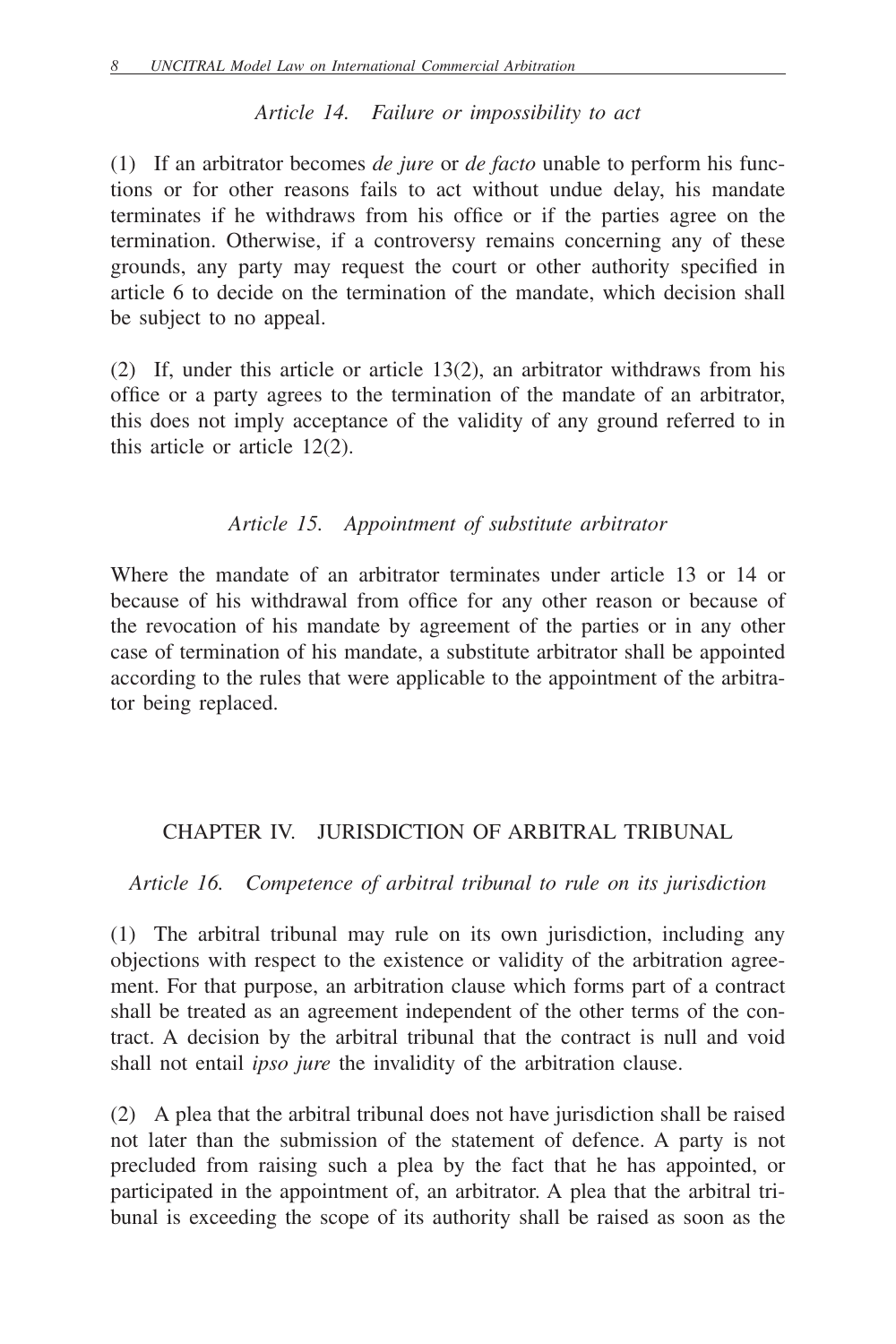matter alleged to be beyond the scope of its authority is raised during the arbitral proceedings. The arbitral tribunal may, in either case, admit a later plea if it considers the delay justified.

(3) The arbitral tribunal may rule on a plea referred to in paragraph (2) of this article either as a preliminary question or in an award on the merits. If the arbitral tribunal rules as a preliminary question that it has jurisdiction, any party may request, within thirty days after having received notice of that ruling, the court specified in article  $6$  to decide the matter, which decision shall be subject to no appeal; while such a request is pending, the arbitral tribunal may continue the arbitral proceedings and make an award.

# CHAPTER IV A. INTERIM MEASURES AND PRELIMINARY ORDERS

*(As adopted by the Commission at its thirty-ninth session, in 2006)*

#### *Section 1. Interim measures*

*Article 17. Power of arbitral tribunal to order interim measures*

(1) Unless otherwise agreed by the parties, the arbitral tribunal may, at the request of a party, grant interim measures.

(2) An interim measure is any temporary measure, whether in the form of an award or in another form, by which, at any time prior to the issuance of the award by which the dispute is finally decided, the arbitral tribunal orders a party to:

*(a)* Maintain or restore the status quo pending determination of the dispute;

*(b)* Take action that would prevent, or refrain from taking action that is likely to cause, current or imminent harm or prejudice to the arbitral process itself;

*(c)* Provide a means of preserving assets out of which a subsequent award may be satisfied; or

*(d)* Preserve evidence that may be relevant and material to the resolution of the dispute.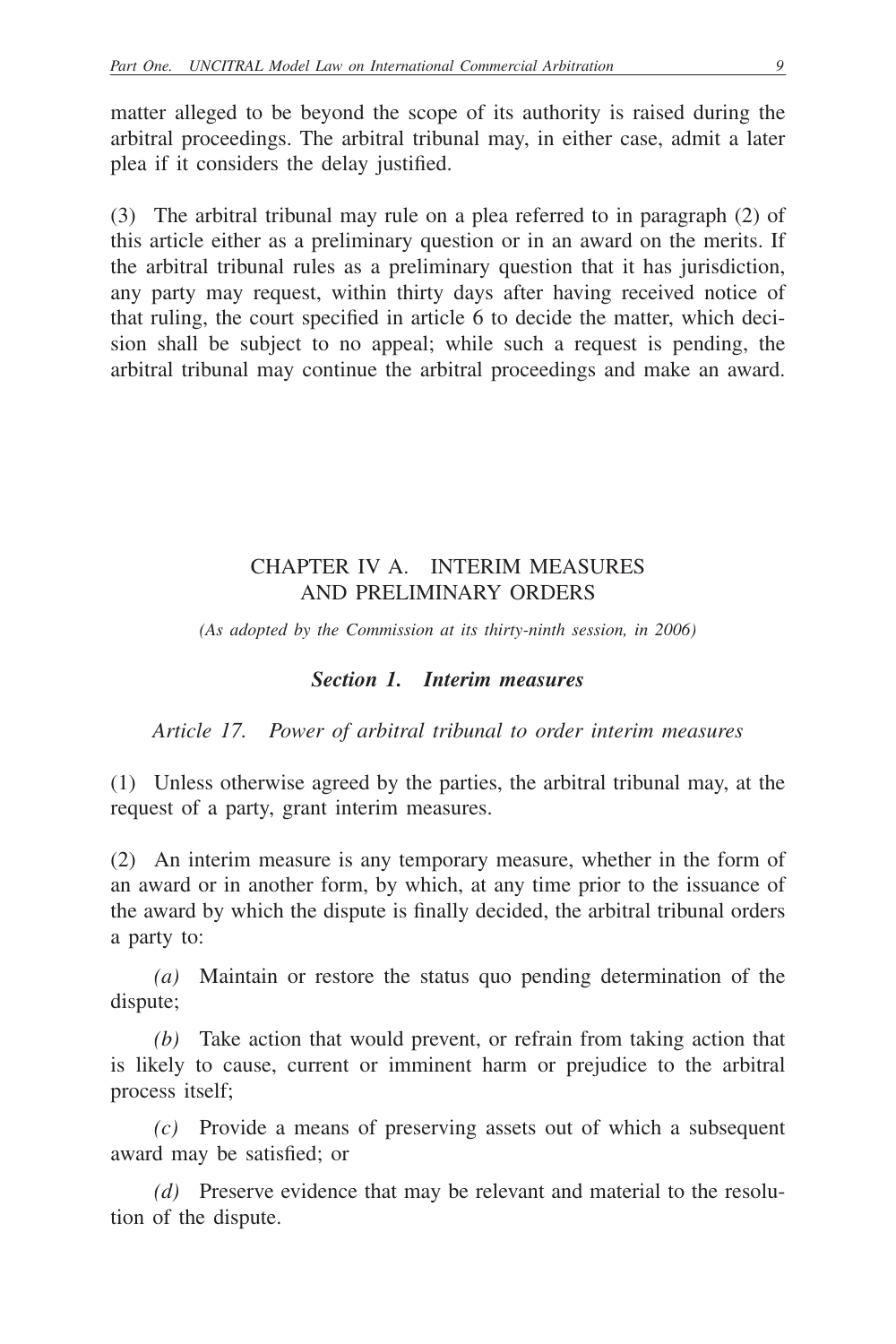*Article 17 A. Conditions for granting interim measures*

(1) The party requesting an interim measure under article 17(2)*(a)*, *(b)* and *(c)* shall satisfy the arbitral tribunal that:

*(a)* Harm not adequately reparable by an award of damages is likely to result if the measure is not ordered, and such harm substantially outweighs the harm that is likely to result to the party against whom the measure is directed if the measure is granted; and

*(b)* There is a reasonable possibility that the requesting party will succeed on the merits of the claim. The determination on this possibility shall not affect the discretion of the arbitral tribunal in making any subsequent determination.

(2) With regard to a request for an interim measure under article 17(2)*(d)*, the requirements in paragraphs  $(1)(a)$  and  $(b)$  of this article shall apply only to the extent the arbitral tribunal considers appropriate.

## *Section 2. Preliminary orders*

## *Article 17 B. Applications for preliminary orders and conditions for granting preliminary orders*

(1) Unless otherwise agreed by the parties, a party may, without notice to any other party, make a request for an interim measure together with an application for a preliminary order directing a party not to frustrate the purpose of the interim measure requested.

(2) The arbitral tribunal may grant a preliminary order provided it considers that prior disclosure of the request for the interim measure to the party against whom it is directed risks frustrating the purpose of the measure.

(3) The conditions defined under article 17A apply to any preliminary order, provided that the harm to be assessed under article  $17A(1)(a)$ , is the harm likely to result from the order being granted or not.

# Article 17 C. Specific regime for preliminary orders

(1) Immediately after the arbitral tribunal has made a determination in respect of an application for a preliminary order, the arbitral tribunal shall give notice to all parties of the request for the interim measure, the application for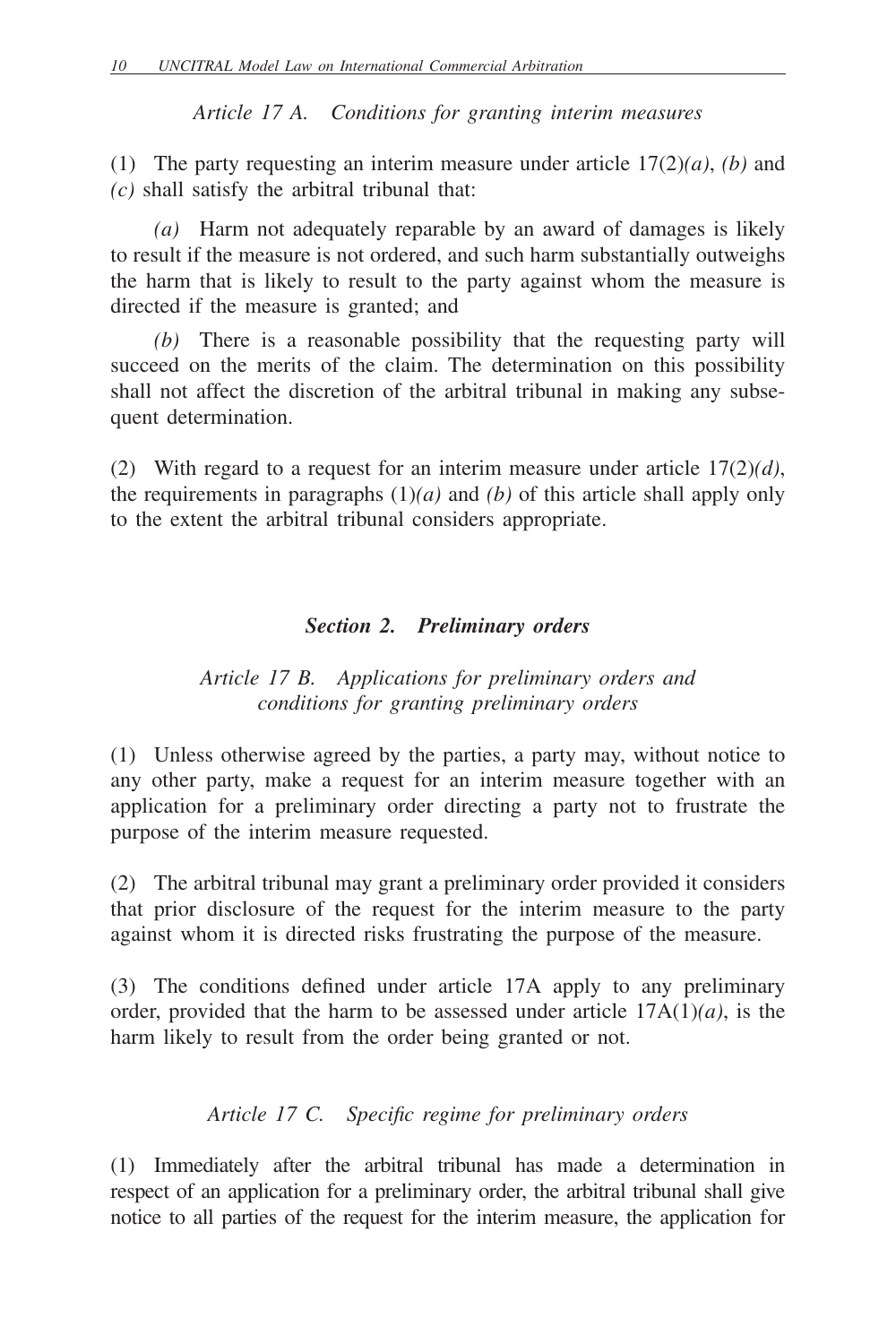the preliminary order, the preliminary order, if any, and all other communications, including by indicating the content of any oral communication, between any party and the arbitral tribunal in relation thereto.

(2) At the same time, the arbitral tribunal shall give an opportunity to any party against whom a preliminary order is directed to present its case at the earliest practicable time.

(3) The arbitral tribunal shall decide promptly on any objection to the preliminary order.

(4) A preliminary order shall expire after twenty days from the date on which it was issued by the arbitral tribunal. However, the arbitral tribunal may issue an interim measure adopting or modifying the preliminary order, after the party against whom the preliminary order is directed has been given notice and an opportunity to present its case.

(5) A preliminary order shall be binding on the parties but shall not be subject to enforcement by a court. Such a preliminary order does not constitute an award.

## *Section 3. Provisions applicable to interim measures and preliminary orders*

Article 17 D. Modification, suspension, termination

 The arbitral tribunal may modify, suspend or terminate an interim measure or a preliminary order it has granted, upon application of any party or, in exceptional circumstances and upon prior notice to the parties, on the arbitral tribunal's own initiative.

## *Article 17 E. Provision of security*

(1) The arbitral tribunal may require the party requesting an interim measure to provide appropriate security in connection with the measure.

(2) The arbitral tribunal shall require the party applying for a preliminary order to provide security in connection with the order unless the arbitral tribunal considers it inappropriate or unnecessary to do so.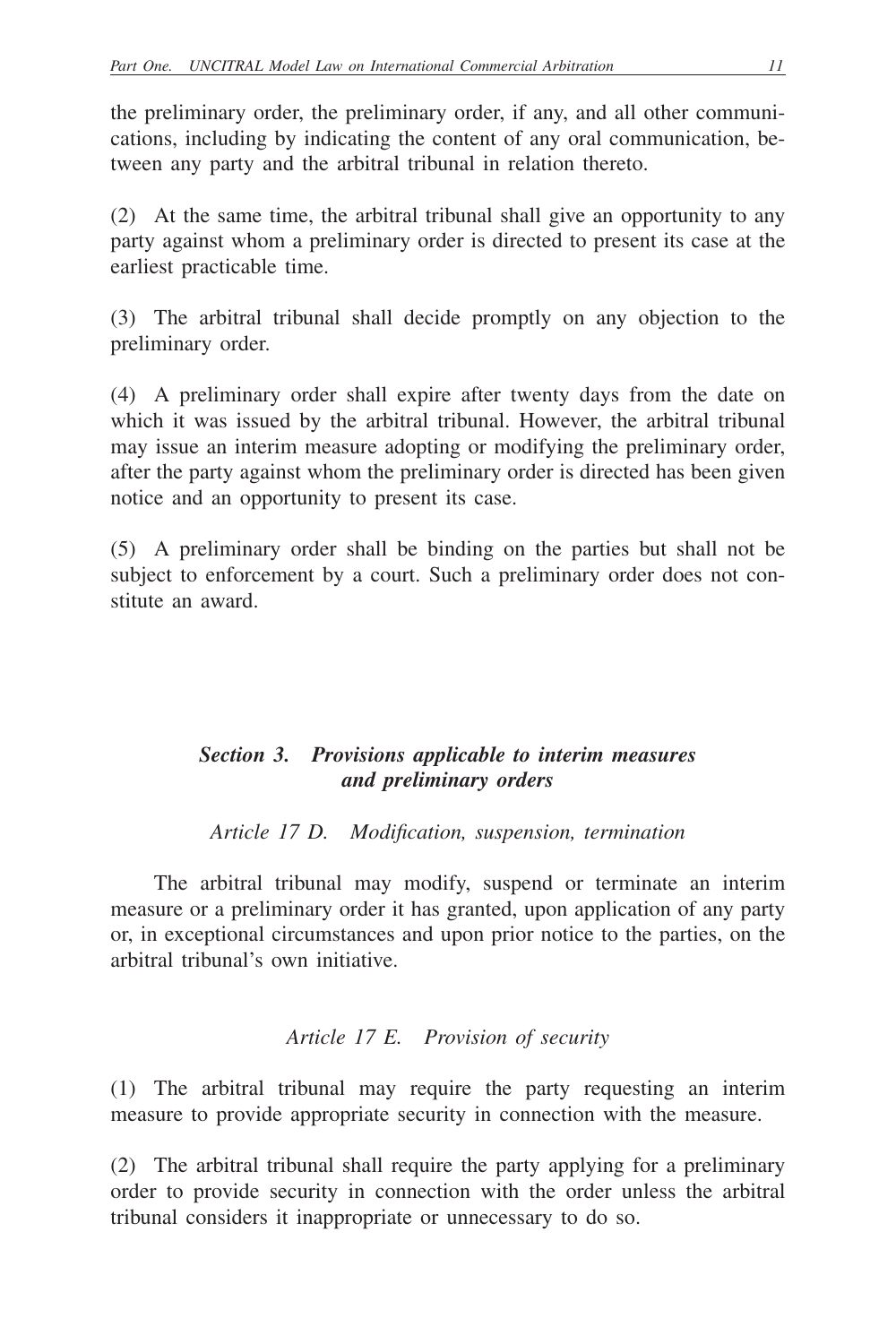# *Article 17 F. Disclosure*

(1) The arbitral tribunal may require any party promptly to disclose any material change in the circumstances on the basis of which the measure was requested or granted.

(2) The party applying for a preliminary order shall disclose to the arbitral tribunal all circumstances that are likely to be relevant to the arbitral tribunal's determination whether to grant or maintain the order, and such obligation shall continue until the party against whom the order has been requested has had an opportunity to present its case. Thereafter, paragraph (1) of this article shall apply.

# *Article 17 G. Costs and damages*

 The party requesting an interim measure or applying for a preliminary order shall be liable for any costs and damages caused by the measure or the order to any party if the arbitral tribunal later determines that, in the circumstances, the measure or the order should not have been granted. The arbitral tribunal may award such costs and damages at any point during the proceedings.

## *Section 4. Recognition and enforcement of interim measures*

*Article 17 H. Recognition and enforcement*

(1) An interim measure issued by an arbitral tribunal shall be recognized as binding and, unless otherwise provided by the arbitral tribunal, enforced upon application to the competent court, irrespective of the country in which it was issued, subject to the provisions of article 17 I.

(2) The party who is seeking or has obtained recognition or enforcement of an interim measure shall promptly inform the court of any termination, suspension or modification of that interim measure.

(3) The court of the State where recognition or enforcement is sought may, if it considers it proper, order the requesting party to provide appropriate security if the arbitral tribunal has not already made a determination with respect to security or where such a decision is necessary to protect the rights of third parties.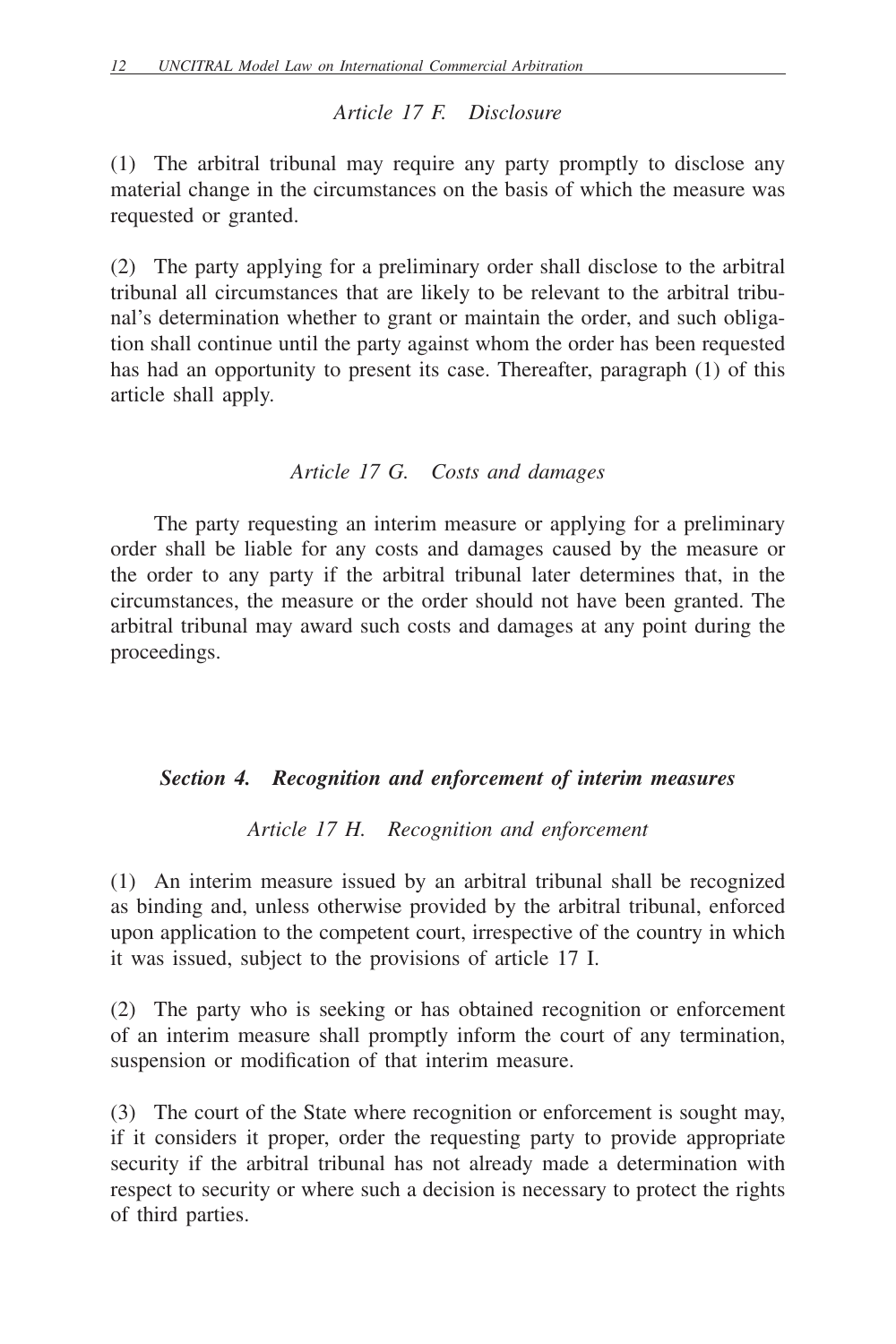*Article 17 I. Grounds for refusing recognition or enforcement*<sup>3</sup>

(1) Recognition or enforcement of an interim measure may be refused only:

*(a)* At the request of the party against whom it is invoked if the court is satisfied that:

- (i) Such refusal is warranted on the grounds set forth in article  $36(1)(a)(i)$ , (ii), (iii) or (iv); or
- (ii) The arbitral tribunal's decision with respect to the provision of security in connection with the interim measure issued by the arbitral tribunal has not been complied with; or
- (iii) The interim measure has been terminated or suspended by the arbitral tribunal or, where so empowered, by the court of the State in which the arbitration takes place or under the law of which that interim measure was granted; or
- $(b)$  If the court finds that:
	- (i) The interim measure is incompatible with the powers conferred upon the court unless the court decides to reformulate the interim measure to the extent necessary to adapt it to its own powers and procedures for the purposes of enforcing that interim measure and without modifying its substance; or
	- (ii) Any of the grounds set forth in article  $36(1)(b)(i)$  or (ii), apply to the recognition and enforcement of the interim measure.

(2) Any determination made by the court on any ground in paragraph (1) of this article shall be effective only for the purposes of the application to recognize and enforce the interim measure. The court where recognition or enforcement is sought shall not, in making that determination, undertake a review of the substance of the interim measure.

#### *Section 5. Court-ordered interim measures*

*Article 17 J. Court-ordered interim measures*

 A court shall have the same power of issuing an interim measure in relation to arbitration proceedings, irrespective of whether their place is in

<sup>&</sup>lt;sup>3</sup>The conditions set forth in article 17 I are intended to limit the number of circumstances in which the court may refuse to enforce an interim measure. It would not be contrary to the level of harmonization sought to be achieved by these model provisions if a State were to adopt fewer circumstances in which enforcement may be refused.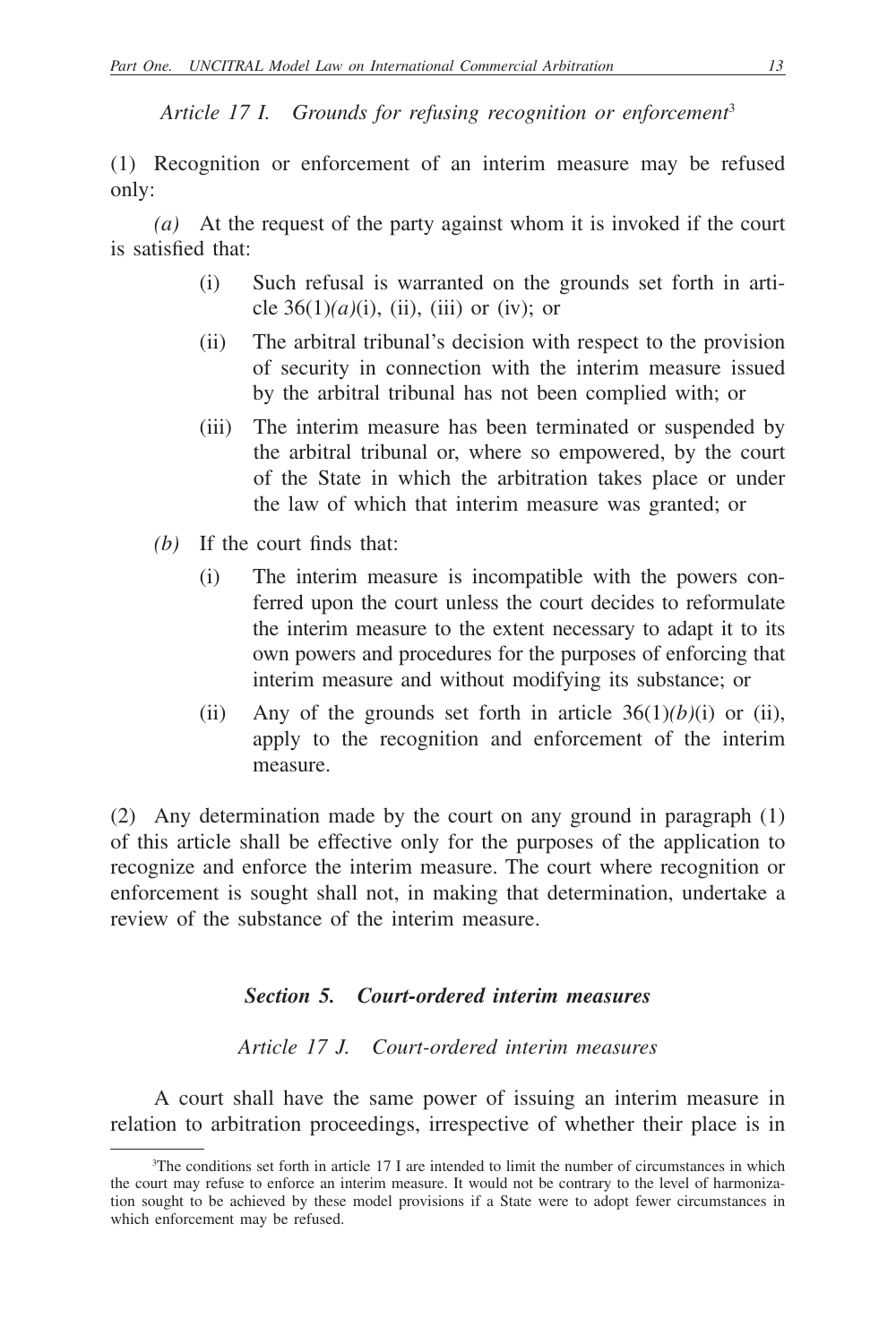the territory of this State, as it has in relation to proceedings in courts. The court shall exercise such power in accordance with its own procedures in consideration of the specific features of international arbitration.

## CHAPTER V. CONDUCT OF ARBITRAL PROCEEDINGS

*Article 18. Equal treatment of parties*

The parties shall be treated with equality and each party shall be given a full opportunity of presenting his case.

## *Article 19. Determination of rules of procedure*

(1) Subject to the provisions of this Law, the parties are free to agree on the procedure to be followed by the arbitral tribunal in conducting the proceedings.

(2) Failing such agreement, the arbitral tribunal may, subject to the provisions of this Law, conduct the arbitration in such manner as it considers appropriate. The power conferred upon the arbitral tribunal includes the power to determine the admissibility, relevance, materiality and weight of any evidence.

## *Article 20. Place of arbitration*

(1) The parties are free to agree on the place of arbitration. Failing such agreement, the place of arbitration shall be determined by the arbitral tribunal having regard to the circumstances of the case, including the convenience of the parties.

(2) Notwithstanding the provisions of paragraph (1) of this article, the arbitral tribunal may, unless otherwise agreed by the parties, meet at any place it considers appropriate for consultation among its members, for hearing witnesses, experts or the parties, or for inspection of goods, other property or documents.

# *Article 21. Commencement of arbitral proceedings*

Unless otherwise agreed by the parties, the arbitral proceedings in respect of a particular dispute commence on the date on which a request for that dispute to be referred to arbitration is received by the respondent.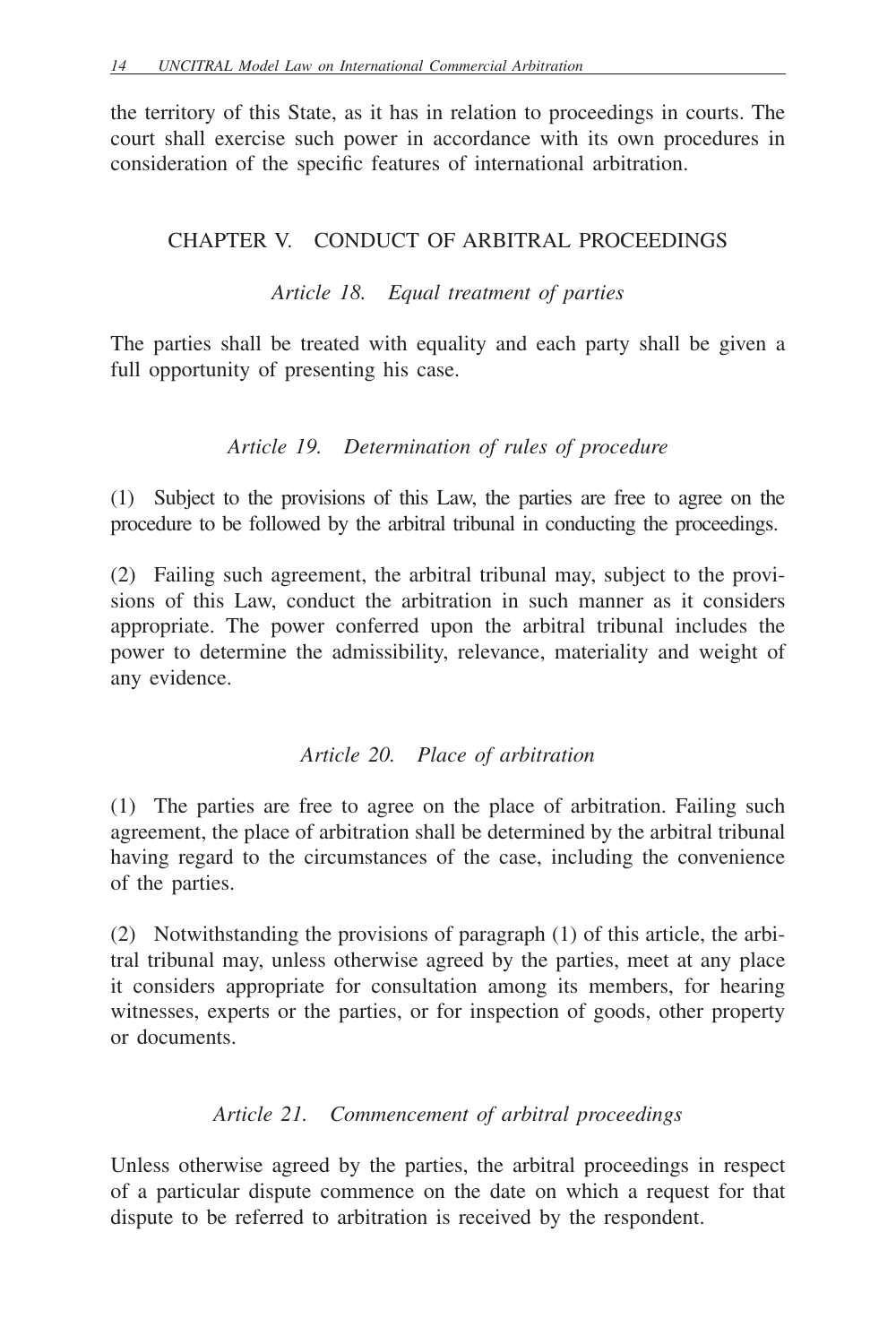## *Article 22. Language*

(1) The parties are free to agree on the language or languages to be used in the arbitral proceedings. Failing such agreement, the arbitral tribunal shall determine the language or languages to be used in the proceedings. This agreement or determination, unless otherwise specified therein, shall apply to any written statement by a party, any hearing and any award, decision or other communication by the arbitral tribunal.

(2) The arbitral tribunal may order that any documentary evidence shall be accompanied by a translation into the language or languages agreed upon by the parties or determined by the arbitral tribunal.

## *Article 23. Statements of claim and defence*

(1) Within the period of time agreed by the parties or determined by the arbitral tribunal, the claimant shall state the facts supporting his claim, the points at issue and the relief or remedy sought, and the respondent shall state his defence in respect of these particulars, unless the parties have otherwise agreed as to the required elements of such statements. The parties may submit with their statements all documents they consider to be relevant or may add a reference to the documents or other evidence they will submit.

(2) Unless otherwise agreed by the parties, either party may amend or supplement his claim or defence during the course of the arbitral proceedings, unless the arbitral tribunal considers it inappropriate to allow such amendment having regard to the delay in making it.

## *Article 24. Hearings and written proceedings*

(1) Subject to any contrary agreement by the parties, the arbitral tribunal shall decide whether to hold oral hearings for the presentation of evidence or for oral argument, or whether the proceedings shall be conducted on the basis of documents and other materials. However, unless the parties have agreed that no hearings shall be held, the arbitral tribunal shall hold such hearings at an appropriate stage of the proceedings, if so requested by a party.

(2) The parties shall be given sufficient advance notice of any hearing and of any meeting of the arbitral tribunal for the purposes of inspection of goods, other property or documents.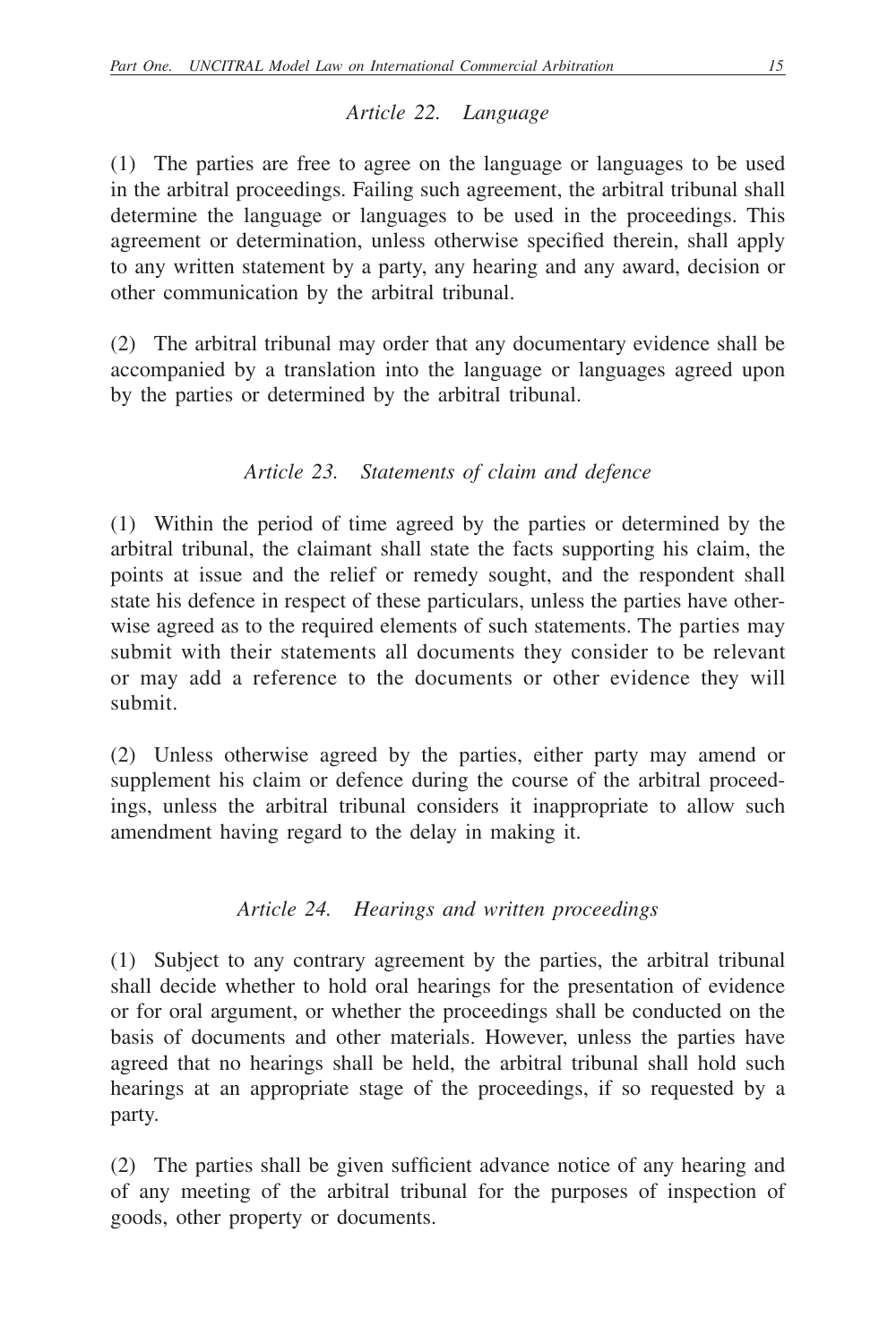(3) All statements, documents or other information supplied to the arbitral tribunal by one party shall be communicated to the other party. Also any expert report or evidentiary document on which the arbitral tribunal may rely in making its decision shall be communicated to the parties.

## *Article 25. Default of a party*

Unless otherwise agreed by the parties, if, without showing sufficient cause,

*(a)* the claimant fails to communicate his statement of claim in accordance with article 23(1), the arbitral tribunal shall terminate the proceedings;

*(b)* the respondent fails to communicate his statement of defence in accordance with article 23(1), the arbitral tribunal shall continue the proceedings without treating such failure in itself as an admission of the claimant's allegations;

*(c)* any party fails to appear at a hearing or to produce documentary evidence, the arbitral tribunal may continue the proceedings and make the award on the evidence before it.

*Article 26. Expert appointed by arbitral tribunal*

(1) Unless otherwise agreed by the parties, the arbitral tribunal

*(a)* may appoint one or more experts to report to it on specific issues to be determined by the arbitral tribunal;

*(b)* may require a party to give the expert any relevant information or to produce, or to provide access to, any relevant documents, goods or other property for his inspection.

(2) Unless otherwise agreed by the parties, if a party so requests or if the arbitral tribunal considers it necessary, the expert shall, after delivery of his written or oral report, participate in a hearing where the parties have the opportunity to put questions to him and to present expert witnesses in order to testify on the points at issue.

# *Article 27. Court assistance in taking evidence*

The arbitral tribunal or a party with the approval of the arbitral tribunal may request from a competent court of this State assistance in taking evidence.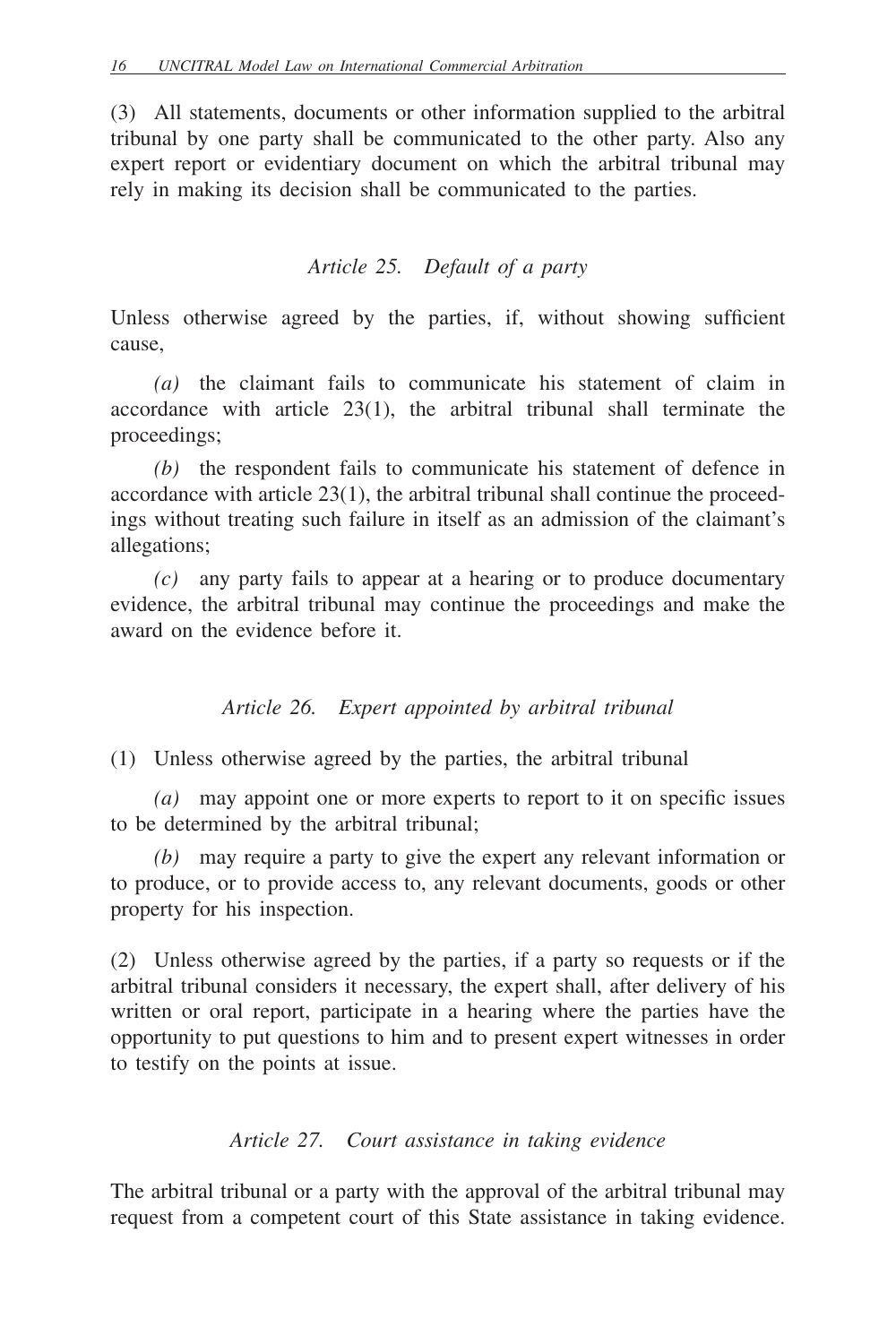The court may execute the request within its competence and according to its rules on taking evidence.

# CHAPTER VI. MAKING OF AWARD AND TERMINATION OF PROCEEDINGS

## *Article 28. Rules applicable to substance of dispute*

(1) The arbitral tribunal shall decide the dispute in accordance with such rules of law as are chosen by the parties as applicable to the substance of the dispute. Any designation of the law or legal system of a given State shall be construed, unless otherwise expressed, as directly referring to the substantive law of that State and not to its conflict of laws rules.

(2) Failing any designation by the parties, the arbitral tribunal shall apply the law determined by the conflict of laws rules which it considers applicable.

(3) The arbitral tribunal shall decide *ex aequo et bono* or as *amiable compositeur* only if the parties have expressly authorized it to do so.

(4) In all cases, the arbitral tribunal shall decide in accordance with the terms of the contract and shall take into account the usages of the trade applicable to the transaction.

# *Article 29. Decision-making by panel of arbitrators*

In arbitral proceedings with more than one arbitrator, any decision of the arbitral tribunal shall be made, unless otherwise agreed by the parties, by a majority of all its members. However, questions of procedure may be decided by a presiding arbitrator, if so authorized by the parties or all members of the arbitral tribunal.

## *Article 30. Settlement*

(1) If, during arbitral proceedings, the parties settle the dispute, the arbitral tribunal shall terminate the proceedings and, if requested by the parties and not objected to by the arbitral tribunal, record the settlement in the form of an arbitral award on agreed terms.

(2) An award on agreed terms shall be made in accordance with the provisions of article 31 and shall state that it is an award. Such an award has the same status and effect as any other award on the merits of the case.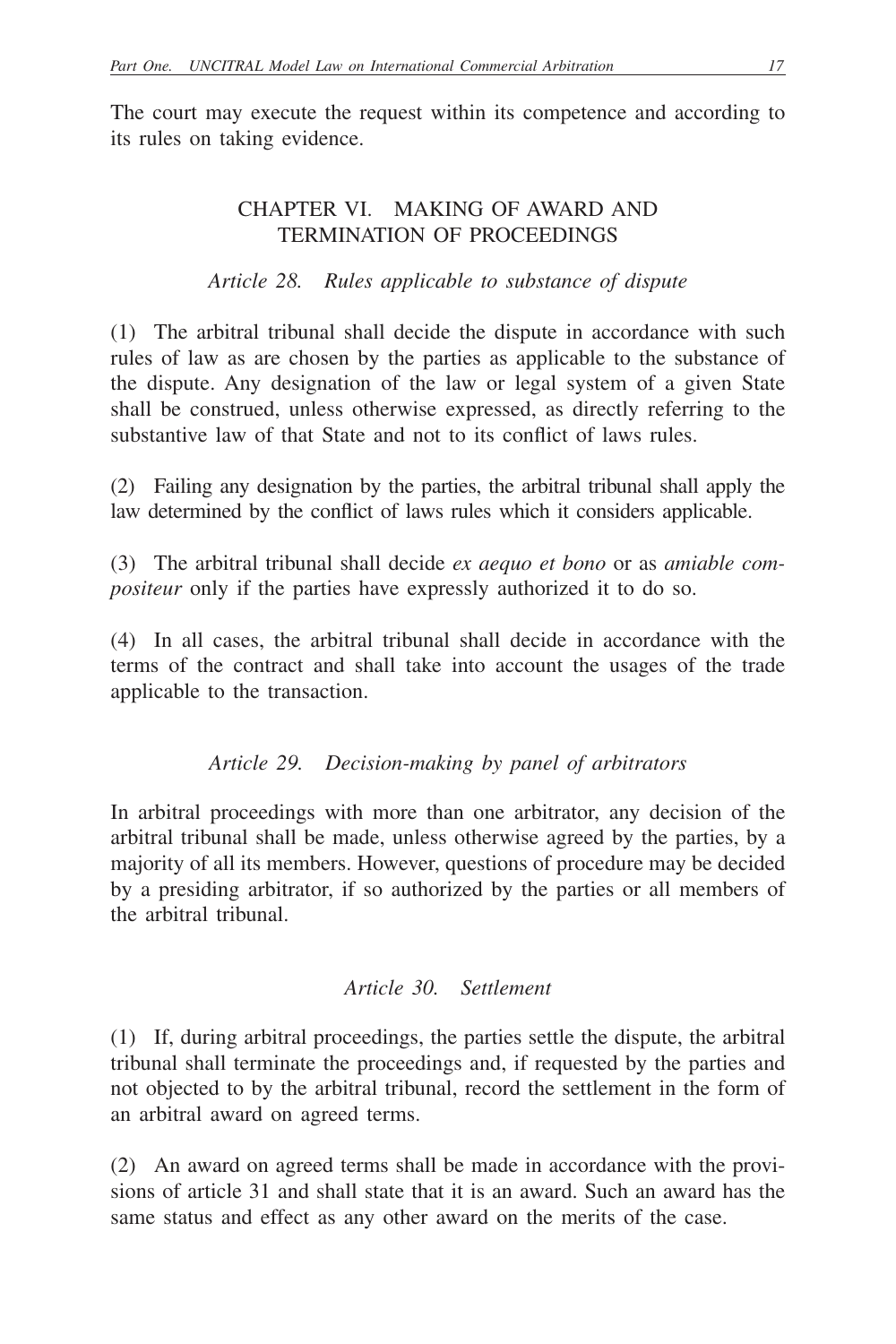# *Article 31. Form and contents of award*

(1) The award shall be made in writing and shall be signed by the arbitrator or arbitrators. In arbitral proceedings with more than one arbitrator, the signatures of the majority of all members of the arbitral tribunal shall suffice, provided that the reason for any omitted signature is stated.

(2) The award shall state the reasons upon which it is based, unless the parties have agreed that no reasons are to be given or the award is an award on agreed terms under article 30.

(3) The award shall state its date and the place of arbitration as determined in accordance with article 20(1). The award shall be deemed to have been made at that place.

(4) After the award is made, a copy signed by the arbitrators in accordance with paragraph (1) of this article shall be delivered to each party.

*Article 32. Termination of proceedings*

 $(1)$  The arbitral proceedings are terminated by the final award or by an order of the arbitral tribunal in accordance with paragraph (2) of this article.

(2) The arbitral tribunal shall issue an order for the termination of the arbitral proceedings when:

*(a)* the claimant withdraws his claim, unless the respondent objects thereto and the arbitral tribunal recognizes a legitimate interest on his part in obtaining a final settlement of the dispute;

*(b)* the parties agree on the termination of the proceedings;

 $(c)$  the arbitral tribunal finds that the continuation of the proceedings has for any other reason become unnecessary or impossible.

(3) The mandate of the arbitral tribunal terminates with the termination of the arbitral proceedings, subject to the provisions of articles 33 and 34(4).

*Article 33. Correction and interpretation of award; additional award*

(1) Within thirty days of receipt of the award, unless another period of time has been agreed upon by the parties:

*(a)* a party, with notice to the other party, may request the arbitral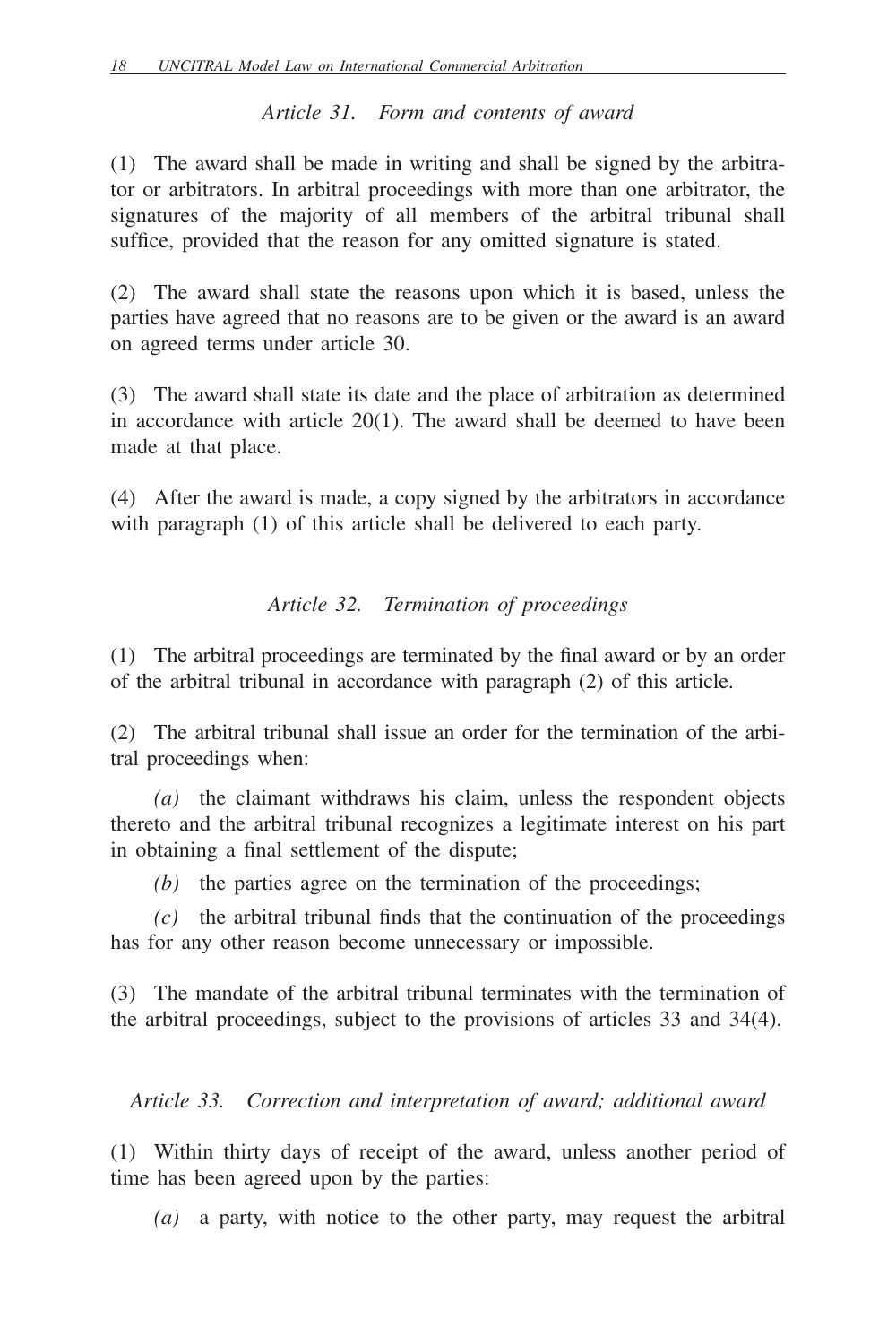tribunal to correct in the award any errors in computation, any clerical or typographical errors or any errors of similar nature;

*(b)* if so agreed by the parties, a party, with notice to the other party, may request the arbitral tribunal to give an interpretation of a specific point or part of the award.

If the arbitral tribunal considers the request to be justified, it shall make the correction or give the interpretation within thirty days of receipt of the request. The interpretation shall form part of the award.

(2) The arbitral tribunal may correct any error of the type referred to in paragraph  $(1)(a)$  of this article on its own initiative within thirty days of the date of the award.

(3) Unless otherwise agreed by the parties, a party, with notice to the other party, may request, within thirty days of receipt of the award, the arbitral tribunal to make an additional award as to claims presented in the arbitral proceedings but omitted from the award. If the arbitral tribunal considers the request to be justified, it shall make the additional award within sixty days.

(4) The arbitral tribunal may extend, if necessary, the period of time within which it shall make a correction, interpretation or an additional award under paragraph (1) or (3) of this article.

(5) The provisions of article 31 shall apply to a correction or interpretation of the award or to an additional award.

# CHAPTER VII. RECOURSE AGAINST AWARD

*Article 34. Application for setting aside as exclusive recourse against arbitral award*

(1) Recourse to a court against an arbitral award may be made only by an application for setting aside in accordance with paragraphs (2) and (3) of this article.

(2) An arbitral award may be set aside by the court specified in article  $6$ only if:

- *(a)* the party making the application furnishes proof that:
	- (i) a party to the arbitration agreement referred to in article 7 was under some incapacity; or the said agreement is not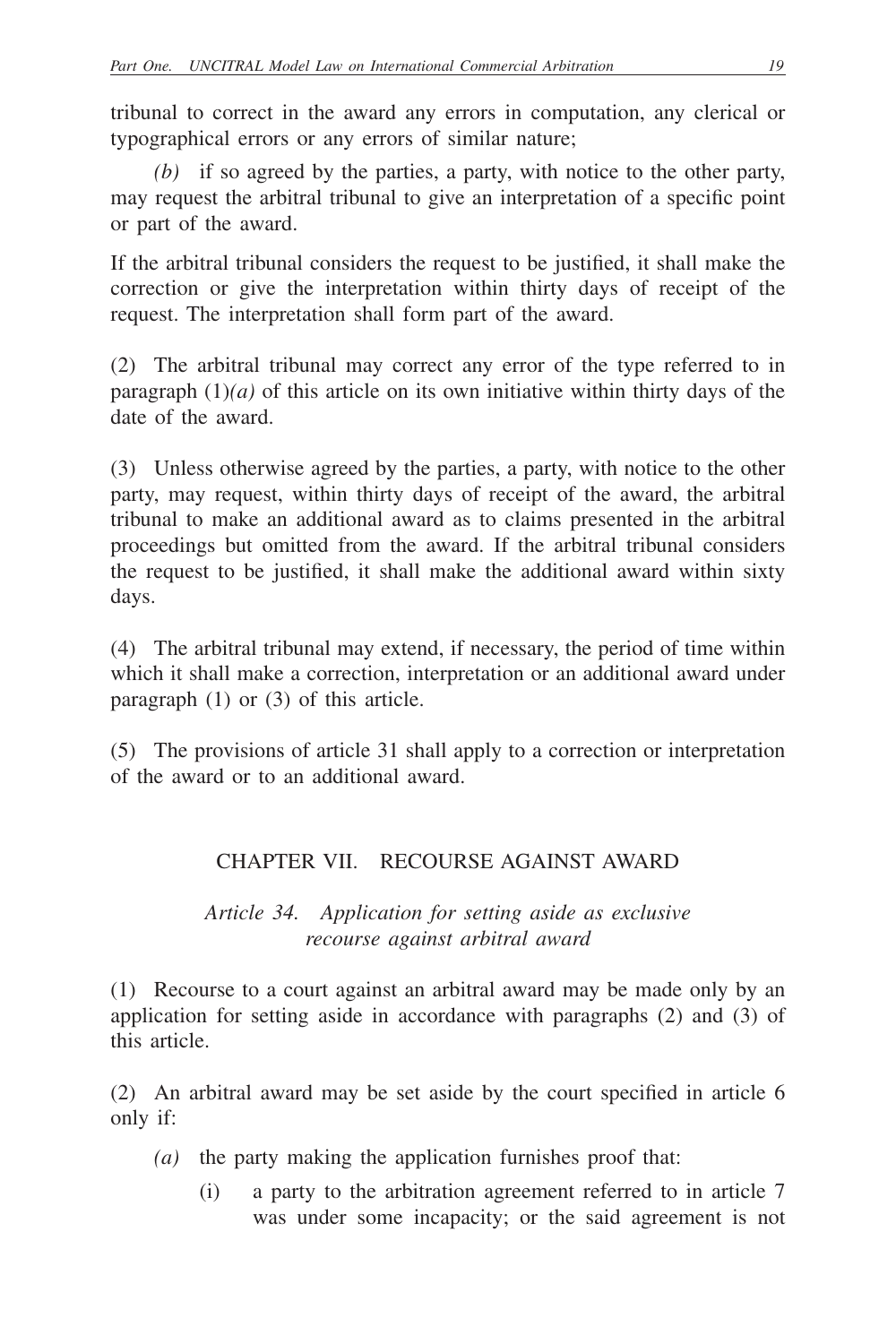valid under the law to which the parties have subjected it or, failing any indication thereon, under the law of this State; or

- (ii) the party making the application was not given proper notice of the appointment of an arbitrator or of the arbitral proceedings or was otherwise unable to present his case; or
- (iii) the award deals with a dispute not contemplated by or not falling within the terms of the submission to arbitration, or contains decisions on matters beyond the scope of the submission to arbitration, provided that, if the decisions on matters submitted to arbitration can be separated from those not so submitted, only that part of the award which contains decisions on matters not submitted to arbitration may be set aside; or
- (iv) the composition of the arbitral tribunal or the arbitral procedure was not in accordance with the agreement of the parties, unless such agreement was in conflict with a provision of this Law from which the parties cannot derogate, or, failing such agreement, was not in accordance with this Law; or
- $(b)$  the court finds that:
	- (i) the subject-matter of the dispute is not capable of settlement by arbitration under the law of this State; or
	- (ii) the award is in conflict with the public policy of this State.

(3) An application for setting aside may not be made after three months have elapsed from the date on which the party making that application had received the award or, if a request had been made under article 33, from the date on which that request had been disposed of by the arbitral tribunal.

(4) The court, when asked to set aside an award, may, where appropriate and so requested by a party, suspend the setting aside proceedings for a period of time determined by it in order to give the arbitral tribunal an opportunity to resume the arbitral proceedings or to take such other action as in the arbitral tribunal's opinion will eliminate the grounds for setting aside.

# CHAPTER VIII. RECOGNITION AND ENFORCEMENT OF AWARDS

# *Article 35. Recognition and enforcement*

(1) An arbitral award, irrespective of the country in which it was made, shall be recognized as binding and, upon application in writing to the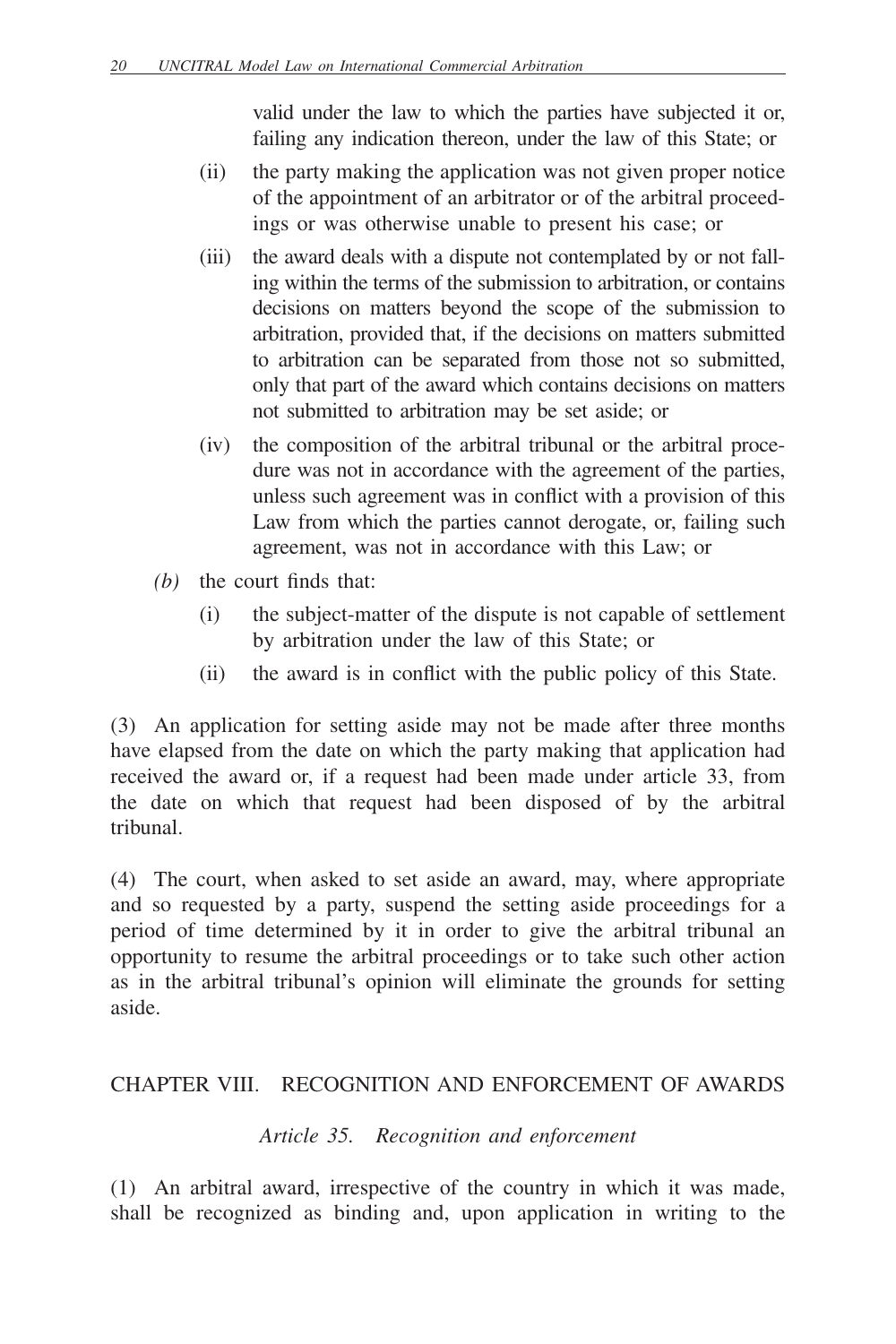competent court, shall be enforced subject to the provisions of this article and of article 36.

(2) The party relying on an award or applying for its enforcement shall supply the original award or a copy thereof. If the award is not made in an official language of this State, the court may request the party to supply a translation thereof into such language.<sup>4</sup>

*(Article 35(2) has been amended by the Commission at its thirty-ninth session, in 2006)*

*Article 36. Grounds for refusing recognition or enforcement*

(1) Recognition or enforcement of an arbitral award, irrespective of the country in which it was made, may be refused only:

*(a)* at the request of the party against whom it is invoked, if that party furnishes to the competent court where recognition or enforcement is sought proof that:

- (i) a party to the arbitration agreement referred to in article 7 was under some incapacity; or the said agreement is not valid under the law to which the parties have subjected it or, failing any indication thereon, under the law of the country where the award was made; or
- (ii) the party against whom the award is invoked was not given proper notice of the appointment of an arbitrator or of the arbitral proceedings or was otherwise unable to present his case; or
- (iii) the award deals with a dispute not contemplated by or not falling within the terms of the submission to arbitration, or it contains decisions on matters beyond the scope of the submission to arbitration, provided that, if the decisions on matters submitted to arbitration can be separated from those not so submitted, that part of the award which contains decisions on matters submitted to arbitration may be recognized and enforced; or
- (iv) the composition of the arbitral tribunal or the arbitral procedure was not in accordance with the agreement of the parties or, failing such agreement, was not in accordance with the law of the country where the arbitration took place; or

<sup>&</sup>lt;sup>4</sup>The conditions set forth in this paragraph are intended to set maximum standards. It would, thus, not be contrary to the harmonization to be achieved by the model law if a State retained even less onerous conditions.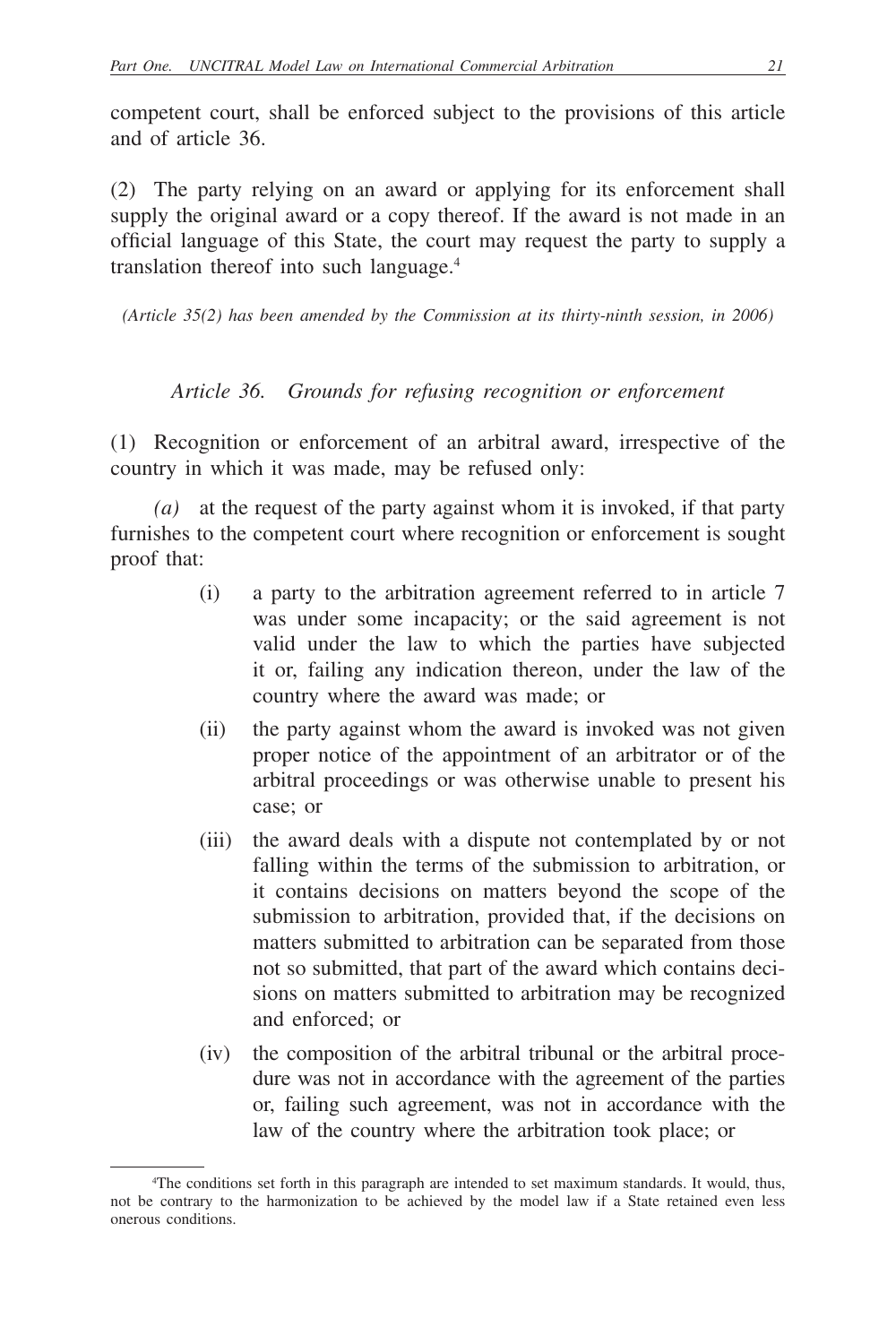- (v) the award has not yet become binding on the parties or has been set aside or suspended by a court of the country in which, or under the law of which, that award was made; or
- $(b)$  if the court finds that:
	- (i) the subject-matter of the dispute is not capable of settlement by arbitration under the law of this State; or
	- (ii) the recognition or enforcement of the award would be contrary to the public policy of this State.

(2) If an application for setting aside or suspension of an award has been made to a court referred to in paragraph  $(1)(a)(v)$  of this article, the court where recognition or enforcement is sought may, if it considers it proper, adjourn its decision and may also, on the application of the party claiming recognition or enforcement of the award, order the other party to provide appropriate security.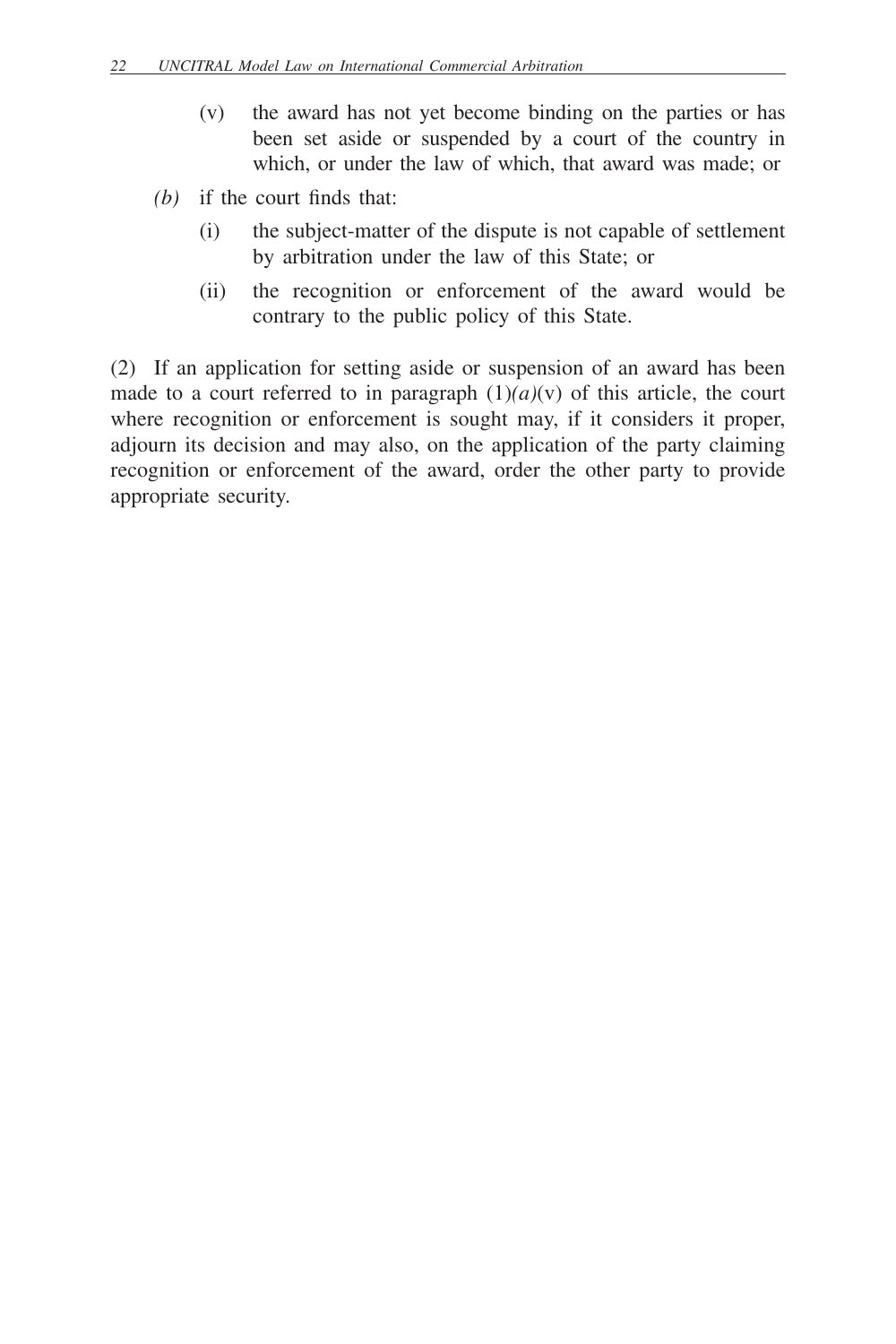# *Part Two*

# **Explanatory Note by the UNCITRAL secretariat on the 1985 Model Law on International Commercial Arbitration as amended in 20061**

1. The UNCITRAL Model Law on International Commercial Arbitration ("the Model Law") was adopted by the United Nations Commission on International Trade Law (UNCITRAL) on 21 June 1985, at the end of the eighteenth session of the Commission. The General Assembly, in its resolution 40/72 of 11 December 1985, recommended "that all States give due consideration to the Model Law on International Commercial Arbitration, in view of the desirability of uniformity of the law of arbitral procedures and the specific needs of international commercial arbitration practice". The Model Law was amended by UNCITRAL on 7 July 2006, at the thirty-ninth session of the Commission (see below, paragraphs 4, 19, 20, 27, 29 and 53). The General Assembly, in its resolution 61/33 of 4 December 2006, recommended "that all States give favourable consideration to the enactment of the revised articles of the UNCITRAL Model Law on International Commercial Arbitration, or the revised UNCITRAL Model Law on International Commercial Arbitration, when they enact or revise their laws (…)".

2. The Model Law constitutes a sound basis for the desired harmonization and improvement of national laws. It covers all stages of the arbitral process from the arbitration agreement to the recognition and enforcement of the arbitral award and reflects a worldwide consensus on the principles and important issues of international arbitration practice. It is acceptable to States of all regions and the different legal or economic systems of the world. Since its adoption by UNCITRAL, the Model Law has come to represent the accepted international legislative standard for a modern arbitration law and a significant number of jurisdictions have enacted arbitration legislation based on the Model Law.

3. The form of a model law was chosen as the vehicle for harmonization and modernization in view of the flexibility it gives to States in preparing new arbitration laws. Notwithstanding that flexibility, and in order to increase the likelihood of achieving a satisfactory degree of harmonization, States are encouraged to make

 <sup>1</sup>This note was prepared by the secretariat of the United Nations Commission on International Trade Law (UNCITRAL) for informational purposes only; it is not an official commentary on the Model Law. A commentary prepared by the Secretariat on an early draft of the Model Law appears in document A/CN.9/264 (reproduced in UNCITRAL Yearbook, vol. XVI — 1985, United Nations publication, Sales No. E.87.V.4).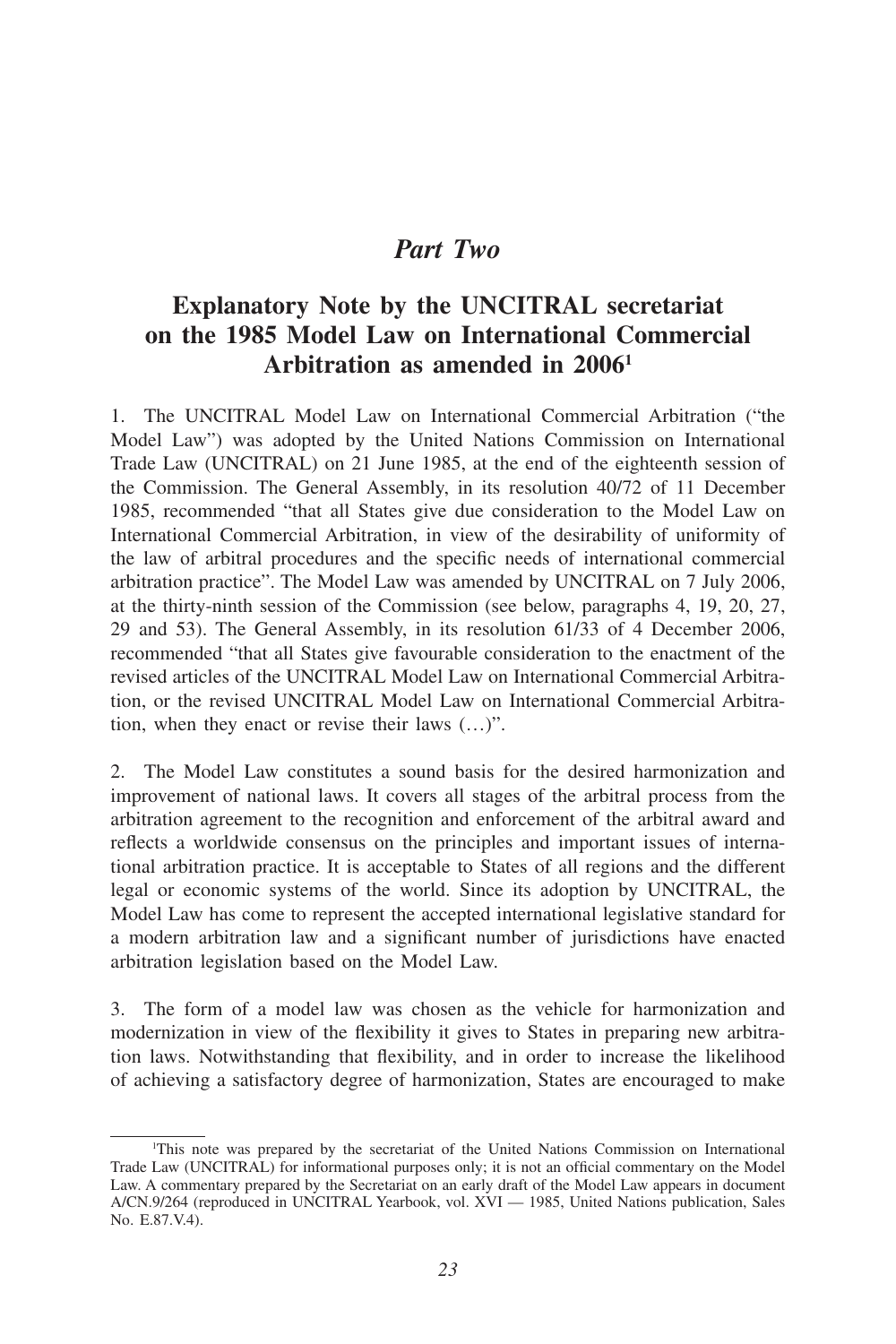as few changes as possible when incorporating the Model Law into their legal systems. Efforts to minimize variation from the text adopted by UNCITRAL are also expected to increase the visibility of harmonization, thus enhancing the confidence of foreign parties, as the primary users of international arbitration, in the reliability of arbitration law in the enacting State.

4. The revision of the Model Law adopted in 2006 includes article 2 A, which is designed to facilitate interpretation by reference to internationally accepted principles and is aimed at promoting a uniform understanding of the Model Law. Other substantive amendments to the Model Law relate to the form of the arbitration agreement and to interim measures. The original 1985 version of the provision on the form of the arbitration agreement (article 7) was modelled on the language used in article II (2) of the Convention on the Recognition and Enforcement of Foreign Arbitral Awards (New York, 1958) ("the New York Convention"). The revision of article 7 is intended to address evolving practice in international trade and technological developments. The extensive revision of article 17 on interim measures was considered necessary in light of the fact that such measures are increasingly relied upon in the practice of international commercial arbitration. The revision also includes an enforcement regime for such measures in recognition of the fact that the effectiveness of arbitration frequently depends upon the possibility of enforcing interim measures. The new provisions are contained in a new chapter of the Model Law on interim measures and preliminary orders (chapter IV A).

#### **A. Background to the Model Law**

5. The Model Law was developed to address considerable disparities in national laws on arbitration. The need for improvement and harmonization was based on findings that national laws were often particularly inappropriate for international cases.

#### *1. Inadequacy of domestic laws*

6. Recurrent inadequacies to be found in outdated national laws include provisions that equate the arbitral process with court litigation and fragmentary provisions that fail to address all relevant substantive law issues. Even most of those laws that appear to be up-to-date and comprehensive were drafted with domestic arbitration primarily, if not exclusively, in mind. While this approach is understandable in view of the fact that even today the bulk of cases governed by arbitration law would be of a purely domestic nature, the unfortunate consequence is that traditional local concepts are imposed on international cases and the needs of modern practice are often not met.

7. The expectations of the parties as expressed in a chosen set of arbitration rules or a "one-off" arbitration agreement may be frustrated, especially by mandatory provisions of applicable law. Unexpected and undesired restrictions found in national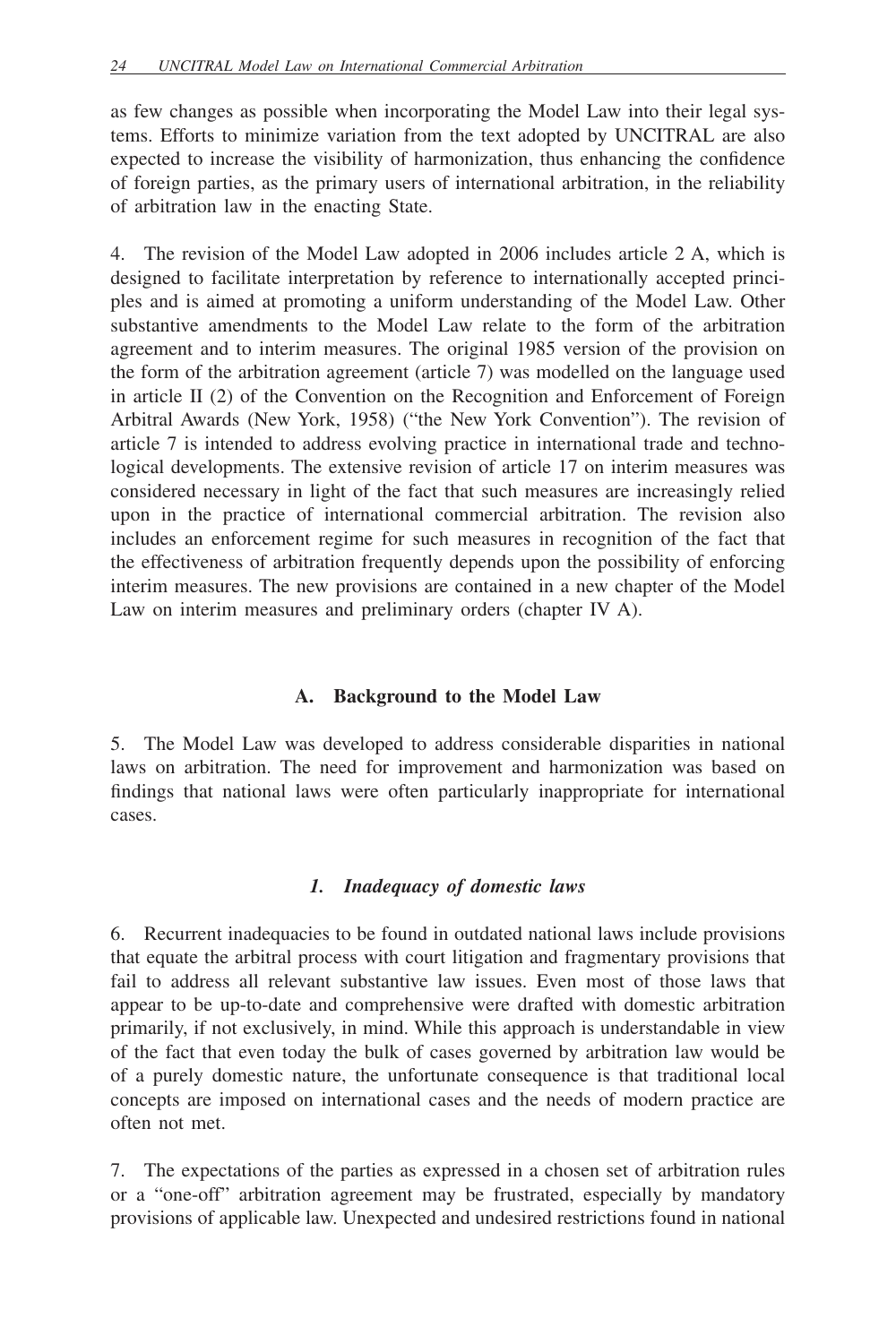laws may prevent the parties, for example, from submitting future disputes to arbitration, from selecting the arbitrator freely, or from having the arbitral proceedings conducted according to agreed rules of procedure and with no more court involvement than appropriate. Frustration may also ensue from non-mandatory provisions that may impose undesired requirements on unwary parties who may not think about the need to provide otherwise when drafting the arbitration agreement. Even the absence of any legislative provision may cause difficulties simply by leaving unanswered some of the many procedural issues relevant in arbitration and not always settled in the arbitration agreement. The Model Law is intended to reduce the risk of such possible frustration, difficulties or surprise.

#### *2. Disparity between national laws*

8. Problems stemming from inadequate arbitration laws or from the absence of specific legislation governing arbitration are aggravated by the fact that national laws differ widely. Such differences are a frequent source of concern in international arbitration, where at least one of the parties is, and often both parties are, confronted with foreign and unfamiliar provisions and procedures. Obtaining a full and precise account of the law applicable to the arbitration is, in such circumstances often expensive, impractical or impossible.

9. Uncertainty about the local law with the inherent risk of frustration may adversely affect the functioning of the arbitral process and also impact on the selection of the place of arbitration. Due to such uncertainty, a party may hesitate or refuse to agree to a place, which for practical reasons would otherwise be appropriate. The range of places of arbitration acceptable to parties is thus widened and the smooth functioning of the arbitral proceedings is enhanced where States adopt the Model Law, which is easily recognizable, meets the specific needs of international commercial arbitration and provides an international standard based on solutions acceptable to parties from different legal systems.

#### **B. Salient features of the Model Law**

#### *1. Special procedural regime for international commercial arbitration*

10. The principles and solutions adopted in the Model Law aim at reducing or eliminating the above-mentioned concerns and difficulties. As a response to the inadequacies and disparities of national laws, the Model Law presents a special legal regime tailored to international commercial arbitration, without affecting any relevant treaty in force in the State adopting the Model Law. While the Model Law was designed with international commercial arbitration in mind, it offers a set of basic rules that are not, in and of themselves, unsuitable to any other type of arbitration. States may thus consider extending their enactment of the Model Law to cover also domestic disputes, as a number of enacting States already have.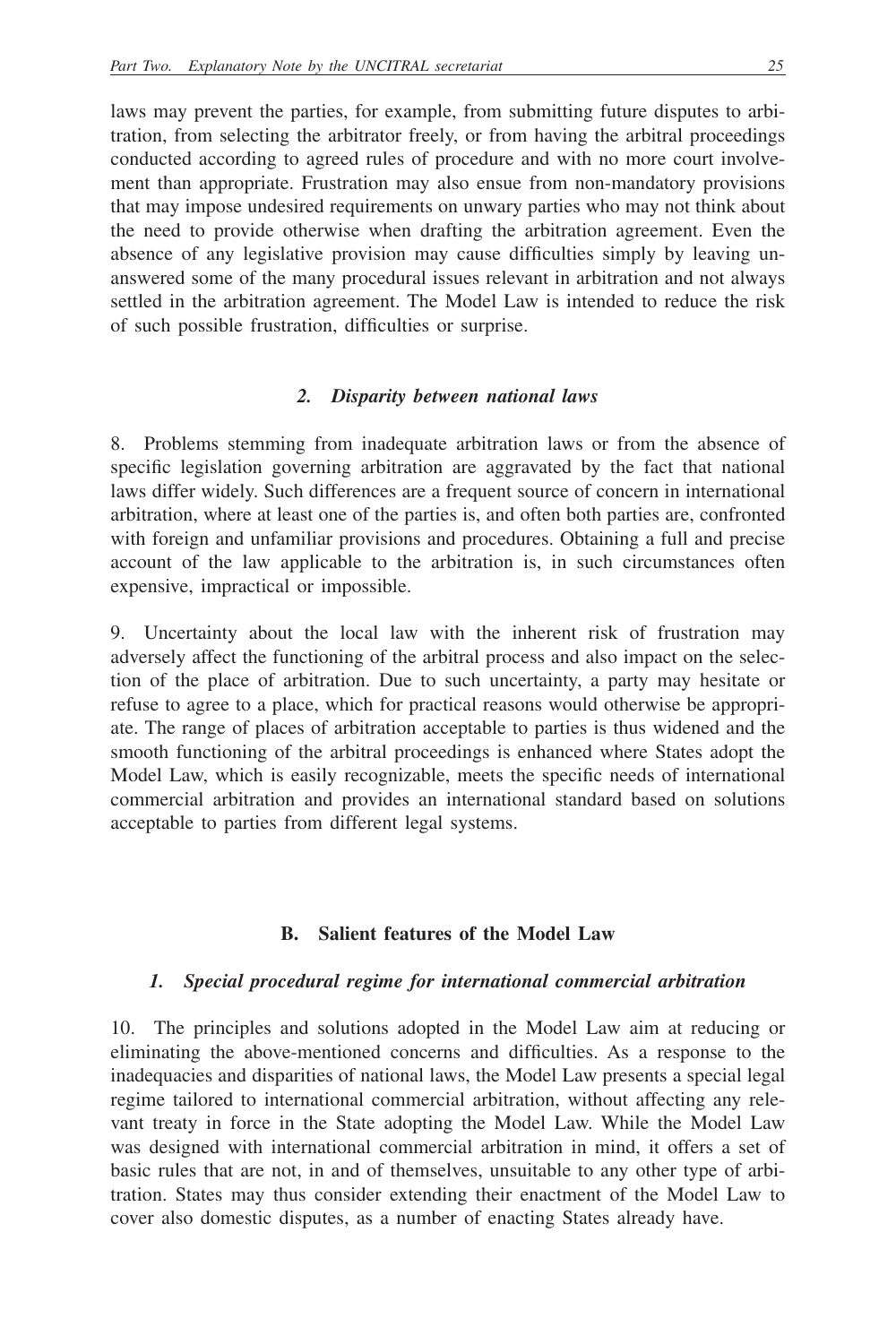#### *(a) Substantive and territorial scope of application*

11. Article 1 defines the scope of application of the Model Law by reference to the notion of "international commercial arbitration". The Model Law defines an arbitration as international if "the parties to an arbitration agreement have, at the time of the conclusion of that agreement, their places of business in different States" (article 1 (3)). The vast majority of situations commonly regarded as international will meet this criterion. In addition, article 1 (3) broadens the notion of internationality so that the Model Law also covers cases where the place of arbitration, the place of contract performance, or the place of the subject-matter of the dispute is situated outside the State where the parties have their place of business, or cases where the parties have expressly agreed that the subject-matter of the arbitration agreement relates to more than one country. Article 1 thus recognizes extensively the freedom of the parties to submit a dispute to the legal regime established pursuant to the Model Law.

12. In respect of the term "commercial", the Model Law provides no strict definition. The footnote to article 1 (1) calls for "a wide interpretation" and offers an illustrative and open-ended list of relationships that might be described as commercial in nature, "whether contractual or not". The purpose of the footnote is to circumvent any technical difficulty that may arise, for example, in determining which transactions should be governed by a specific body of "commercial law" that may exist in some legal systems.

13. Another aspect of applicability is the territorial scope of application. The principle embodied in article 1 (2) is that the Model Law as enacted in a given State applies only if the place of arbitration is in the territory of that State. However, article 1 (2) also contains important exceptions to that principle, to the effect that certain articles apply, irrespective of whether the place of arbitration is in the enacting State or elsewhere (or, as the case may be, even before the place of arbitration is determined). These articles are the following: articles 8 (1) and 9, which deal with the recognition of arbitration agreements, including their compatibility with interim measures ordered by a court, article 17 J on court-ordered interim measures, articles 17 H and 17 I on the recognition and enforcement of interim measures ordered by an arbitral tribunal, and articles 35 and 36 on the recognition and enforcement of arbitral awards.

14. The territorial criterion governing most of the provisions of the Model Law was adopted for the sake of certainty and in view of the following facts. In most legal systems, the place of arbitration is the exclusive criterion for determining the applicability of national law and, where the national law allows parties to choose the procedural law of a State other than that where the arbitration takes place, experience shows that parties rarely make use of that possibility. Incidentally, enactment of the Model Law reduces any need for the parties to choose a "foreign" law, since the Model Law grants the parties wide freedom in shaping the rules of the arbitral proceedings. In addition to designating the law governing the arbitral procedure, the territorial criterion is of considerable practical importance in respect of articles 11, 13, 14, 16, 27 and 34, which entrust State courts at the place of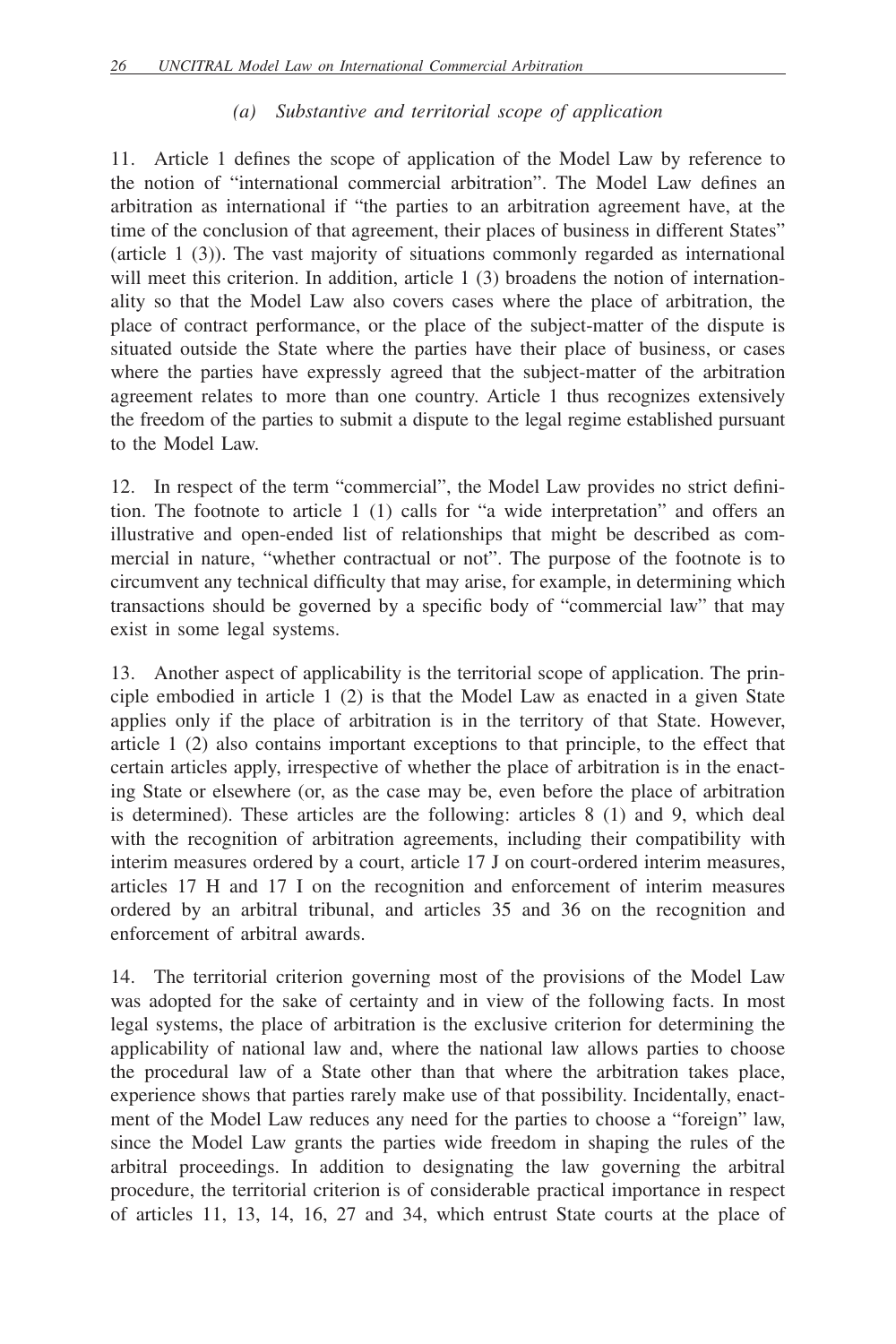arbitration with functions of supervision and assistance to arbitration. It should be noted that the territorial criterion legally triggered by the parties' choice regarding the place of arbitration does not limit the arbitral tribunal's ability to meet at any place it considers appropriate for the conduct of the proceedings, as provided by article 20 (2).

#### *(b) Delimitation of court assistance and supervision*

15. Recent amendments to arbitration laws reveal a trend in favour of limiting and clearly defining court involvement in international commercial arbitration. This is justified in view of the fact that the parties to an arbitration agreement make a conscious decision to exclude court jurisdiction and prefer the finality and expediency of the arbitral process.

16. In this spirit, the Model Law envisages court involvement in the following instances. A first group comprises issues of appointment, challenge and termination of the mandate of an arbitrator (articles 11, 13 and 14), jurisdiction of the arbitral tribunal (article 16) and setting aside of the arbitral award (article 34). These instances are listed in article 6 as functions that should be entrusted, for the sake of centralization, specialization and efficiency, to a specially designated court or, with respect to articles 11, 13 and 14, possibly to another authority (for example, an arbitral institution or a chamber of commerce). A second group comprises issues of court assistance in taking evidence (article 27), recognition of the arbitration agreement, including its compatibility with court-ordered interim measures (articles 8 and 9), court-ordered interim measures (article 17 J), and recognition and enforcement of interim measures (articles 17 H and 17 I) and of arbitral awards (articles 35 and 36).

17. Beyond the instances in these two groups, "no court shall intervene, in matters governed by this Law". Article 5 thus guarantees that all instances of possible court intervention are found in the piece of legislation enacting the Model Law, except for matters not regulated by it (for example, consolidation of arbitral proceedings, contractual relationship between arbitrators and parties or arbitral institutions, or fixing of costs and fees, including deposits). Protecting the arbitral process from unpredictable or disruptive court interference is essential to parties who choose arbitration (in particular foreign parties).

#### *2. Arbitration agreement*

18. Chapter II of the Model Law deals with the arbitration agreement, including its recognition by courts.

#### *(a) Defi nition and form of arbitration agreement*

19. The original 1985 version of the provision on the definition and form of arbitration agreement (article 7) closely followed article II (2) of the New York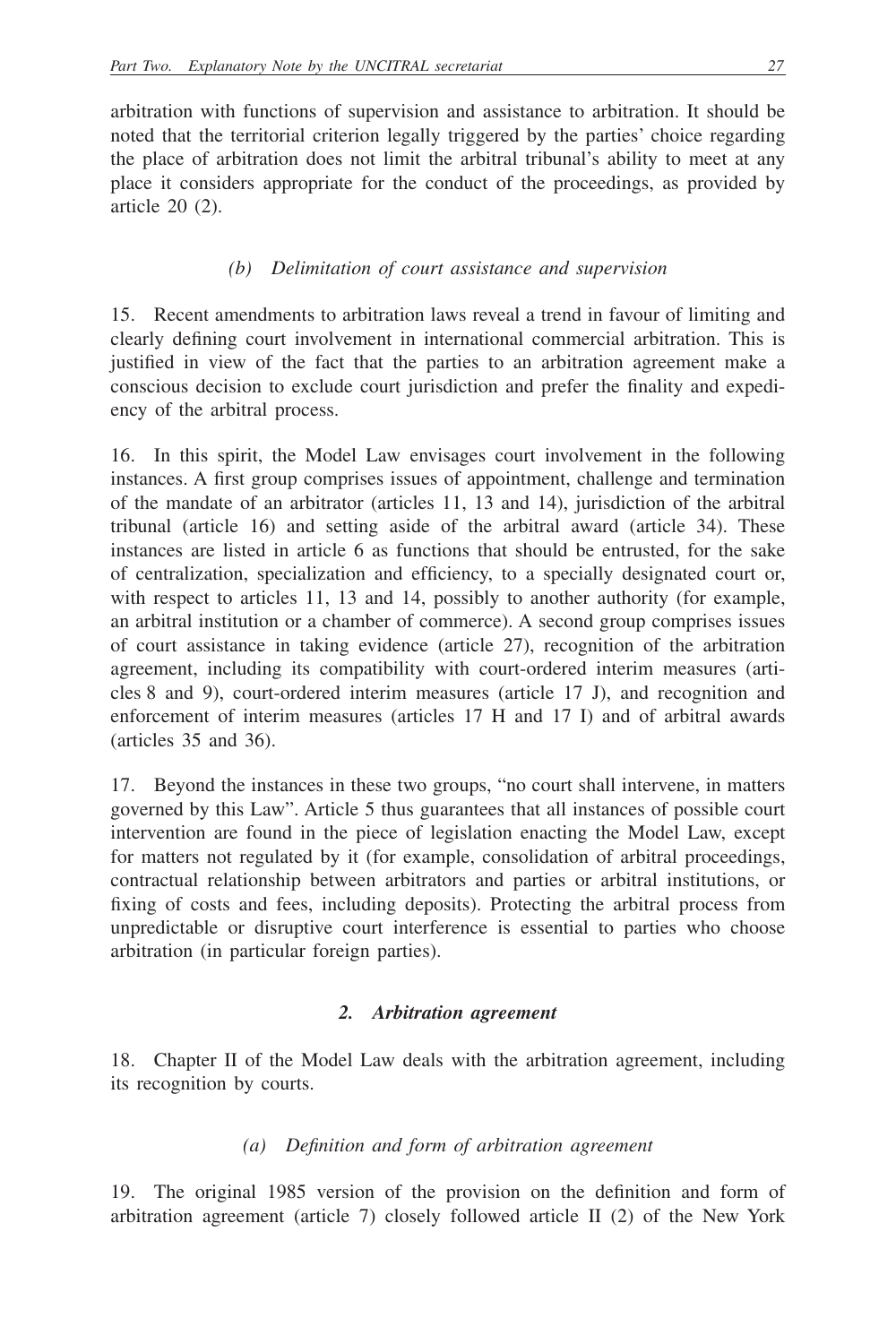Convention, which requires that an arbitration agreement be in writing. If the parties have agreed to arbitrate, but they entered into the arbitration agreement in a manner that does not meet the form requirement, any party may have grounds to object to the jurisdiction of the arbitral tribunal. It was pointed out by practitioners that, in a number of situations, the drafting of a written document was impossible or impractical. In such cases, where the willingness of the parties to arbitrate was not in question, the validity of the arbitration agreement should be recognized. For that reason, article 7 was amended in 2006 to better conform to international contract practices. In amending article 7, the Commission adopted two options, which reflect two different approaches on the question of definition and form of arbitration agreement. The first approach follows the detailed structure of the original 1985 text. It confirms the validity and effect of a commitment by the parties to submit to arbitration an existing dispute ("*compromis*") or a future dispute ("*clause compromissoire*"). It follows the New York Convention in requiring the written form of the arbitration agreement but recognizes a record of the "contents" of the agreement "in any form" as equivalent to traditional "writing". The agreement to arbitrate may be entered into in any form (e.g. including orally) as long as the content of the agreement is recorded. This new rule is significant in that it no longer requires signatures of the parties or an exchange of messages between the parties. It modernizes the language referring to the use of electronic commerce by adopting wording inspired from the 1996 UNCITRAL Model Law on Electronic Commerce and the 2005 United Nations Convention on the Use of Electronic Communications in International Contracts. It covers the situation of "an exchange of statements of claim and defence in which the existence of an agreement is alleged by one party and not denied by another". It also states that "the reference in a contract to any document" (for example, general conditions) "containing an arbitration clause constitutes an arbitration agreement in writing provided that the reference is such as to make that clause part of the contract". It thus clarifies that applicable contract law remains available to determine the level of consent necessary for a party to become bound by an arbitration agreement allegedly made "by reference". The second approach defines the arbitration agreement in a manner that omits any form requirement. No preference was expressed by the Commission in favour of either option I or II, both of which are offered for enacting States to consider, depending on their particular needs, and by reference to the legal context in which the Model Law is enacted, including the general contract law of the enacting State. Both options are intended to preserve the enforceability of arbitration agreements under the New York Convention.

20. In that respect, the Commission also adopted, at its thirty-ninth session in 2006, a "Recommendation regarding the interpretation of article II, paragraph 2, and article VII, paragraph 1, of the Convention on the Recognition and Enforcement of Foreign Arbitral Awards, done in New York, 10 June 1958" (A/61/17, Annex 2).2 The General Assembly, in its resolution 61/33 of 4 December 2006 noted that "in connection with the modernization of articles of the Model Law, the promotion of a uniform interpretation and application of the Convention on the Recognition and

 <sup>2</sup>Reproduced in Part Three hereafter.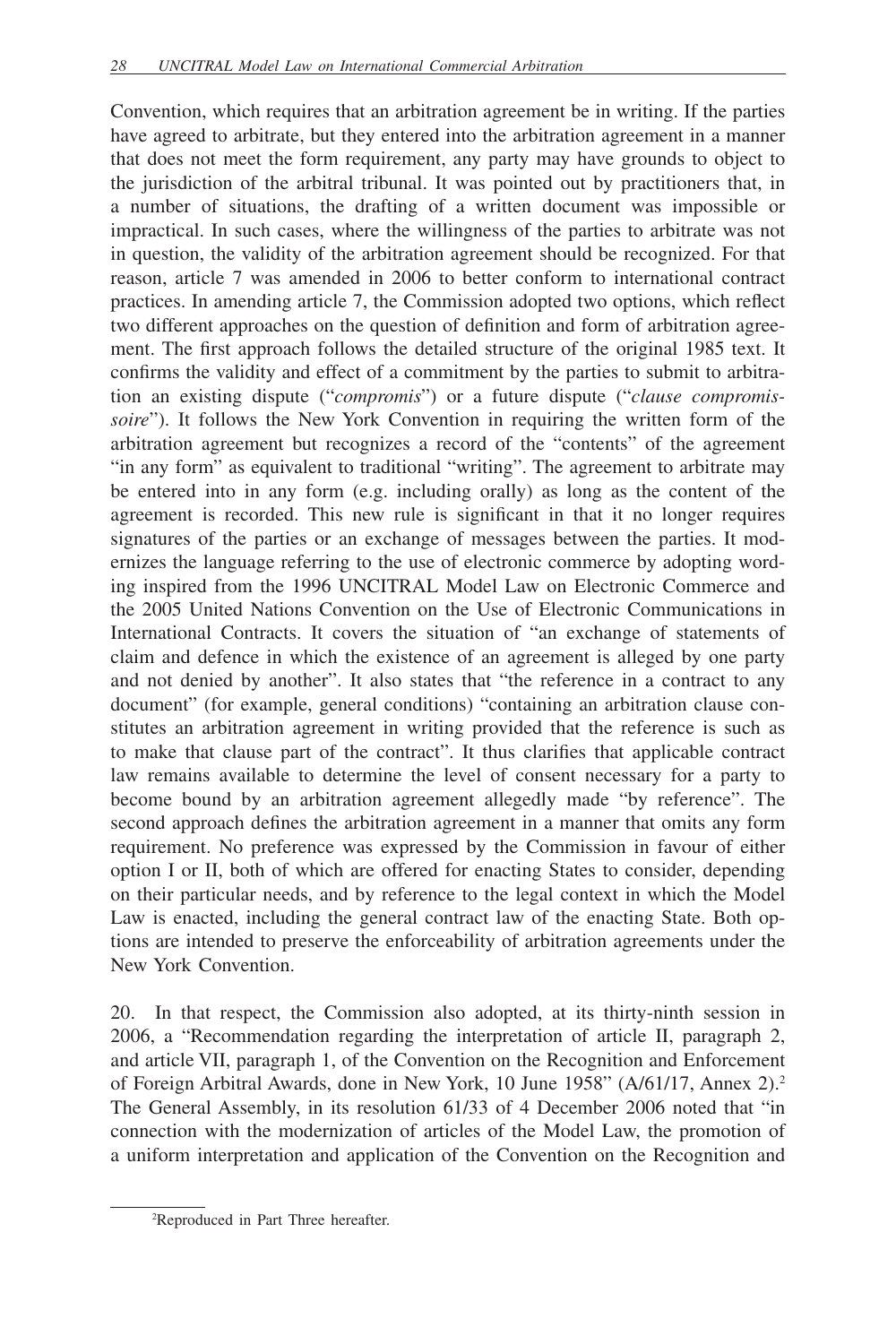Enforcement of Foreign Arbitral Awards, done in New York, 10 June 1958, is particularly timely". The Recommendation was drafted in recognition of the widening use of electronic commerce and enactments of domestic legislation as well as case law, which are more favourable than the New York Convention in respect of the form requirement governing arbitration agreements, arbitration proceedings, and the enforcement of arbitral awards. The Recommendation encourages States to apply article II (2) of the New York Convention "recognizing that the circumstances described therein are not exhaustive". In addition, the Recommendation encourages States to adopt the revised article 7 of the Model Law. Both options of the revised article 7 establish a more favourable regime for the recognition and enforcement of arbitral awards than that provided under the New York Convention. By virtue of the "more favourable law provision" contained in article VII (1) of the New York Convention, the Recommendation clarifies that "any interested party" should be allowed "to avail itself of rights it may have, under the law or treaties of the country where an arbitration agreement is sought to be relied upon, to seek recognition of the validity of such an arbitration agreement".

#### *(b) Arbitration agreement and the courts*

21. Articles 8 and 9 deal with two important aspects of the complex relationship between the arbitration agreement and the resort to courts. Modelled on article II (3) of the New York Convention, article 8 (1) of the Model Law places any court under an obligation to refer the parties to arbitration if the court is seized with a claim on the same subject-matter unless it finds that the arbitration agreement is null and void, inoperative or incapable of being performed. The referral is dependent on a request, which a party may make not later than when submitting its first statement on the substance of the dispute. This provision, where adopted by a State enacting the Model Law, is by its nature binding only on the courts of that State. However, since article 8 is not limited in scope to agreements providing for arbitration to take place in the enacting State, it promotes the universal recognition and effect of international commercial arbitration agreements.

22. Article 9 expresses the principle that any interim measures of protection that may be obtained from courts under their procedural law (for example, pre-award attachments) are compatible with an arbitration agreement. That provision is ultimately addressed to the courts of any State, insofar as it establishes the compatibility between interim measures possibly issued by any court and an arbitration agreement, irrespective of the place of arbitration. Wherever a request for interim measures may be made to a court, it may not be relied upon, under the Model Law, as a waiver or an objection against the existence or effect of the arbitration agreement.

#### *3. Composition of arbitral tribunal*

23. Chapter III contains a number of detailed provisions on appointment, challenge, termination of mandate and replacement of an arbitrator. The chapter illustrates the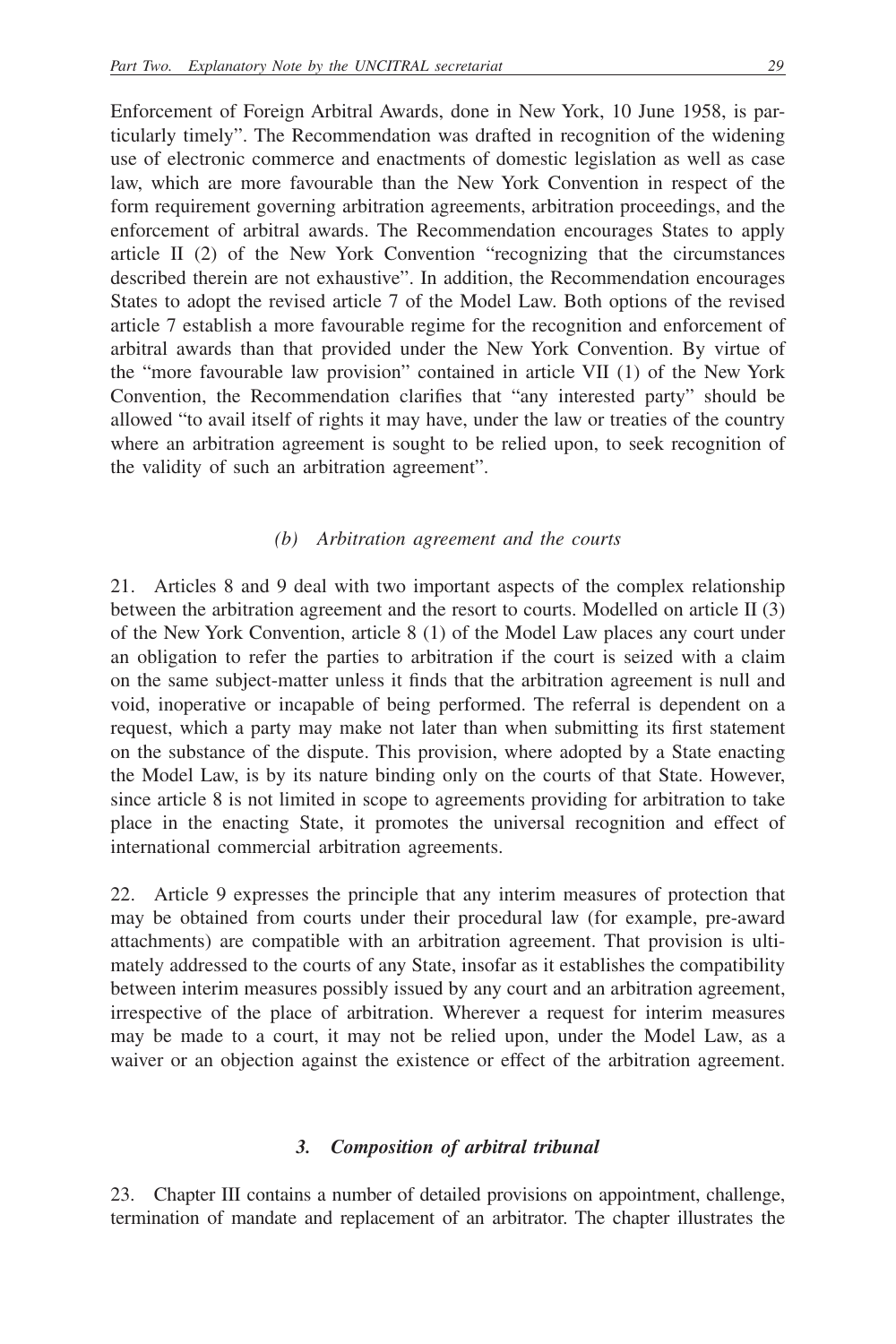general approach taken by the Model Law in eliminating difficulties that arise from inappropriate or fragmentary laws or rules. First, the approach recognizes the freedom of the parties to determine, by reference to an existing set of arbitration rules or by an ad hoc agreement, the procedure to be followed, subject to the fundamental requirements of fairness and justice. Secondly, where the parties have not exercised their freedom to lay down the rules of procedure or they have failed to cover a particular issue, the Model Law ensures, by providing a set of suppletive rules, that the arbitration may commence and proceed effectively until the dispute is resolved.

24. Where under any procedure, agreed upon by the parties or based upon the suppletive rules of the Model Law, difficulties arise in the process of appointment, challenge or termination of the mandate of an arbitrator, articles 11, 13 and 14 provide for assistance by courts or other competent authorities designated by the enacting State. In view of the urgency of matters relating to the composition of the arbitral tribunal or its ability to function, and in order to reduce the risk and effect of any dilatory tactics, short time-periods are set and decisions rendered by courts or other authorities on such matters are not appealable.

#### *4. Jurisdiction of arbitral tribunal*

#### *(a) Competence to rule on own jurisdiction*

25. Article 16 (1) adopts the two important (not yet generally recognized) principles of "*Kompetenz-Kompetenz*" and of separability or autonomy of the arbitration clause. "*Kompetenz-Kompetenz*" means that the arbitral tribunal may independently rule on the question of whether it has jurisdiction, including any objections with respect to the existence or validity of the arbitration agreement, without having to resort to a court. Separability means that an arbitration clause shall be treated as an agreement independent of the other terms of the contract. As a consequence, a decision by the arbitral tribunal that the contract is null and void shall not entail *ipso jure* the invalidity of the arbitration clause. Detailed provisions in paragraph (2) require that any objections relating to the arbitrators' jurisdiction be made at the earliest possible time.

26. The competence of the arbitral tribunal to rule on its own jurisdiction (i.e. on the foundation, content and extent of its mandate and power) is, of course, subject to court control. Where the arbitral tribunal rules as a preliminary question that it has jurisdiction, article 16 (3) allows for immediate court control in order to avoid waste of time and money. However, three procedural safeguards are added to reduce the risk and effect of dilatory tactics: short time-period for resort to court (30 days), court decision not appealable, and discretion of the arbitral tribunal to continue the proceedings and make an award while the matter is pending before the court. In those cases where the arbitral tribunal decides to combine its decision on jurisdiction with an award on the merits, judicial review on the question of jurisdiction is available in setting aside proceedings under article 34 or in enforcement proceedings under article 36.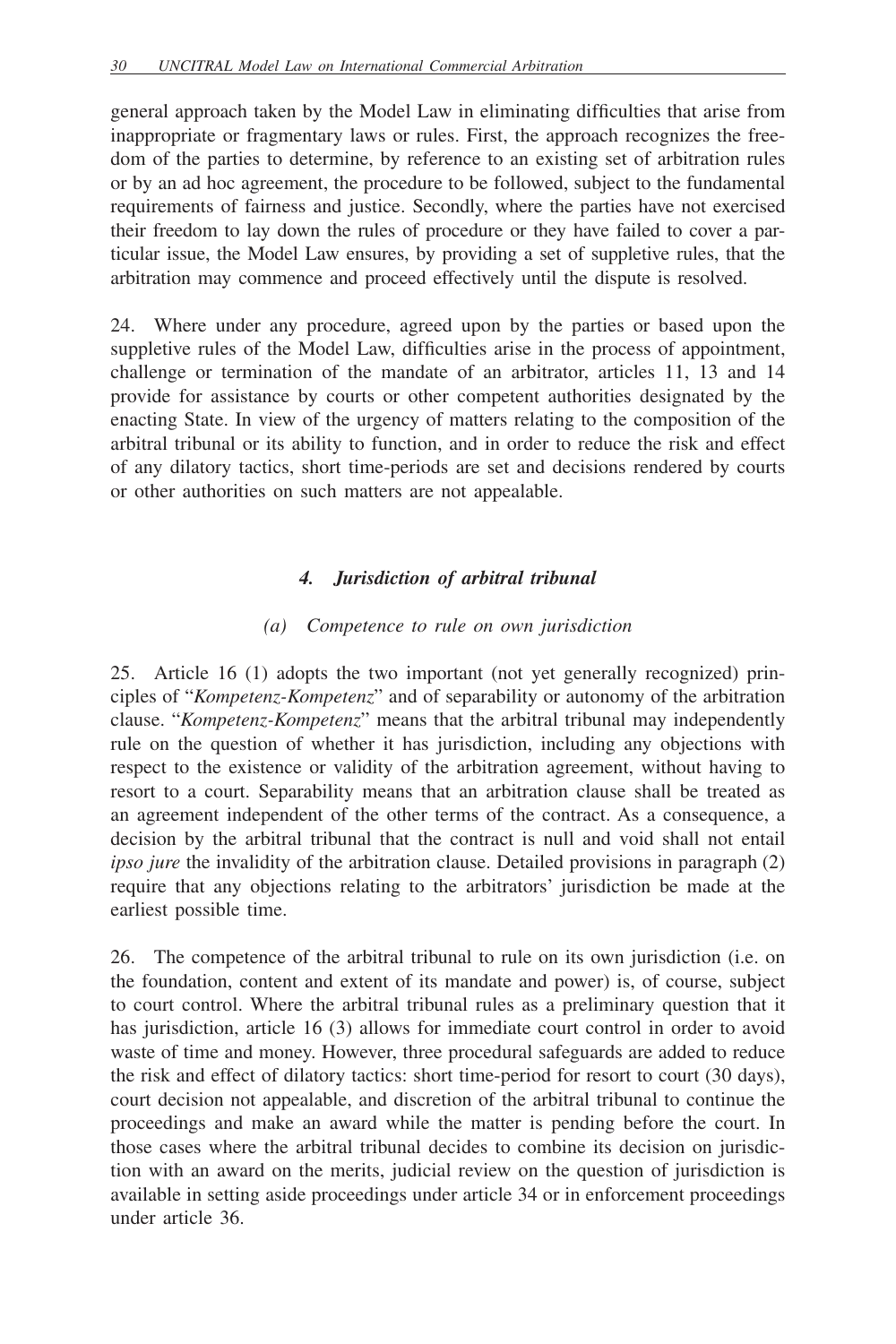#### *(b) Power to order interim measures and preliminary orders*

27. Chapter IV A on interim measures and preliminary orders was adopted by the Commission in 2006. It replaces article 17 of the original 1985 version of the Model Law. Section 1 provides a generic definition of interim measures and sets out the conditions for granting such measures. An important innovation of the revision lies in the establishment (in section 4) of a regime for the recognition and enforcement of interim measures, which was modelled, as appropriate, on the regime for the recognition and enforcement of arbitral awards under articles 35 and 36 of the Model Law.

28. Section 2 of chapter IV A deals with the application for, and conditions for the granting of, preliminary orders. Preliminary orders provide a means for preserving the status quo until the arbitral tribunal issues an interim measure adopting or modifying the preliminary order. Article 17 B (1) provides that "a party may, without notice to any other party, make a request for an interim measure together with an application for a preliminary order directing a party not to frustrate the purpose of the interim measure requested". Article 17 B (2) permits an arbitral tribunal to grant a preliminary order if "it considers that prior disclosure of the request for the interim measure to the party against whom it is directed risks frustrating the purpose of the measure". Article 17 C contains carefully drafted safeguards for the party against whom the preliminary order is directed, such as prompt notification of the application for the preliminary order and of the preliminary order itself (if any), and an opportunity for that party to present its case "at the earliest practicable time". In any event, a preliminary order has a maximum duration of twenty days and, while binding on the parties, is not subject to court enforcement and does not constitute an award. The term "preliminary order" is used to emphasize its limited nature.

29. Section 3 sets out rules applicable to both preliminary orders and interim measures.

30. Section 5 includes article 17 J on interim measures ordered by courts in support of arbitration, and provides that "a court shall have the same power of issuing an interim measure in relation to arbitration proceedings irrespective of whether their place is in the territory of the enacting State, as it has in relation to proceedings in courts". That article has been added in 2006 to put it beyond any doubt that the existence of an arbitration agreement does not infringe on the powers of the competent court to issue interim measures and that the party to such an arbitration agreement is free to approach the court with a request to order interim measures.

#### *5. Conduct of arbitral proceedings*

31. Chapter V provides the legal framework for a fair and effective conduct of the arbitral proceedings. Article 18, which sets out fundamental requirements of procedural justice, and article 19 on the rights and powers to determine the rules of procedure, express principles that are central to the Model Law.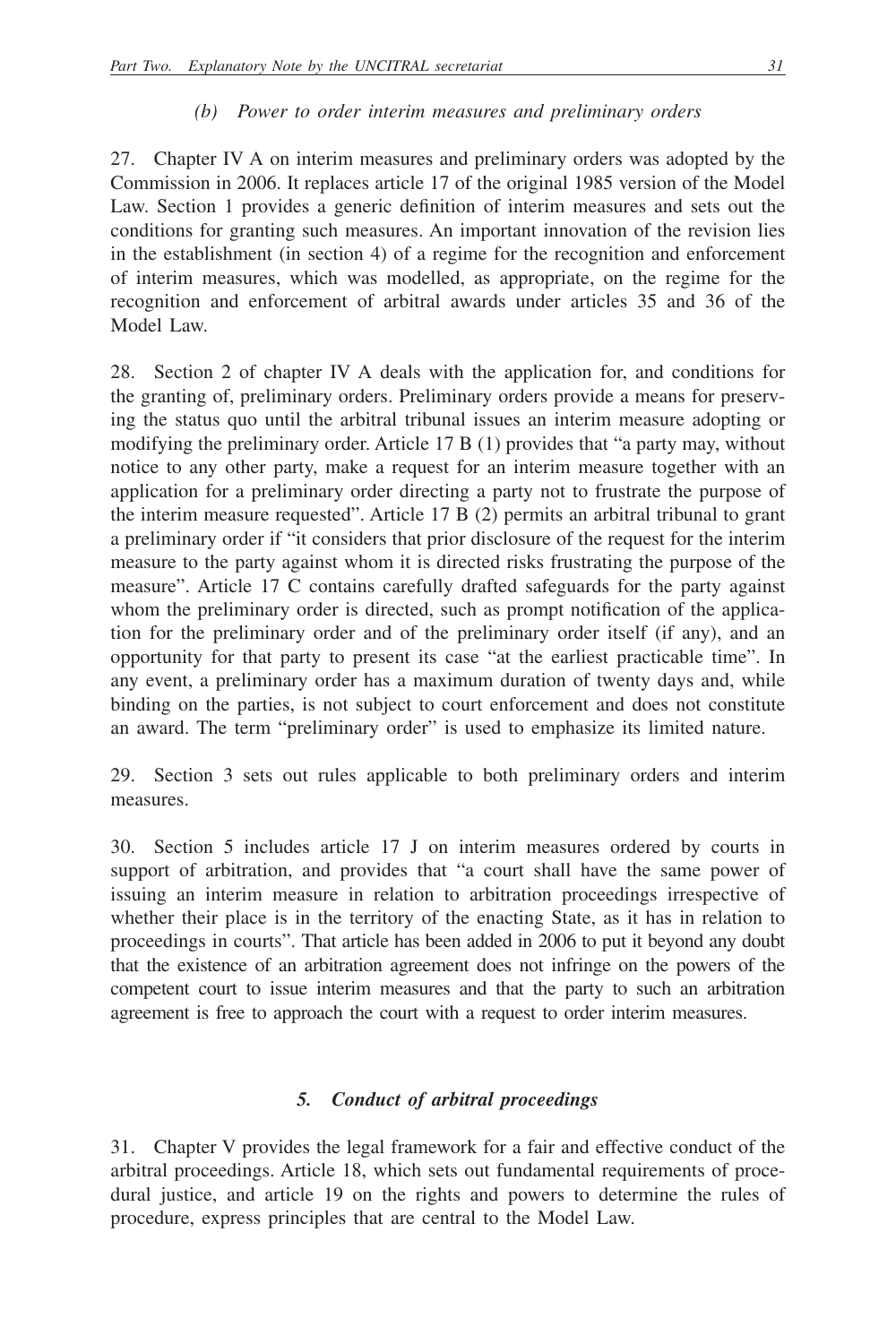#### *(a) Fundamental procedural rights of a party*

32. Article 18 embodies the principles that the parties shall be treated with equality and given a full opportunity of presenting their case. A number of provisions illustrate those principles. For example, article 24 (1) provides that, unless the parties have agreed that no oral hearings be held for the presentation of evidence or for oral argument, the arbitral tribunal shall hold such hearings at an appropriate stage of the proceedings, if so requested by a party. It should be noted that article 24 (1) deals only with the general entitlement of a party to oral hearings (as an alternative to proceedings conducted on the basis of documents and other materials) and not with the procedural aspects, such as the length, number or timing of hearings.

33. Another illustration of those principles relates to evidence by an expert appointed by the arbitral tribunal. Article 26 (2) requires the expert, after delivering his or her written or oral report, to participate in a hearing where the parties may put questions to the expert and present expert witnesses to testify on the points at issue, if such a hearing is requested by a party or deemed necessary by the arbitral tribunal. As another provision aimed at ensuring fairness, objectivity and impartiality, article 24 (3) provides that all statements, documents and other information supplied to the arbitral tribunal by one party shall be communicated to the other party, and that any expert report or evidentiary document on which the arbitral tribunal may rely in making its decision shall be communicated to the parties. In order to enable the parties to be present at any hearing and at any meeting of the arbitral tribunal for inspection purposes, they shall be given sufficient notice in advance (article 24 (2)).

#### *(b) Determination of rules of procedure*

34. Article 19 guarantees the parties' freedom to agree on the procedure to be followed by the arbitral tribunal in conducting the proceedings, subject to a few mandatory provisions on procedure, and empowers the arbitral tribunal, failing agreement by the parties, to conduct the arbitration in such a manner as it considers appropriate. The power conferred upon the arbitral tribunal includes the power to determine the admissibility, relevance, materiality and weight of any evidence.

35. Autonomy of the parties in determining the rules of procedure is of special importance in international cases since it allows the parties to select or tailor the rules according to their specific wishes and needs, unimpeded by traditional and possibly conflicting domestic concepts, thus obviating the earlier mentioned risk of frustration or surprise (see above, paras. 7 and 9). The supplementary discretion of the arbitral tribunal is equally important in that it allows the tribunal to tailor the conduct of the proceedings to the specific features of the case without being hindered by any restraint that may stem from traditional local law, including any domestic rule on evidence. Moreover, it provides grounds for displaying initiative in solving any procedural question not regulated in the arbitration agreement or the Model Law.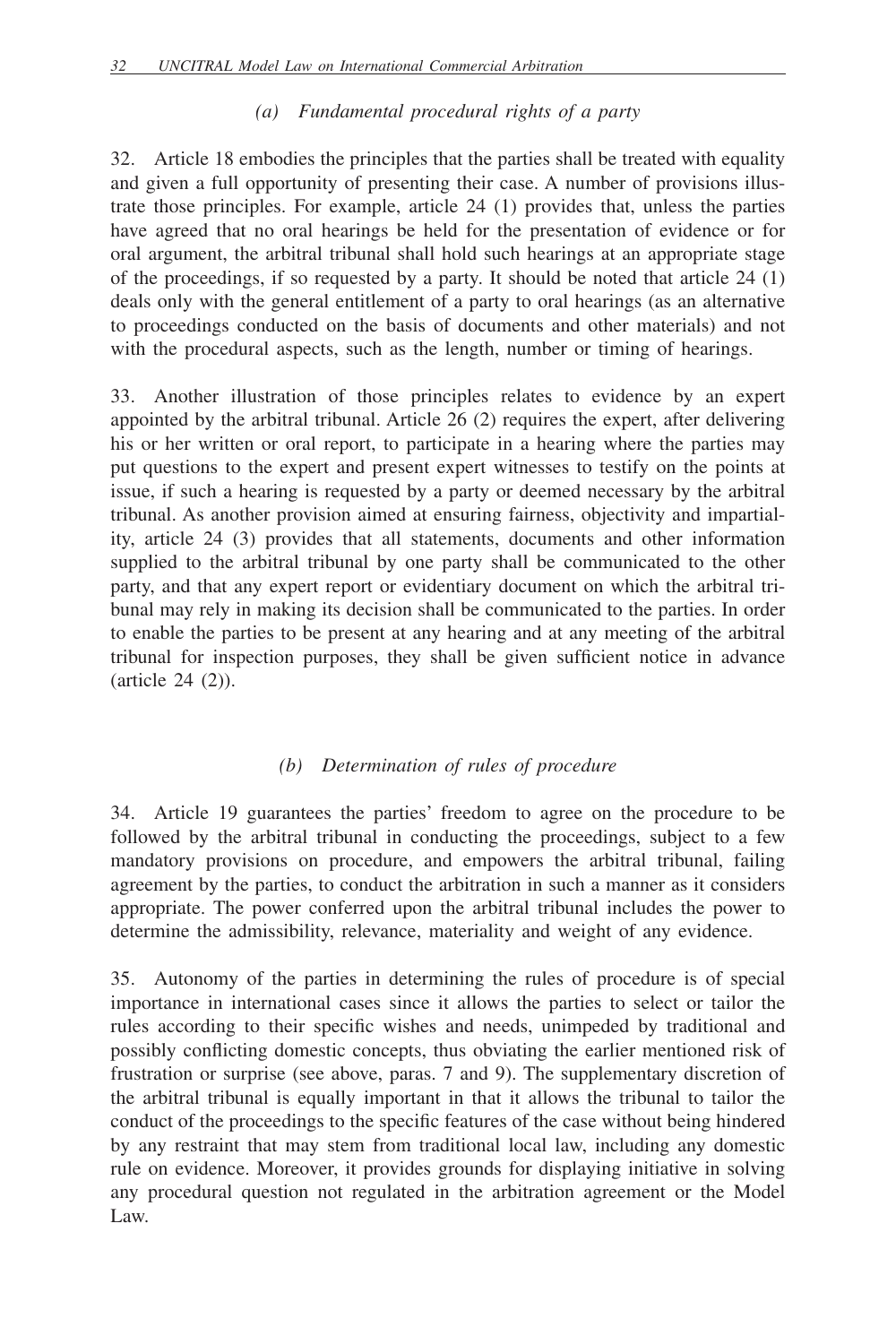36. In addition to the general provisions of article 19, other provisions in the Model Law recognize party autonomy and, failing agreement, empower the arbitral tribunal to decide on certain matters. Examples of particular practical importance in international cases are article 20 on the place of arbitration and article 22 on the language to be used in the proceedings.

#### *(c) Default of a party*

37. The arbitral proceedings may be continued in the absence of a party, provided that due notice has been given. This applies, in particular, to the failure of the respondent to communicate its statement of defence (article 25 *(b)*). The arbitral tribunal may also continue the proceedings where a party fails to appear at a hearing or to produce documentary evidence without showing sufficient cause for the failure (article 25  $(c)$ ). However, if the claimant fails to submit its statement of claim, the arbitral tribunal is obliged to terminate the proceedings (article 25 *(a)*).

38. Provisions that empower the arbitral tribunal to carry out its task even if one of the parties does not participate are of considerable practical importance. As experience shows, it is not uncommon for one of the parties to have little interest in cooperating or expediting matters. Such provisions therefore provide international commercial arbitration its necessary effectiveness, within the limits of fundamental requirements of procedural justice.

#### *6. Making of award and termination of proceedings*

#### *(a) Rules applicable to substance of dispute*

39. Article 28 deals with the determination of the rules of law governing the substance of the dispute. Under paragraph (1), the arbitral tribunal decides the dispute in accordance with the rules of law chosen by the parties. This provision is significant in two respects. It grants the parties the freedom to choose the applicable substantive law, which is important where the national law does not clearly or fully recognize that right. In addition, by referring to the choice of "rules of law" instead of "law", the Model Law broadens the range of options available to the parties as regards the designation of the law applicable to the substance of the dispute. For example, parties may agree on rules of law that have been elaborated by an international forum but have not yet been incorporated into any national legal system. Parties could also choose directly an instrument such as the United Nations Convention on Contracts for the International Sale of Goods as the body of substantive law governing the arbitration, without having to refer to the national law of any State party to that Convention. The power of the arbitral tribunal, on the other hand, follows more traditional lines. When the parties have not chosen the applicable law, the arbitral tribunal shall apply the law (i.e., the national law) determined by the conflict-of-laws rules that it considers applicable.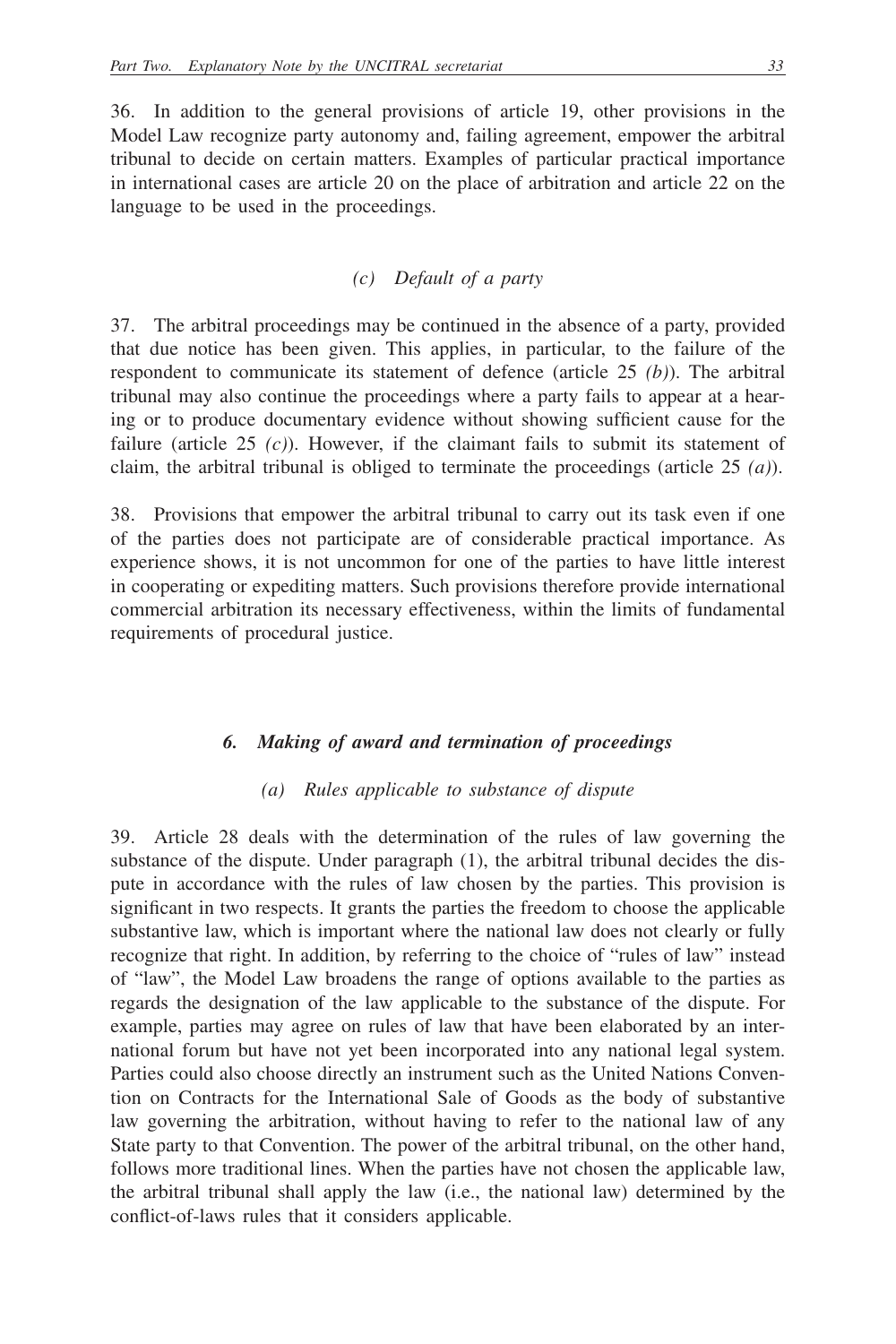40. Article 28 (3) recognizes that the parties may authorize the arbitral tribunal to decide the dispute *ex aequo et bono* or as *amiables compositeur*. This type of arbitration (where the arbitral tribunal may decide the dispute on the basis of principles it believes to be just, without having to refer to any particular body of law) is currently not known or used in all legal systems. The Model Law does not intend to regulate this area. It simply calls the attention of the parties on the need to provide clarification in the arbitration agreement and specifically to empower the arbitral tribunal. However, paragraph (4) makes it clear that in all cases where the dispute relates to a contract (including arbitration *ex aequo et bono*) the arbitral tribunal must decide in accordance with the terms of the contract and shall take into account the usages of the trade applicable to the transaction.

#### *(b) Making of award and other decisions*

41. In its rules on the making of the award (articles 29-31), the Model Law focuses on the situation where the arbitral tribunal consists of more than one arbitrator. In such a situation, any award and other decision shall be made by a majority of the arbitrators, except on questions of procedure, which may be left to a presiding arbitrator. The majority principle applies also to the signing of the award, provided that the reason for any omitted signature is stated.

42. Article 31 (3) provides that the award shall state the place of arbitration and shall be deemed to have been made at that place. The effect of the deeming provision is to emphasize that the final making of the award constitutes a legal act, which in practice does not necessarily coincide with one factual event. For the same reason that the arbitral proceedings need not be carried out at the place designated as the legal "place of arbitration", the making of the award may be completed through deliberations held at various places, by telephone or correspondence. In addition, the award does not have to be signed by the arbitrators physically gathering at the same place.

43. The arbitral award must be in writing and state its date. It must also state the reasons on which it is based, unless the parties have agreed otherwise or the award is "on agreed terms" (i.e., an award that records the terms of an amicable settlement by the parties). It may be added that the Model Law neither requires nor prohibits "dissenting opinions".

#### *7. Recourse against award*

44. The disparity found in national laws as regards the types of recourse against an arbitral award available to the parties presents a major difficulty in harmonizing international arbitration legislation. Some outdated laws on arbitration, by establishing parallel regimes for recourse against arbitral awards or against court decisions, provide various types of recourse, various (and often long) time periods for exercising the recourse, and extensive lists of grounds on which recourse may be based.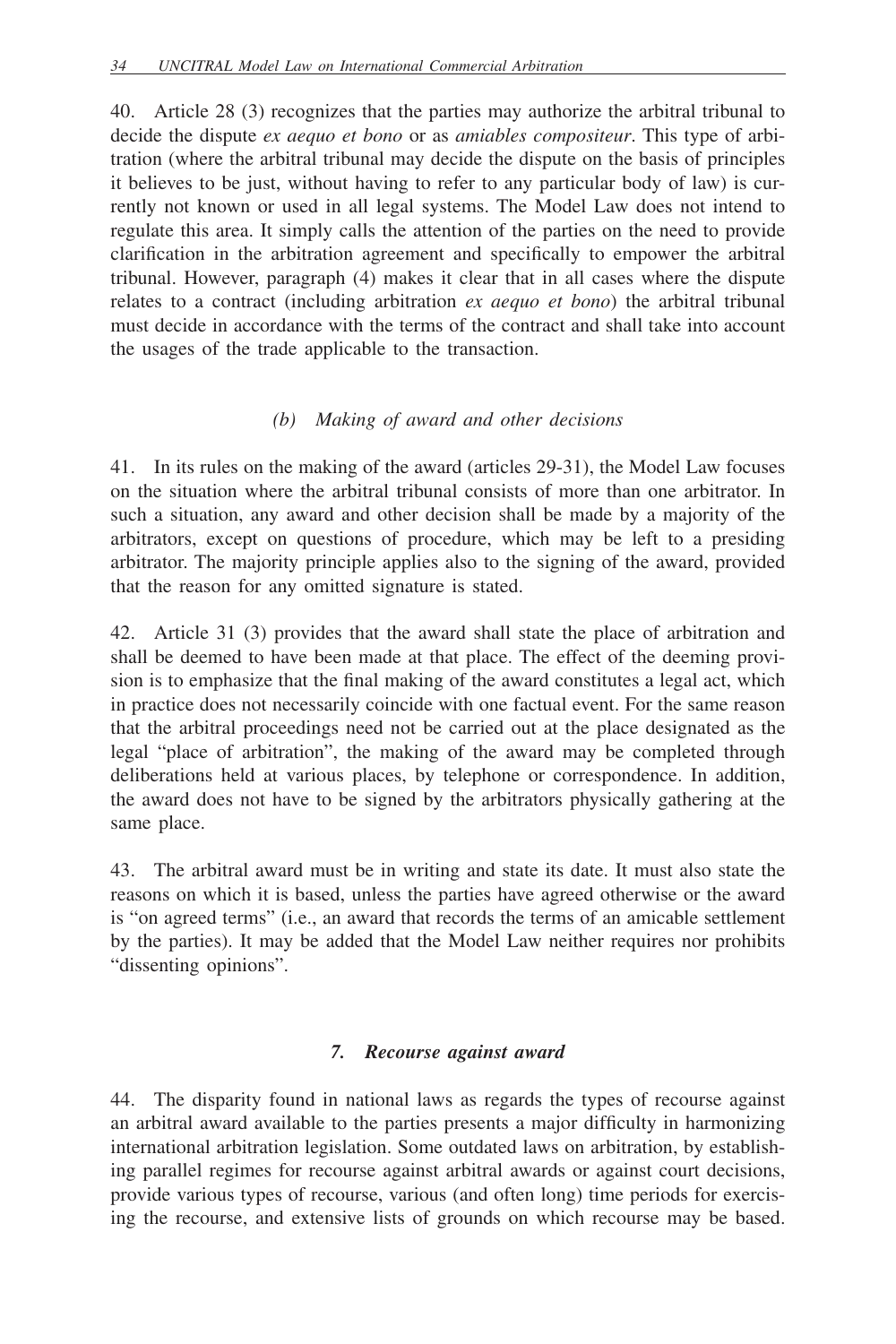That situation (of considerable concern to those involved in international commercial arbitration) is greatly improved by the Model Law, which provides uniform grounds upon which (and clear time periods within which) recourse against an arbitral award may be made.

#### *(a) Application for setting aside as exclusive recourse*

45. The first measure of improvement is to allow only one type of recourse, to the exclusion of any other recourse regulated in any procedural law of the State in question. Article 34 (1) provides that the sole recourse against an arbitral award is by application for setting aside, which must be made within three months of receipt of the award (article 34 (3)). In regulating "recourse" (i.e., the means through which a party may actively "attack" the award), article 34 does not preclude a party from seeking court control by way of defence in enforcement proceedings (articles 35 and 36). Article 34 is limited to action before a court (i.e., an organ of the judicial system of a State). However, a party is not precluded from appealing to an arbitral tribunal of second instance if the parties have agreed on such a possibility (as is common in certain commodity trades).

#### *(b) Grounds for setting aside*

46. As a further measure of improvement, the Model Law lists exhaustively the grounds on which an award may be set aside. This list essentially mirrors that contained in article 36 (1), which is taken from article V of the New York Convention. The grounds provided in article 34 (2) are set out in two categories. Grounds which are to be proven by one party are as follows: lack of capacity of the parties to conclude an arbitration agreement; lack of a valid arbitration agreement; lack of notice of appointment of an arbitrator or of the arbitral proceedings or inability of a party to present its case; the award deals with matters not covered by the submission to arbitration; the composition of the arbitral tribunal or the conduct of arbitral proceedings are contrary to the effective agreement of the parties or, failing such agreement, to the Model Law. Grounds that a court may consider of its own initiative are as follows: non-arbitrability of the subject-matter of the dispute or violation of public policy (which is to be understood as serious departures from fundamental notions of procedural justice).

47. The approach under which the grounds for setting aside an award under the Model Law parallel the grounds for refusing recognition and enforcement of the award under article V of the New York Convention is reminiscent of the approach taken in the European Convention on International Commercial Arbitration (Geneva, 1961). Under article IX of the latter Convention, the decision of a foreign court to set aside an award for a reason other than the ones listed in article V of the New York Convention does not constitute a ground for refusing enforcement. The Model Law takes this philosophy one step further by directly limiting the reasons for setting aside.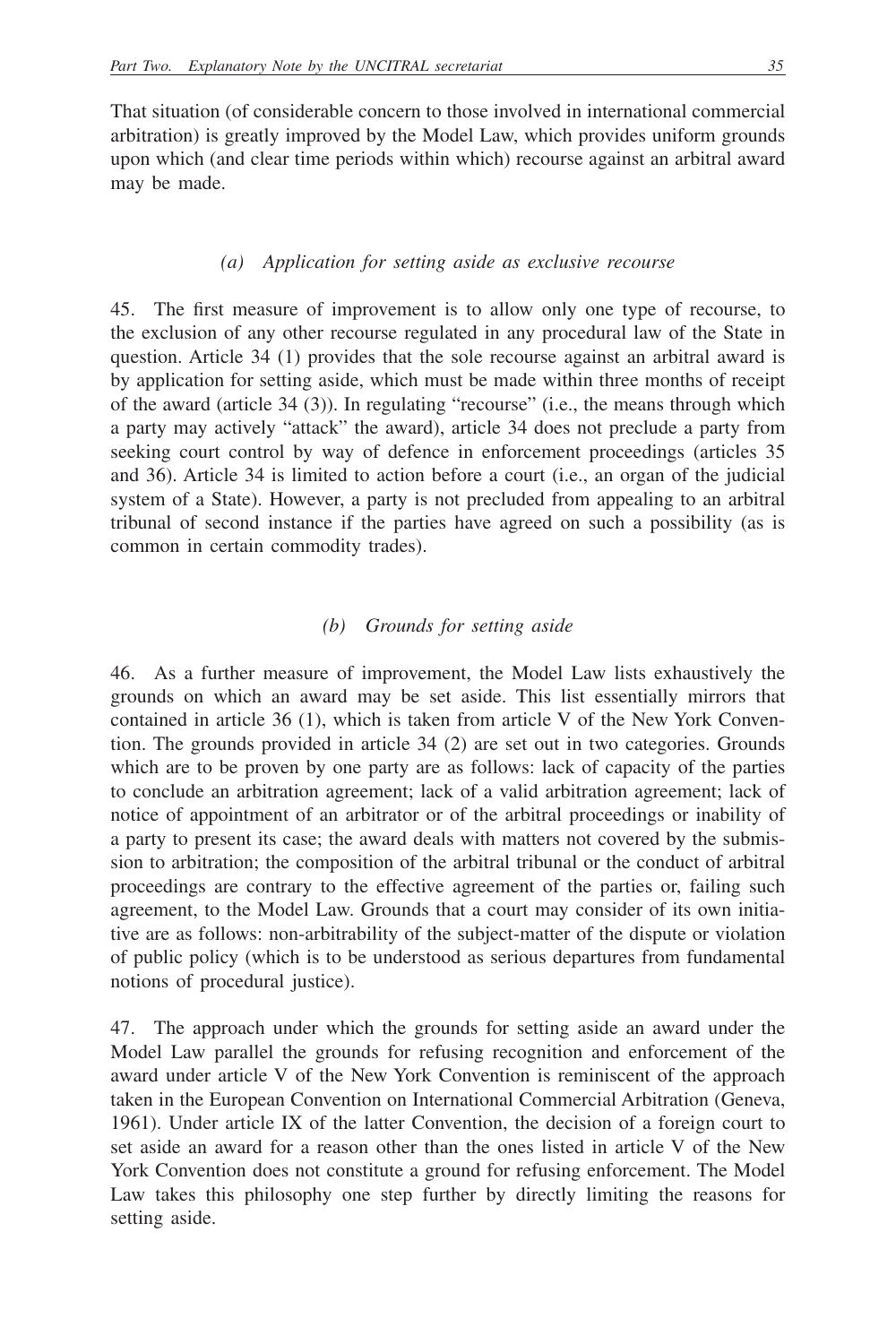48. Although the grounds for setting aside as set out in article 34 (2) are almost identical to those for refusing recognition or enforcement as set out in article 36 (1), a practical difference should be noted. An application for setting aside under article 34 (2) may only be made to a court in the State where the award was rendered whereas an application for enforcement might be made in a court in any State. For that reason, the grounds relating to public policy and non-arbitrability may vary in substance with the law applied by the court (in the State of setting aside or in the State of enforcement).

#### *8. Recognition and enforcement of awards*

49. The eighth and last chapter of the Model Law deals with the recognition and enforcement of awards. Its provisions reflect the significant policy decision that the same rules should apply to arbitral awards whether made in the country of enforcement or abroad, and that those rules should follow closely the New York Convention.

#### *(a) Towards uniform treatment of all awards irrespective of country of origin*

50. By treating awards rendered in international commercial arbitration in a uniform manner irrespective of where they were made, the Model Law distinguishes between "international" and "non-international" awards instead of relying on the traditional distinction between "foreign" and "domestic" awards. This new line is based on substantive grounds rather than territorial borders, which are inappropriate in view of the limited importance of the place of arbitration in international cases. The place of arbitration is often chosen for reasons of convenience of the parties and the dispute may have little or no connection with the State where the arbitration legally takes place. Consequently, the recognition and enforcement of "international" awards, whether "foreign" or "domestic", should be governed by the same provisions.

51. By modelling the recognition and enforcement rules on the relevant provisions of the New York Convention, the Model Law supplements, without conflicting with, the regime of recognition and enforcement created by that successful Convention.

#### *(b) Procedural conditions of recognition and enforcement*

52. Under article 35 (1) any arbitral award, irrespective of the country in which it was made, shall be recognized as binding and enforceable, subject to the provisions of article 35 (2) and of article 36 (the latter of which sets forth the grounds on which recognition or enforcement may be refused). Based on the above consideration of the limited importance of the place of arbitration in international cases and the desire of overcoming territorial restrictions, reciprocity is not included as a condition for recognition and enforcement.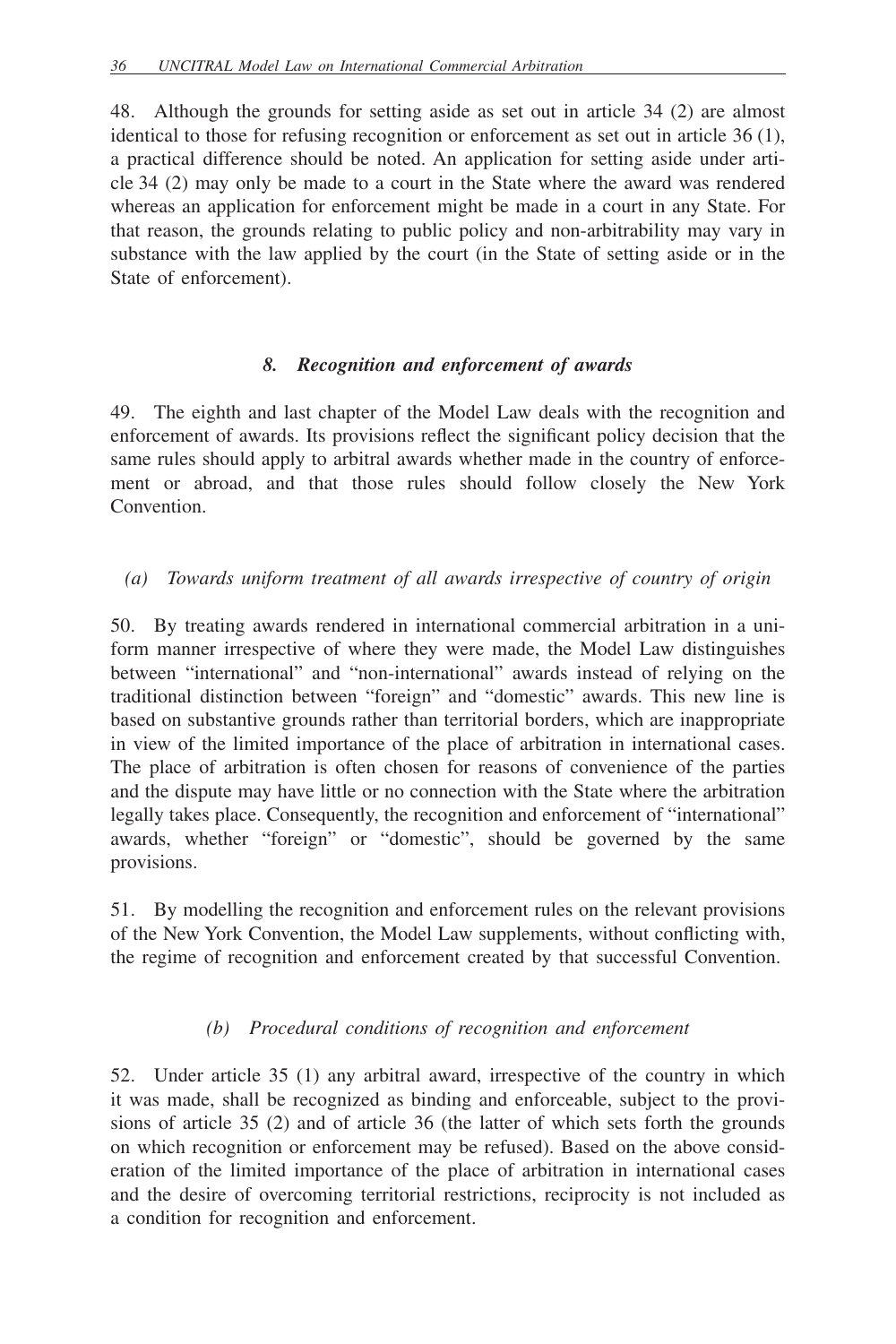53. The Model Law does not lay down procedural details of recognition and enforcement, which are left to national procedural laws and practices. The Model Law merely sets certain conditions for obtaining enforcement under article 35 (2). It was amended in 2006 to liberalize formal requirements and reflect the amendment made to article 7 on the form of the arbitration agreement. Presentation of a copy of the arbitration agreement is no longer required under article 35 (2).

#### *(c) Grounds for refusing recognition or enforcement*

54. Although the grounds on which recognition or enforcement may be refused under the Model Law are identical to those listed in article V of the New York Convention, the grounds listed in the Model Law are relevant not only to foreign awards but to all awards rendered in the sphere of application of the piece of legislation enacting the Model Law. Generally, it was deemed desirable to adopt, for the sake of harmony, the same approach and wording as this important Convention. However, the first ground on the list as contained in the New York Convention (which provides that recognition and enforcement may be refused if "the parties to the arbitration agreement were, under the law applicable to them, under some incapacity") was modified since it was viewed as containing an incomplete and potentially misleading conflict-of-laws rule.

Further information on the Model Law may be obtained from:

UNCITRAL secretariat Vienna International Centre P.O. Box 500 1400 Vienna Austria

Telephone: (+43-1) 26060-4060 Telefax: (+43-1) 26060-5813 Internet: www.uncitral.org E-mail: uncitral@uncitral.org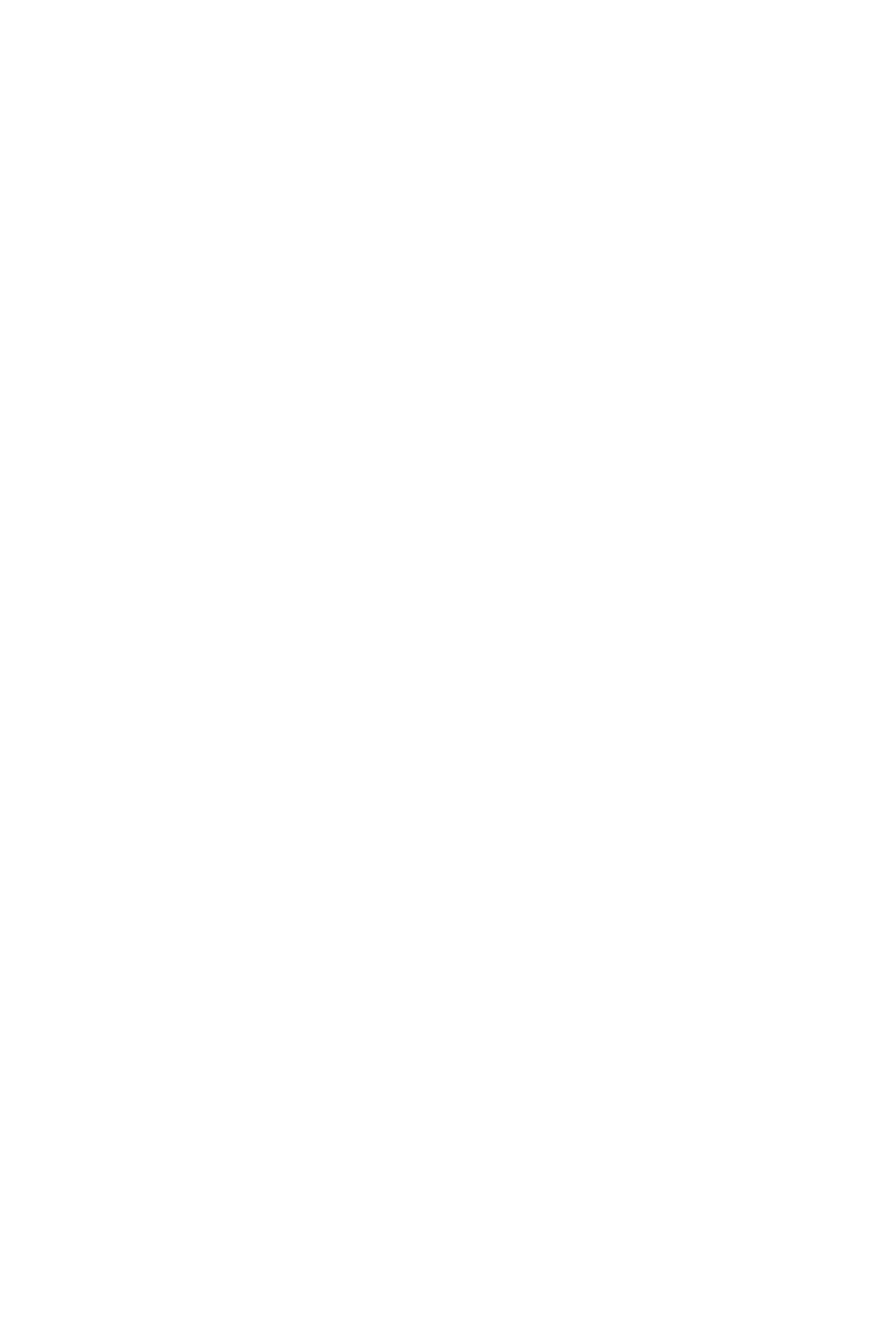# *Part Three*

# **Recommendation regarding the interpretation of article II, paragraph 2, and article VII, paragraph 1, of the Convention on the Recognition and Enforcement of Foreign Arbitral Awards, done in New York, 10 June 1958, adopted by the United Nations Commission on International Trade Law on 7 July 2006 at its thirty-ninth session**

#### *The United Nations Commission on International Trade Law,*

*Recalling* General Assembly resolution 2205 (XXI) of 17 December 1966, which established the United Nations Commission on International Trade Law with the object of promoting the progressive harmonization and unification of the law of international trade by, inter alia, promoting ways and means of ensuring a uniform interpretation and application of international conventions and uniform laws in the field of the law of international trade.

*Conscious* of the fact that the different legal, social and economic systems of the world, together with different levels of development, are represented in the Commission,

*Recalling* successive resolutions of the General Assembly reaffirming the mandate of the Commission as the core legal body within the United Nations system in the field of international trade law to coordinate legal activities in this field,

*Convinced* that the wide adoption of the Convention on the Recognition and Enforcement of Foreign Arbitral Awards, done in New York on 10 June 1958,<sup>1</sup> has been a significant achievement in the promotion of the rule of law, particularly in the field of international trade.

*Recalling* that the Conference of Plenipotentiaries which prepared and opened the Convention for signature adopted a resolution, which states, inter alia, that the Conference "considers that greater uniformity of national laws on arbitration would further the effectiveness of arbitration in the settlement of private law disputes",

*Bearing in mind* differing interpretations of the form requirements under the Convention that result in part from differences of expression as between the five equally authentic texts of the Convention,

 <sup>1</sup>United Nations, *Treaty Series*, vol. 330, No. 4739.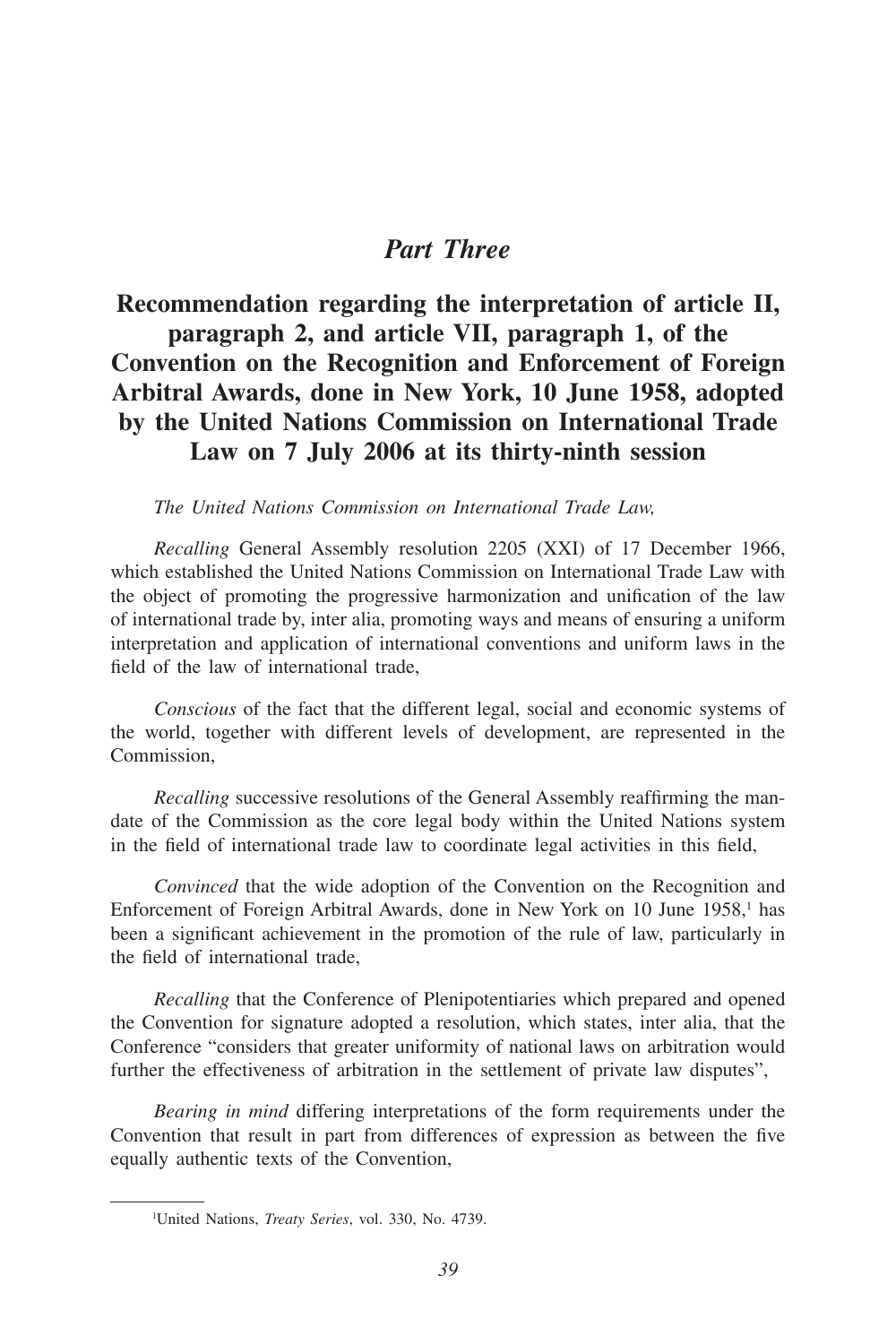*Taking into account* article VII, paragraph 1, of the Convention, a purpose of which is to enable the enforcement of foreign arbitral awards to the greatest extent, in particular by recognizing the right of any interested party to avail itself of law or treaties of the country where the award is sought to be relied upon, including where such law or treaties offer a regime more favourable than the Convention,

*Considering* the wide use of electronic commerce,

*Taking into account* international legal instruments, such as the 1985 UNCITRAL Model Law on International Commercial Arbitration,<sup>2</sup> as subsequently revised, particularly with respect to article  $7<sup>3</sup>$ , the UNCITRAL Model Law on Electronic Commerce,<sup>4</sup> the UNCITRAL Model Law on Electronic Signatures<sup>5</sup> and the United Nations Convention on the Use of Electronic Communications in International Contracts,<sup>6</sup>

*Taking into account also* enactments of domestic legislation, as well as case law, more favourable than the Convention in respect of form requirement governing arbitration agreements, arbitration proceedings and the enforcement of arbitral awards,

*Considering that*, in interpreting the Convention, regard is to be had to the need to promote recognition and enforcement of arbitral awards,

 1. *Recommends* that article II, paragraph 2, of the Convention on the Recognition and Enforcement of Foreign Arbitral Awards, done in New York, 10 June 1958, be applied recognizing that the circumstances described therein are not exhaustive;

 2. *Recommends also* that article VII, paragraph 1, of the Convention on the Recognition and Enforcement of Foreign Arbitral Awards, done in New York, 10 June 1958, should be applied to allow any interested party to avail itself of rights it may have, under the law or treaties of the country where an arbitration agreement is sought to be relied upon, to seek recognition of the validity of such an arbitration agreement.

<sup>&</sup>lt;sup>2</sup>Official Records of the General Assembly, Fortieth Session, Supplement No. 17 (A/40/17), annex I, and United Nations publication, Sales No. E.95.V.18.

<sup>&</sup>lt;sup>3</sup>Ibid., *Sixty-first Session, Supplement No. 17* (A/61/17), annex I.

<sup>&</sup>lt;sup>4</sup>Ibid., *Fifty-first Session, Supplement No. 17* (A/51/17), annex I, and United Nations publication, Sales No. E.99.V.4, which contains also an additional article 5 bis, adopted in 1998, and the accompanying Guide to Enactment.

 <sup>5</sup>Ibid., *Fifty-sixth Session, Supplement No. 17* and corrigendum (A/56/17 and Corr.3), annex II, and United Nations publication, Sales No. E.02.V.8, which contains also the accompanying Guide to Enactment.

 <sup>6</sup>General Assembly resolution 60/21, annex.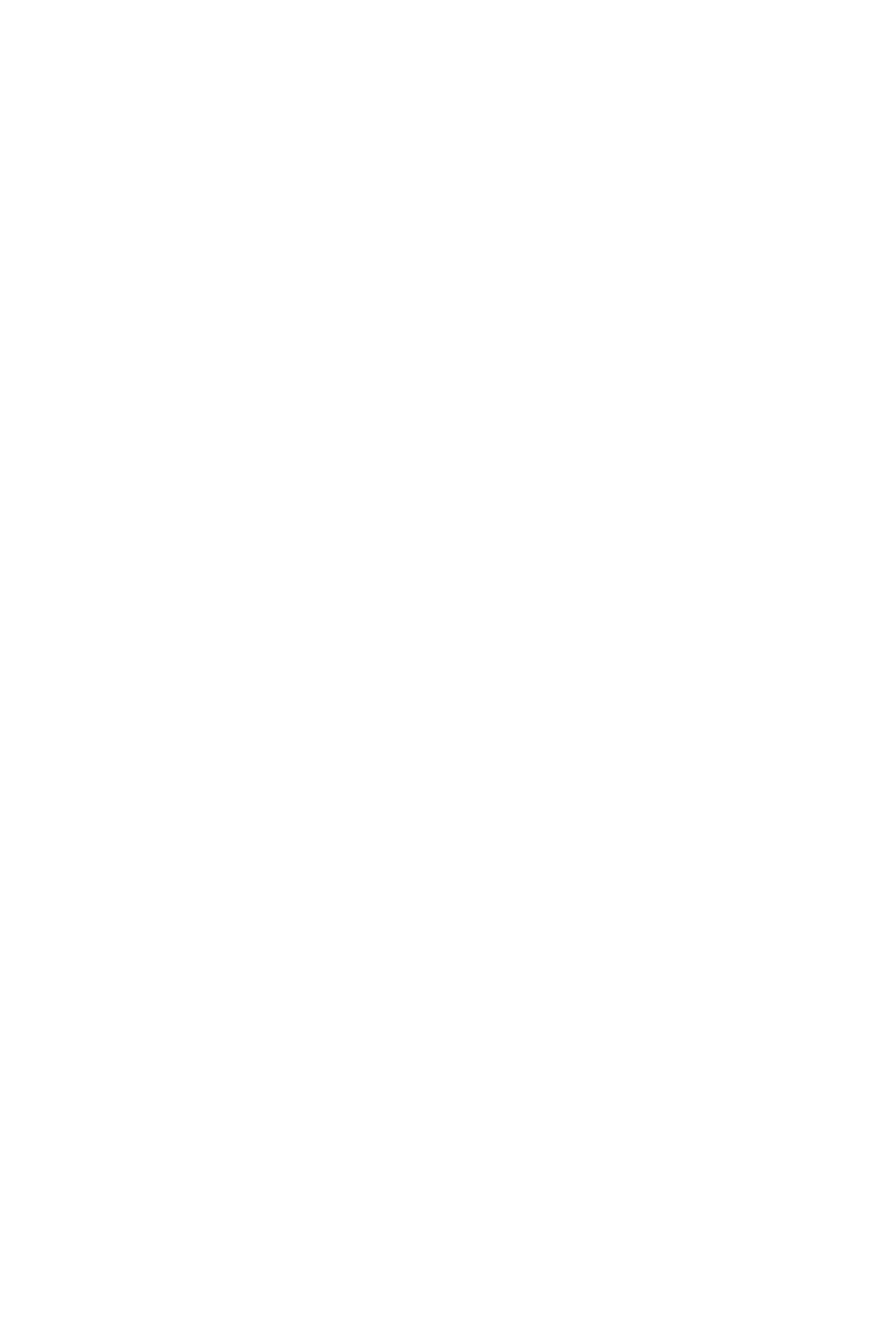كيفية الحصول على منشورات الأمم المتحدة

يمكن الحصول على منشورات ".<br>يمكن الحصول على منشورات الأمم المتحدة من المكتبات ودور التوزيع في جميع أنحاء العالم. استعلم<br>عنها من المكتبة التي تتعامل معها أو اكتب إلى: الأمم المتحدة، قسم البيع في نيويورك أو في جنيف.

如何购取联合国出版物

联合国出版物在全世界各地的书店和经售处均有发售。 请向书店询问或写信到纽约或日内瓦的联合国销售组。

#### HOW TO OBTAIN UNITED NATIONS PUBLICATIONS

United Nations publications may be obtained from bookstores and distributors throughout the world. Consult your bookstore or write to: United Nations, Sales Section, New York or Geneva.

#### COMMENT SE PROCURER LES PUBLICATIONS DES NATIONS UNIES

Les publications des Nations Unies sont en vente dans les librairies et les agences dépositaires du monde entier. Informez-vous auprès de votre libraire ou adressez-vous à: Nations Unies, Section des ventes, New York ou Genève.

#### КАК ПОЛУЧИТЬ ИЗДАНИЯ ОРГАНИЗАЦИИ ОБЪЕДИНЕННЫХ НАЦИЙ

Издания Организации Объединенных Наций можно купить в книжных магазинах и агентствах во всех районах мира. Наводите справки об изданиях в вашем книжном магазине или пишите по адресу: Организация Объединенных Наций, Секция по продаже изданий. Нью-Йорк или Женева.

#### CÓMO CONSEGUIR PUBLICACIONES DE LAS NACIONES UNIDAS

Las publicaciones de las Naciones Unidas están en venta en librerías y casas distribuidoras en todas partes del mundo. Consulte a su librero o diríjase a: Naciones Unidas, Sección de Ventas, Nueva York o Ginebra.



Printed in Austria V.07-86998—January 2008—3,100